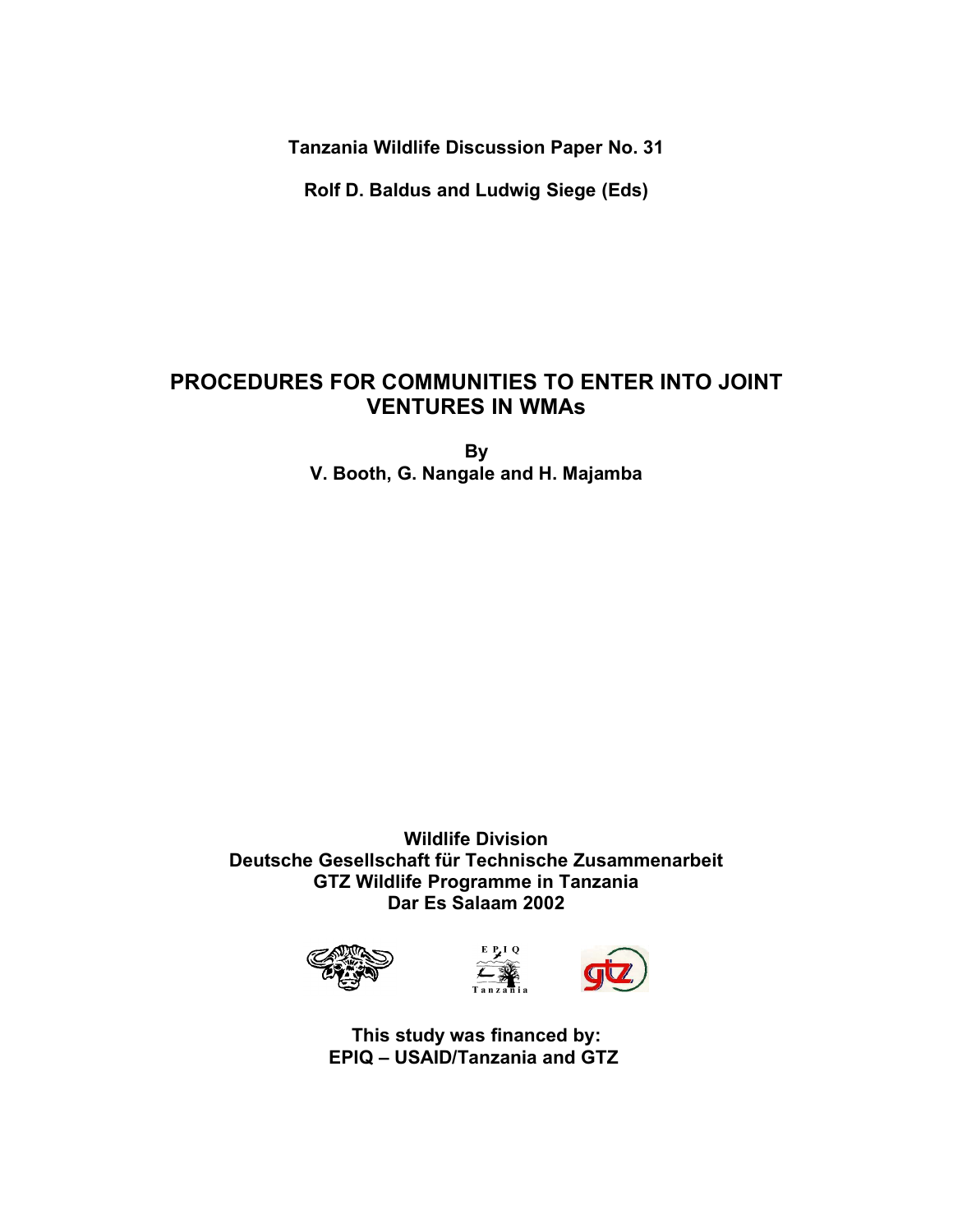The Discussion paper may contain authors' views and positions which do not necessarily correspond with the official position of the Wildlife Division, GTZ, USAID and the editors

| Address: | Deutsche Gesellschaft für Technische Zusammenarbeit    |                                            |  |  |  |
|----------|--------------------------------------------------------|--------------------------------------------|--|--|--|
|          | <b>Community Based Wildlife Conservation Programme</b> |                                            |  |  |  |
|          |                                                        | P.O.Box 1519, Dar Es Salaam, Tanzania      |  |  |  |
|          | Tel:                                                   | 255-22-2866065                             |  |  |  |
|          | Fax:                                                   | 255-22-2116504                             |  |  |  |
|          | Email:                                                 | $\frac{\text{scp}(a)}{a$ fricaonline.co.tz |  |  |  |
|          | Website:                                               | http://wildlife-programme.gtz.de/wildlife  |  |  |  |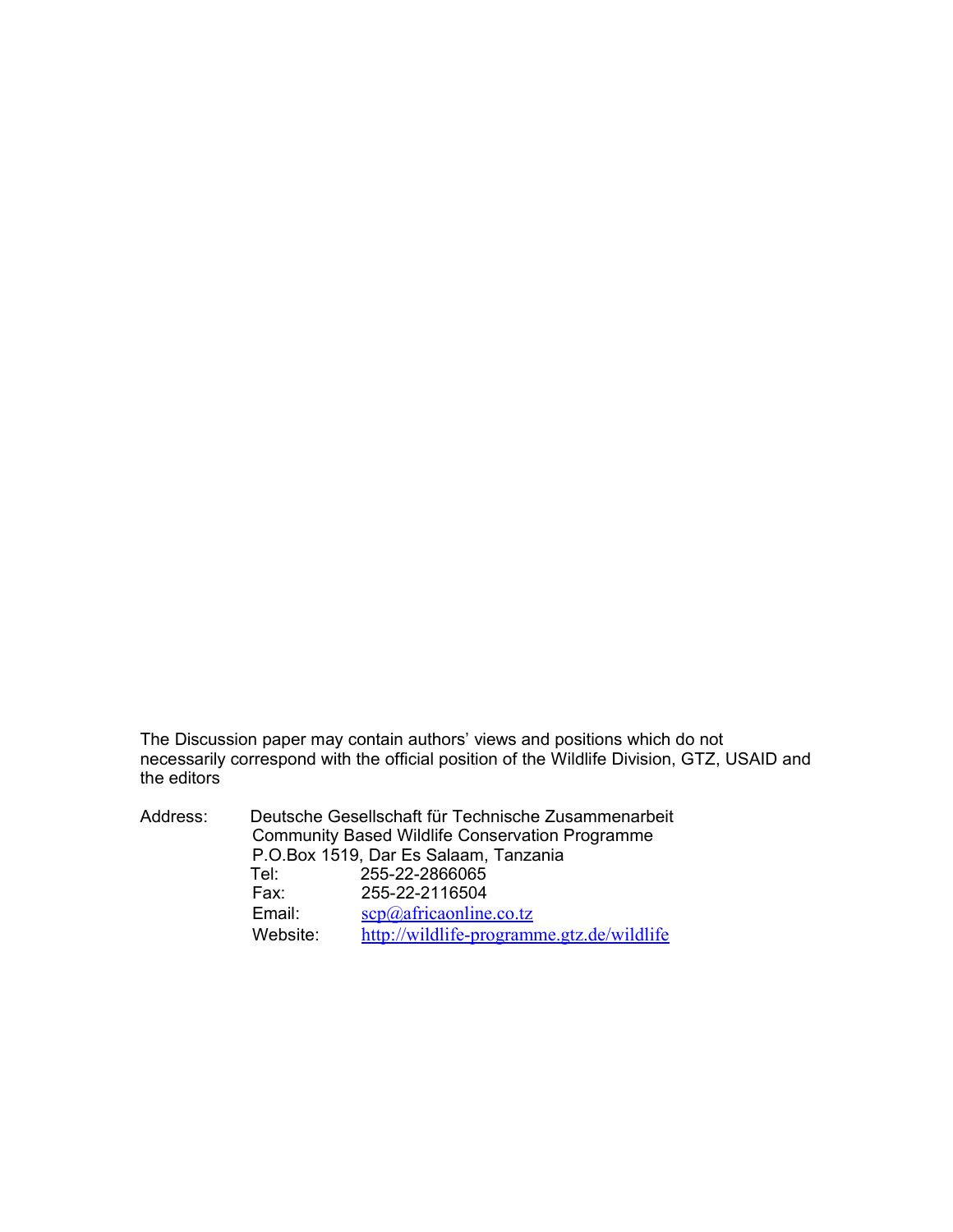

# **TABLE OF CONTENTS**

| PROCEDURES FOR COMMUNITIES TO ENTER INTO JOINT VENTURES IN WMAs 1                 |  |
|-----------------------------------------------------------------------------------|--|
|                                                                                   |  |
|                                                                                   |  |
|                                                                                   |  |
|                                                                                   |  |
|                                                                                   |  |
|                                                                                   |  |
|                                                                                   |  |
|                                                                                   |  |
|                                                                                   |  |
|                                                                                   |  |
|                                                                                   |  |
|                                                                                   |  |
|                                                                                   |  |
|                                                                                   |  |
|                                                                                   |  |
|                                                                                   |  |
|                                                                                   |  |
|                                                                                   |  |
|                                                                                   |  |
|                                                                                   |  |
|                                                                                   |  |
|                                                                                   |  |
|                                                                                   |  |
|                                                                                   |  |
|                                                                                   |  |
|                                                                                   |  |
|                                                                                   |  |
|                                                                                   |  |
|                                                                                   |  |
|                                                                                   |  |
|                                                                                   |  |
|                                                                                   |  |
|                                                                                   |  |
|                                                                                   |  |
|                                                                                   |  |
| 3.14Provisions that must be Incorporated by Reason of Applicable Law or Policy 41 |  |
| 3.15Mechanisms that Guarantee Supply of Local Inputs Needed by Entrepreneurs41    |  |
|                                                                                   |  |
| 4CONTRACTUAL, POLICY, LEGAL AND INSTITUTIONAL ISSUES  44                          |  |
|                                                                                   |  |
|                                                                                   |  |
|                                                                                   |  |
|                                                                                   |  |
|                                                                                   |  |
|                                                                                   |  |
|                                                                                   |  |
|                                                                                   |  |
|                                                                                   |  |
|                                                                                   |  |
|                                                                                   |  |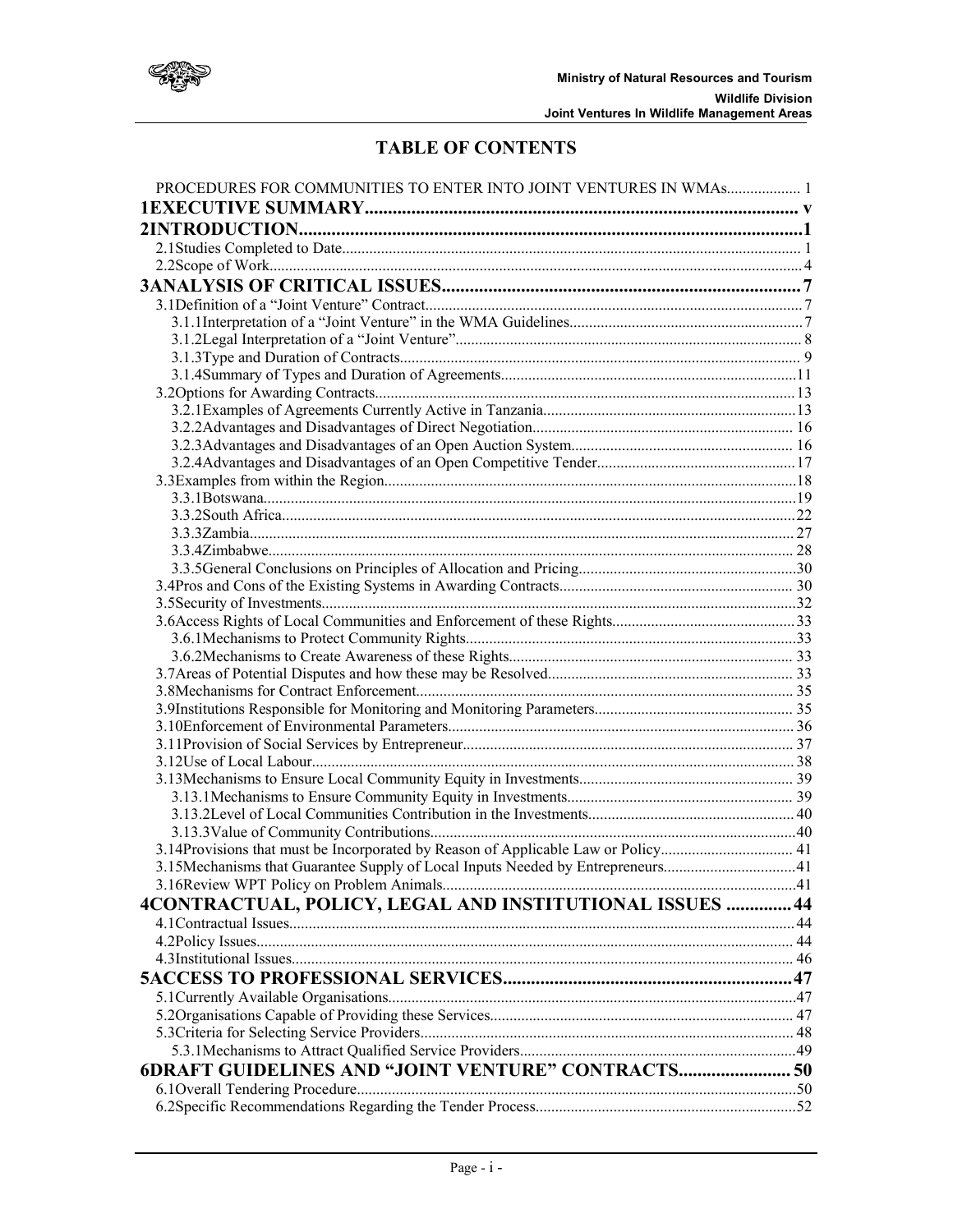

| 7DRAFT AGREEMENT FOR WMAs IN TANZANIA – THE WAY FORWARD. 65 |  |
|-------------------------------------------------------------|--|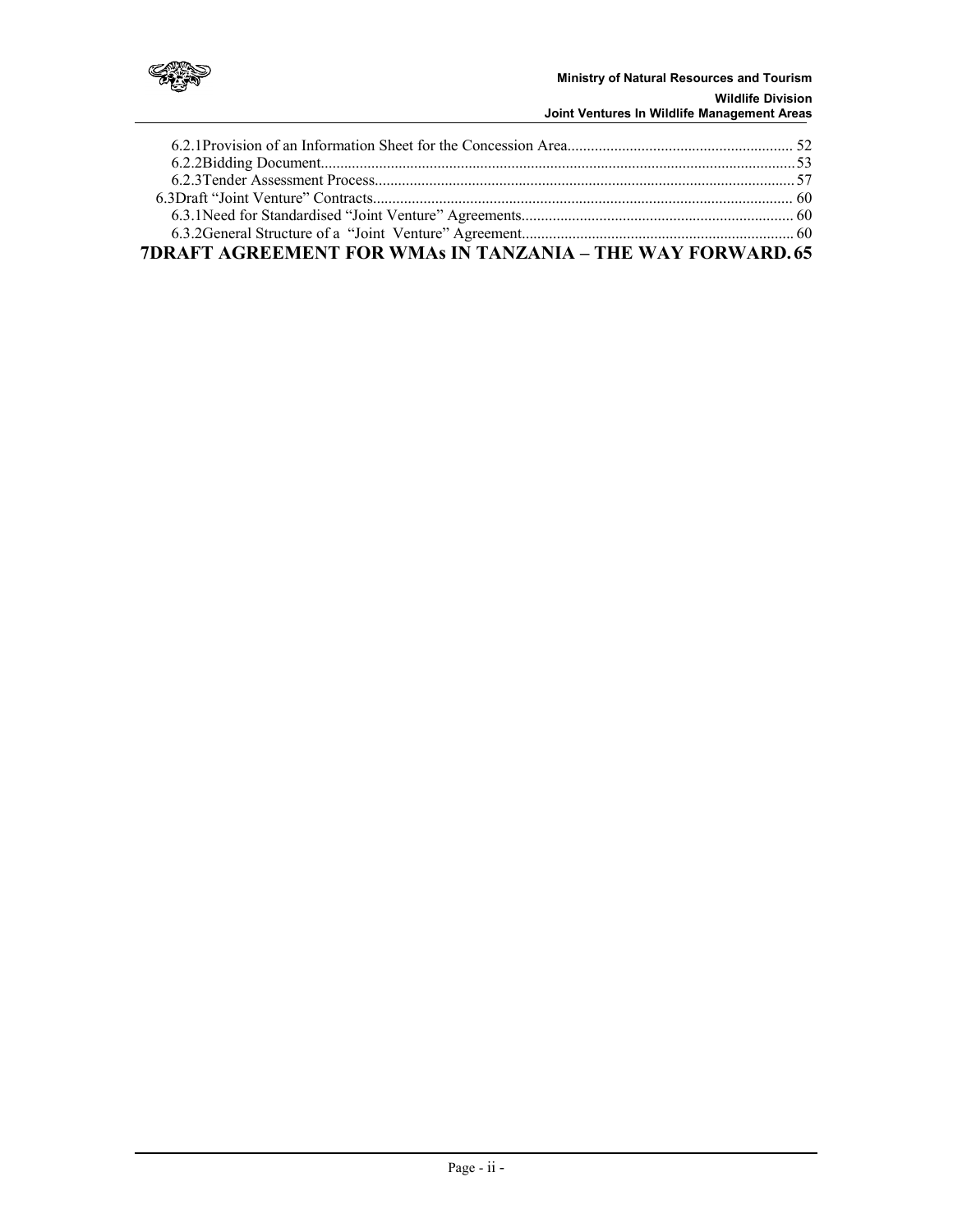

## **ACRONYMS**

| AA             | <b>Authorized Association</b>                                   |  |  |
|----------------|-----------------------------------------------------------------|--|--|
| AWF            | African Wildlife Foundation                                     |  |  |
| <b>CBC</b>     | Community-Based Conservation                                    |  |  |
| <b>CBNRM</b>   | <b>Community Based Natural Resource Management</b>              |  |  |
| DC             | District Council                                                |  |  |
| <b>EPIQ</b>    | Environmental Policy and Institutional Strengthening Indefinite |  |  |
|                | <b>Quantity Contract</b>                                        |  |  |
| <b>GCA</b>     | Game Control Area                                               |  |  |
| <b>GMP</b>     | General Management Plan                                         |  |  |
| GoT            | Government of Tanzania                                          |  |  |
| <b>LGA</b>     | <b>Local Government Authority</b>                               |  |  |
| <b>LUP</b>     | Land Use Plan                                                   |  |  |
| <b>MBOMIPA</b> | Matumzi Bora Maliasili Idodo na Pawaga                          |  |  |
| MoU            | Memorandum of Understanding                                     |  |  |
| NGO            | Non-government Organisation                                     |  |  |
| <b>NFM</b>     | <b>Natural Forest Management</b>                                |  |  |
| <b>NRM</b>     | <b>Natural Resource Management</b>                              |  |  |
| NP             | <b>National Park</b>                                            |  |  |
| PA             | Protected Area                                                  |  |  |
| <b>PAC</b>     | Problem Animal Control                                          |  |  |
| <b>SANP</b>    | South African National Parks                                    |  |  |
| <b>TANAPA</b>  | <b>Tanzania National Parks</b>                                  |  |  |
| <b>ToR</b>     | Terms of Reference                                              |  |  |
| <b>USAID</b>   | United States Agency for International Development              |  |  |
| <b>VC</b>      | Village Council                                                 |  |  |
| <b>VGS</b>     | <b>Village Game Scouts</b>                                      |  |  |
| <b>VLA</b>     | Village Land Act                                                |  |  |
| <b>VNRC</b>    | Village Natural Resources Committee                             |  |  |
| <b>WCA</b>     | <b>Wildlife Conservation Act</b>                                |  |  |
| <b>WD</b>      | <b>Wildlife Division</b>                                        |  |  |
| <b>WMA</b>     | Wildlife Management Area                                        |  |  |
| <b>WPT</b>     | Wildlife Policy of Tanzania                                     |  |  |
| ZAWA           | Zambian Wildlife Authority                                      |  |  |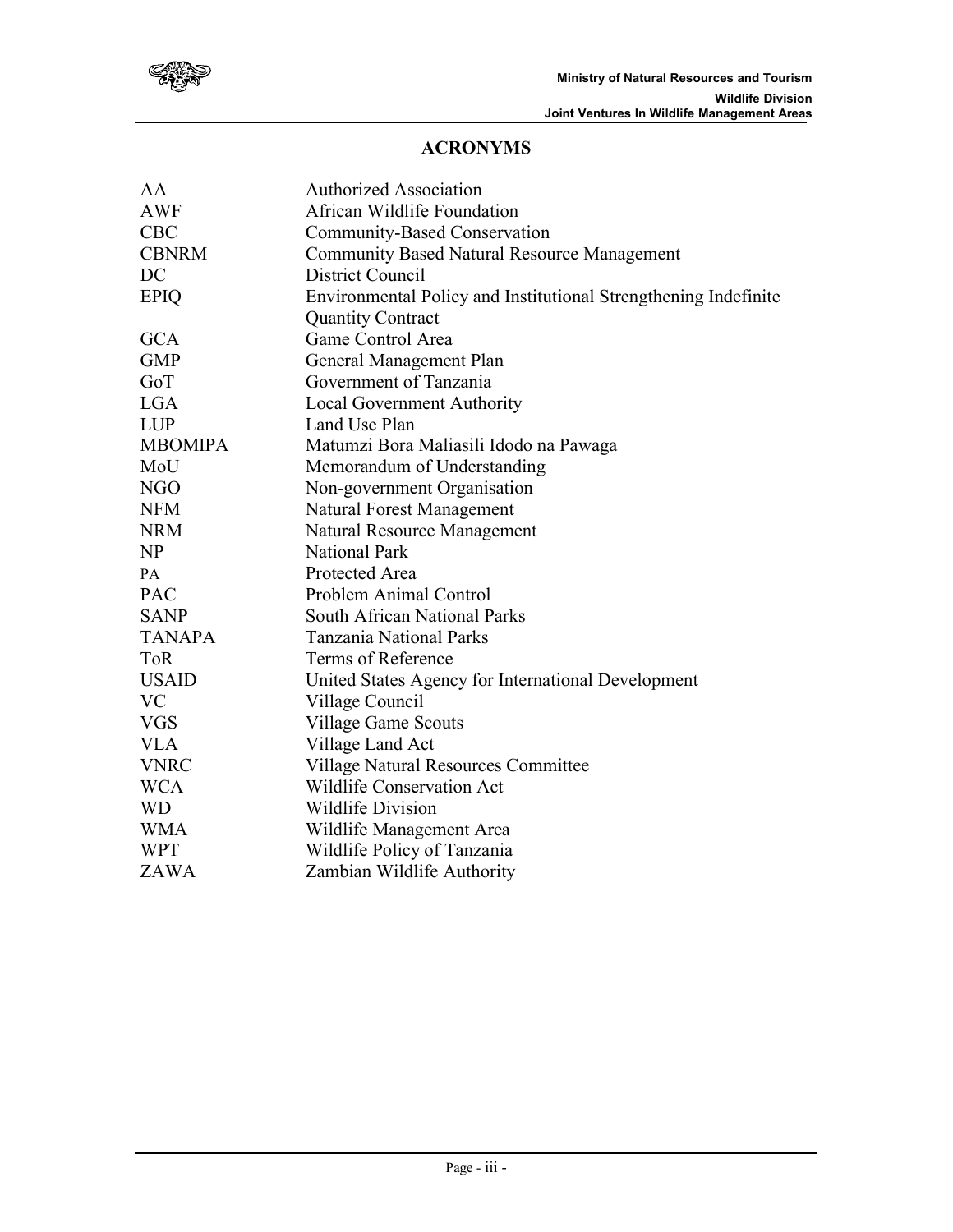

## **ACKNOWLEDGEMENTS**

The authors would like to thank Dr Hussein Sosovele and Ms. Eva Kiwango of EPIQ and to Ms C. Kullaya and Dr Rolf Baldus of GTZ for all their support and enthusiastic cooperation in completing this study. We would also like to thank the Wildlife Division leadership and are particularly grateful to Benjamin Andulege who traveled with the team at short notice.

We are also grateful for the support and co-operation received from TANAPA, African Wildlife Foundation and the various safari companies in Arusha for meeting with us and answering our probing questions at very short notice. Similarly we would like to thank the members of the MBOMIPA project in Iringa and the Hunters Association of Tanzania (Iringa) for their kind hospitality, and for their stimulating and open discussions regarding issues relating to the formation of WMAs.

Finally we would like to express our appreciation to the community leaders in the villages with whom we met and discussed their expectations of the proposed joint venture agreements. We trust that this report will go a long way to achieving their desired results.

Any errors committed in this report belong to the authors and not to any of the above mentioned individuals or institutions.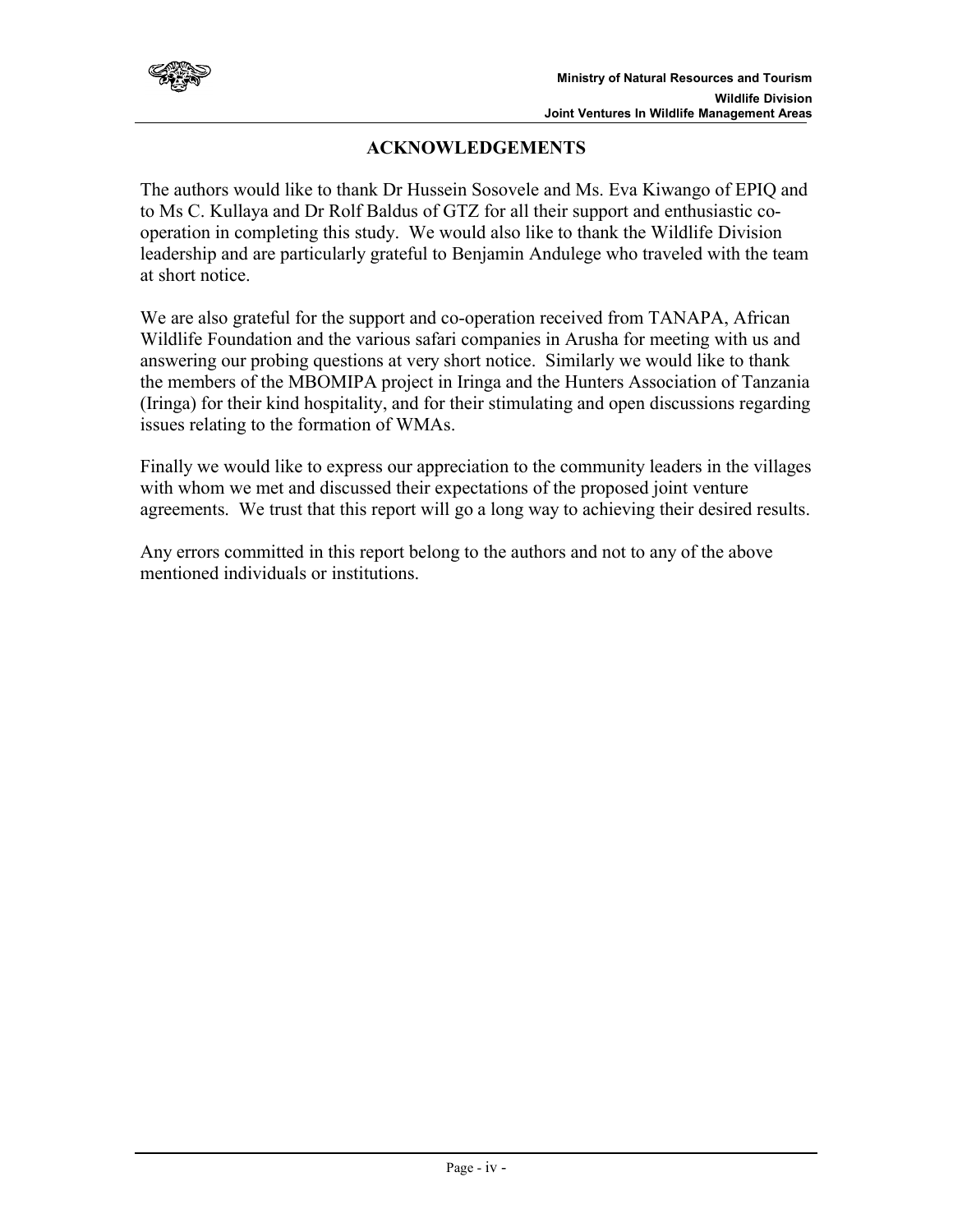

# **1 EXECUTIVE SUMMARY**

The sectoral reform programme currently underway in Tanzania will see the implementation of far reaching initiatives that will pave the way for local communities to directly benefit from the presence of wildlife in their areas. This initiative has been made possible by the introduction of the Wildlife Policy of Tanzania and the Village Land Act of 1999 that envisages local communities taking greater responsibility for the management and utilisation of wildlife resources in village lands. Several studies have been completed that examine the implications of these initiatives focusing on important policy, legal and institutional issues that must first be resolved.

This study examines the options and impediments that local communities will encounter when they attempt to enter into some form of contractual arrangements with the private sector in order to exploit the natural resources in their village areas. The report is divided into five sections that deal with the scope of work identified in the Terms of Reference. It also provides several examples of "joint venture" agreements that have been developed in the region.

## **Analysis of Critical Issues**

Embarking on a programme such as this that involves a major shift in policy invariably raises a wide range of issues for both the administrators and the beneficiaries. Our report deals with these on an individual basis, drawning on experiences from within Tanzania and the region. In particular, we discuss the definition of a "joint venture" and what this means in legal terms to the parties. We believe that it is critically important that all stakeholders have a thorough understanding of the implications of a "joint venture" agreement as it applies to the development of wildlife-based enterprises in the context of communally owned natural resources by local communities.

Also discussed in this section are the various options available to local communities to enter into some form of contractual arrangements with the private sector, highlighting the advantages and disadvantages of the various contractual arrangements. We also review examples of "joint venture" agreements that have recently been negotiated in Tanzania, and discuss the pros and cons of the various methods used to award contracts. To demonstrate the different approaches adopted to implement community-based photographic and hunting concessions, we provide examples from Botswana, South Africa, Zambia and Zimbabwe. Whilst a common theme can be distinguished in each of these approaches, notably the issue of transparency, each country has adapted its approach to deal with the prevailing circumstances. The approach adopted in Botswana is comprehensive and clearly demonstrates how local communities can be protected from unscrupulous entrepreneurs while at the same time securing the maximum market value for the concession. A comparison of these approaches with the existing system adopted in Tanzania highlights a number of shortcomings where improvements could be made.

Other issues of concern include: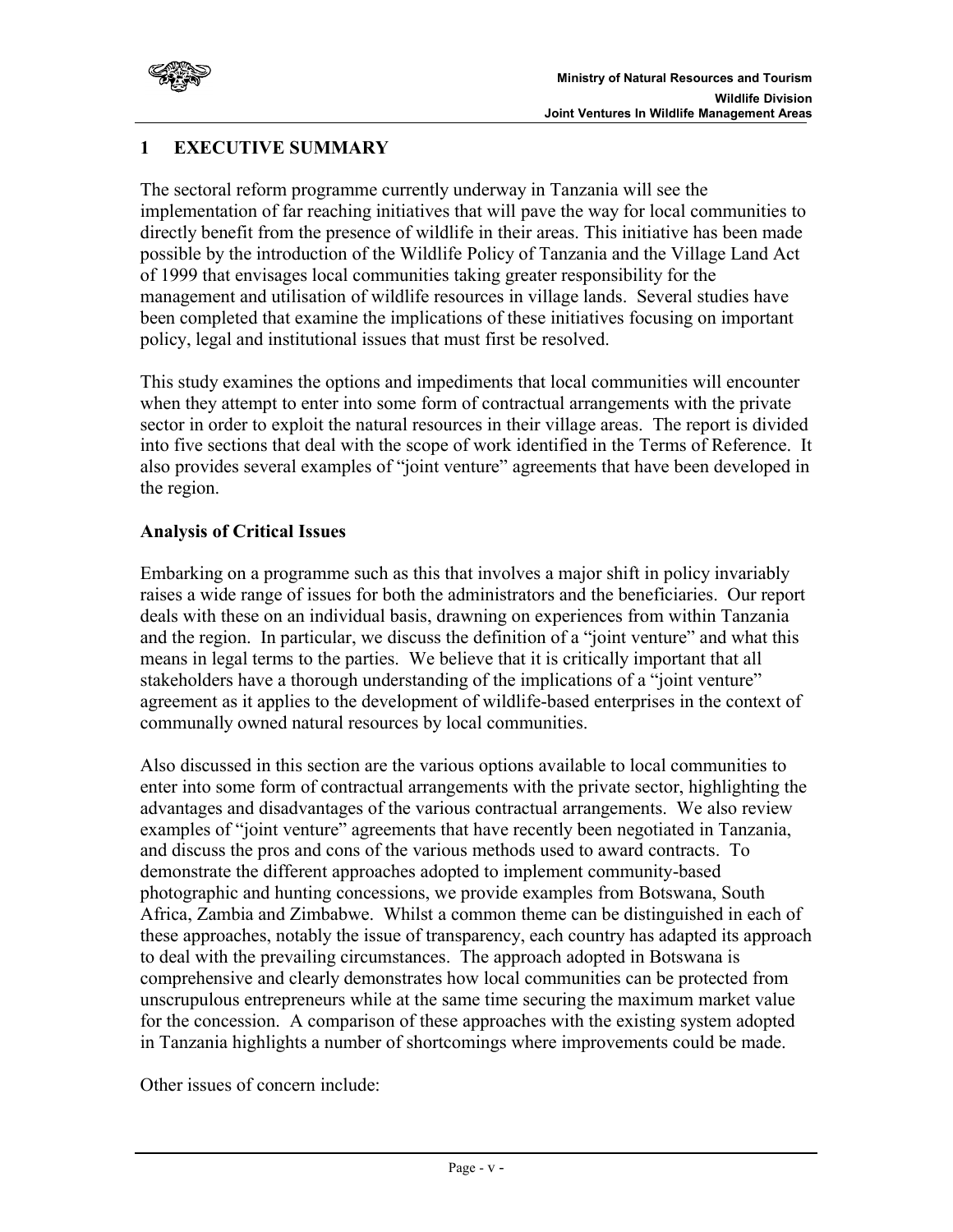

- Security of investments
- Access rights of local communities
- Areas of potential disputes
- Contract enforcement
- Monitoring
- Enforcement of environmental parameters

Each of these topics is discussed in detail, and attempt to address the concerns of the stakeholders. One particular issue that is at the forefront of most people's minds is the provision of social services and how local communities can secure equity in any investment opportunities. These issues are discussed at some length, pointing out the difficulties associated with these concepts as well as possible way that they may be addressed. We also review the position of the Wildlife Policy on Problem Animal Control and what this will mean for local communities in the future.

## **Contractual, Policy, Legal and Institutional Issues**

Entering into contractual arrangements will expose local communities to a number of issues that will require the attention of the various stakeholders. We attempt to highlight the most pertinent issues in this section, paying particular attention to policy and institutional issues. In particular we draw attention to the crosscutting impediments that may affect the successful negotiation of "joint venture" agreements. For example, the role of District Councils and the Wildlife Division and the impact that these institutions may have on contractual negotiations instigated by Authorised Associations is discussed.

#### **Access to Professional Services**

Local communities (and related government institutions) are not well versed in normal commercial practices. They will therefore require the services of professional institutions to ensure that any negotiations for concessions *etc*. are concluded to the mutual benefit of both parties. There are a limited number of neutral organisations in Tanzania that are capable of providing these services, however, they will be hard pressed to service the anticipated demand from local communities once WMAs are established.

We have developed some guidelines to select such service providers and highlight mechanisms that may attract potential service providers in the future.

## **Draft Guidelines and "Joint Venture" Contracts**

In this section we provide the framework to be adopted by Authorised Associations to allocate concessions in WMAs in the future. It is anticipated that the majority of concessions will be for hunting blocks, nonetheless, we strongly recommend that the allocation of these blocks be undertaken through a qualified tender system that relies on separate technical and financial proposals.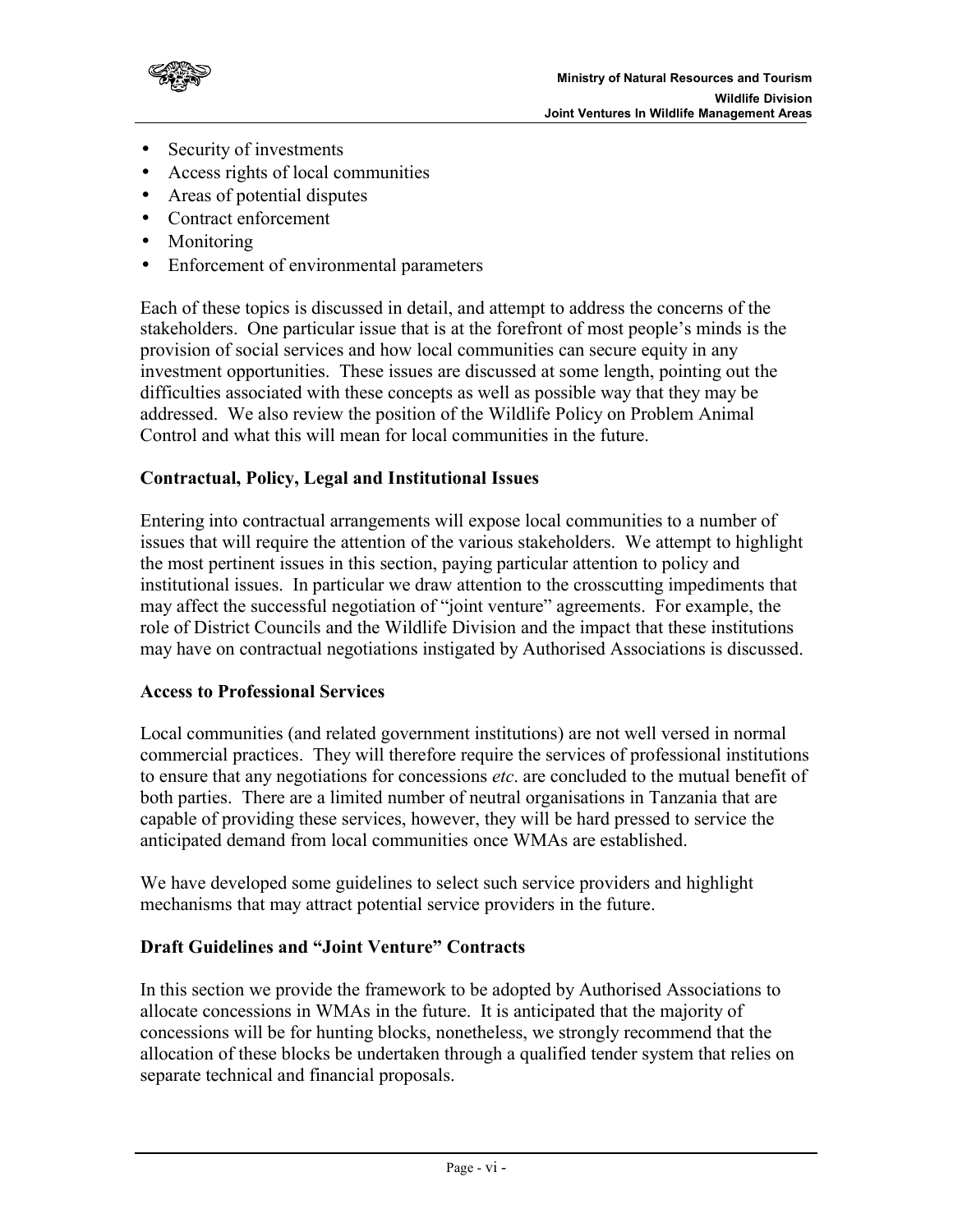

The recommended approach draws heavily from examples used elsewhere in the region, particularly Botswana. The overall tendering procedure is discussed in detail, including specific recommendations that should be included in the tender process.

We have also stressed that there is a need to "standardise" the agreements so as to avoid misunderstandings in the future. To achieve this, we recommend that the contract be established using five key principles:

- The purpose of the agreement
- Responsibilities of both parties
- Financial arrangements
- Termination clauses
- General terms and conditions under which the venture will operate.

## **Draft Agreement for WMAs in Tanzania**

In this final section, we provide a provisional draft agreement that we believe could form the basis for negotiation between an Authorised Association and a potential investor. This agreement has drawn on the examples used elsewhere in the region and has been tailored to meet the legal requirements applicable in Tanzania.

We must stress however, that this draft agreement still requires a great deal more input to develop a working document. Time did not allow this process to be developed in this study. Furthermore, we strongly believe that this process is best developed through dialogue with all stakeholders and recommend that the process be taken further using a workshop forum.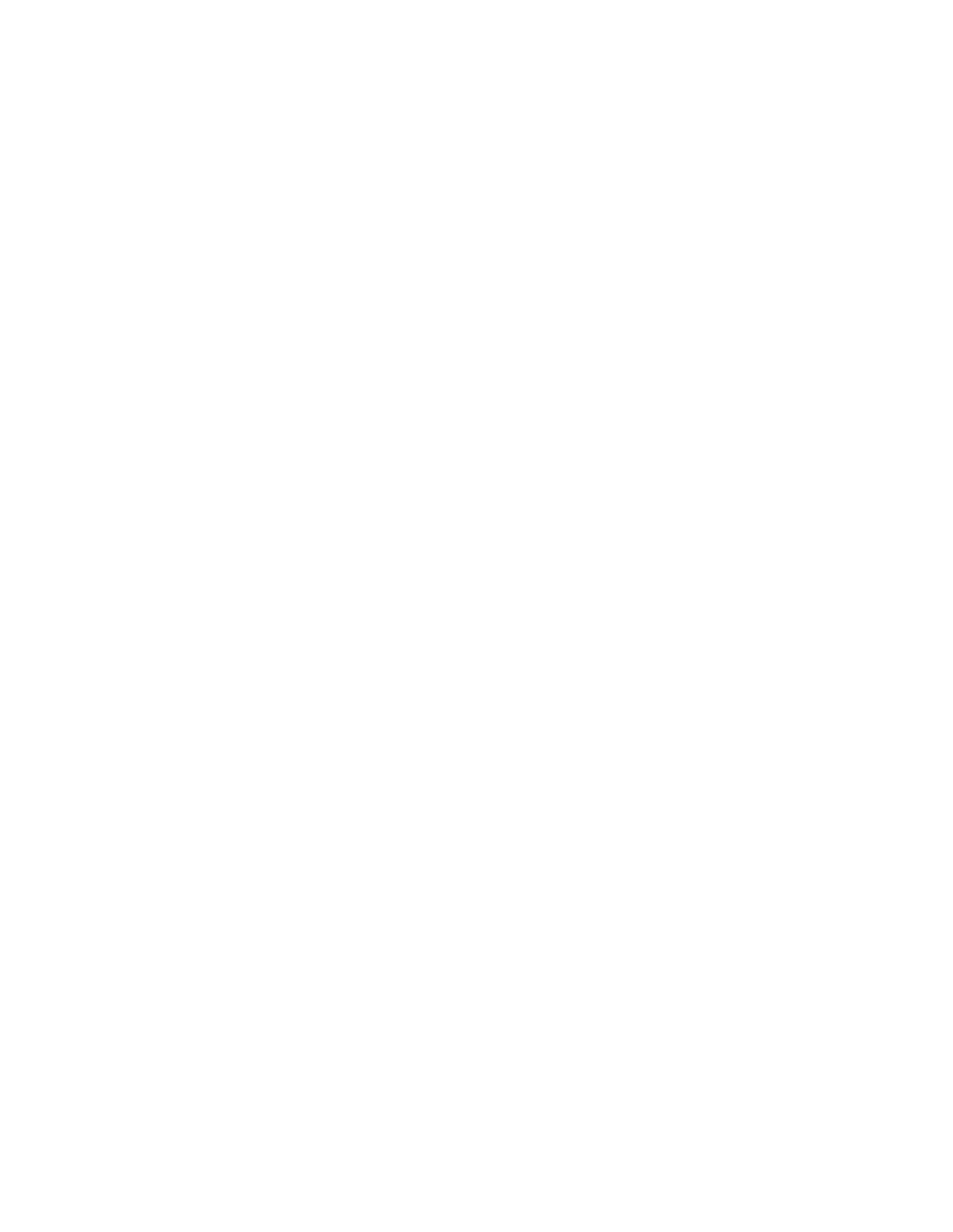

# **2 INTRODUCTION**

Implementation of the Wildlife Policy of Tanzania (WPT) and the creation of Wildlife Management Areas (WMAs) under the proposed Village Land Act will open the door for a number of enterprise opportunities for the local communities that now benefit little from the presence of wildlife in their areas. In order to take full advantage of the economic opportunities that arise by virtue of WMA designation, they will need to enter into contractual arrangements with hunting and photographic safari operators, hoteliers, wildlife ranchers, and providers of transport and other ancillary services. The sustainability of the ventures they enter into depends importantly on whether the legitimate expectations of both sides are properly taken into account as contracts; concessions, *etc.* are prepared. Yet local residents and private sector operators have little experience in dealing with each other. Moreover, local residents may not be well versed in normal commercial practice, and in this respect find themselves at a disadvantage in terms of assuring that their legitimate interests and concerns are addressed during the negotiation process.

Additionally, there may be important policy, legal and/or institutional impediments to the conclusion of contractual arrangements that both local communities and entrepreneurs would find satisfactory.

It is against this backdrop that this study is being conducted. Its objectives are to define and discuss the issues that will enable local communities to enter into negotiations with the private sector, and to recommend and develop suitable contractual instruments that ensures the protection of both parties.

## **2.1 Studies Completed to Date**

Several studies have been completed that provide valuable background information for this study. These are:

## **a Review of the Legal Aspects of the Draft Guidelines for WMAs Study – April 2000**

This report provides an in depth analysis of the draft Wildlife Management Area Guidelines from a legal prospective, emphasizing how the guidelines can be effectively incorporated into the existing national wildlife conservation policies and legislation. It also reviews the relationship of the proposed guidelines on WMAs and land tenure, as well as their relationship with international conventions on wildlife conservation and management. Mechanisms to enforce the draft WMA Guidelines are also provided.

The study exposes a number of areas where the current 1998 Wildlife Policy of Tanzania (WPT) is in conflict with the existing Wildlife Conservation Act (WCA). In particular, although the policy embraces the improved participation by communities in wildlife conservation and management through the establishment of WMAs, there does not appear to be a clear-cut procedure for establishing this category of protected area. To rectify this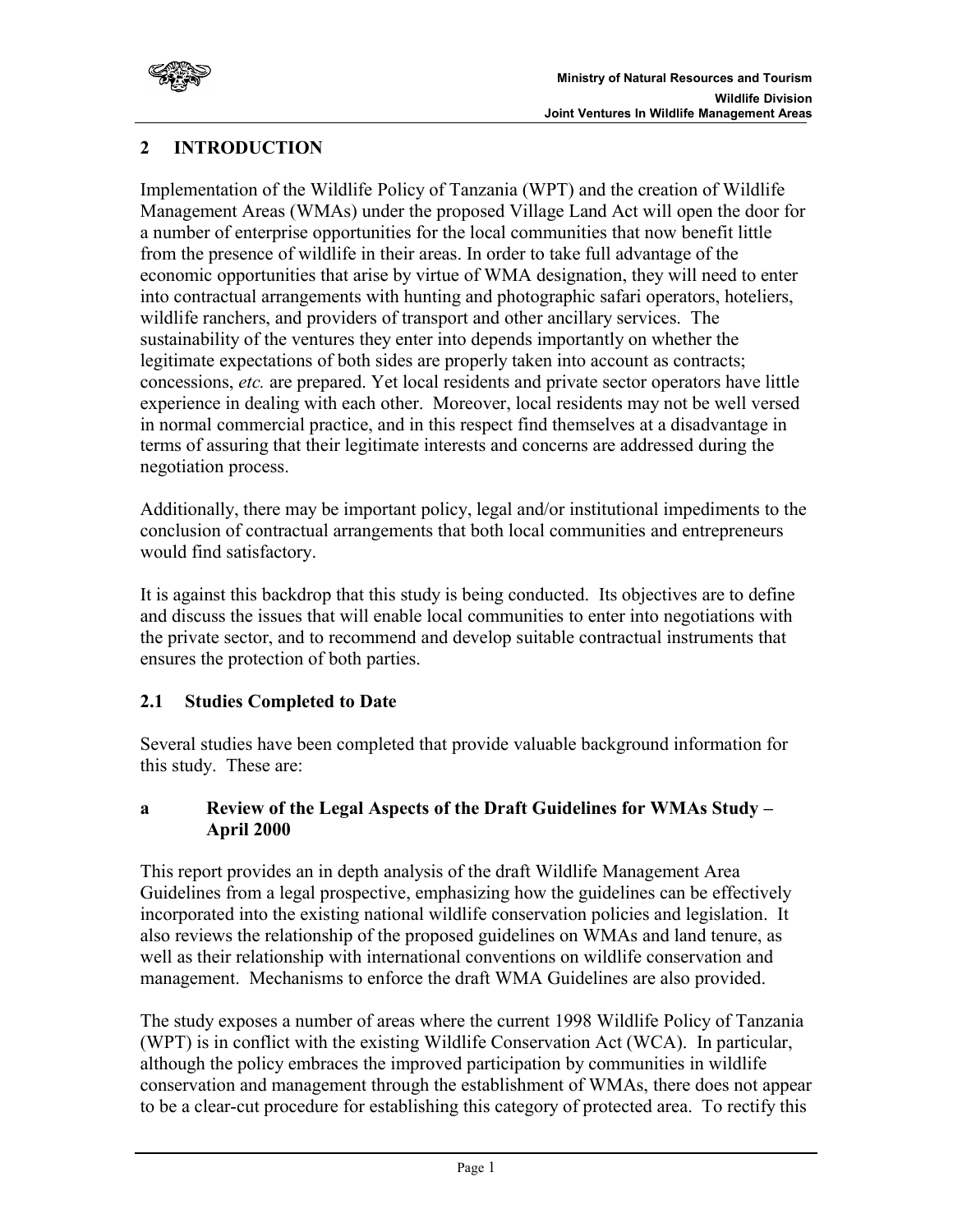

situation will require that the WCA be amended to take on board the developments resulting in the shift in paradigm proposed by the WPT.

Secondly, WMAs will be situated on lands belonging to villages and the law governing village lands (the Village Land Act of 1999) vests in the Village Council absolute power over the control and administration of village land. However, powers of the Village Council to deal with matters relating to wildlife are limited by the present WCA. By the same token the power of the Wildlife Division to deal with village land (where wildlife may be located) is also limited since this power is vested in the Village Council.

This situation requires urgent resolution since it will complicate the operation of the WMA particularly regarding issues relating to land use, ownership of wildlife and land tenure. Another salient feature of the WMA Guidelines concerns the provisions relating to the proclamation of by-laws and the contractual capacity and powers vested in the Authorised Association (AA) and those vested in the Village Council under the provision of the Local Government (District Authorities) Act of 1982.

The report concludes that in order to adequately and effectively implement the WMA's, there is a need to ensure that the provisions of the guidelines are harmonized with the following legislation:

- The Village Land Act, 1999
- The Wildlife Conservation Act, 1974
- The Local Government (District Authorities) Act, 1982
- The Law of Contract Ordinance, Cap 433
- National Parks Ordinance, Cap 412
- The Tanzania Investment Act, 1997

## **b Economic Opportunities in Wildlife Management Areas – May 2000**

This study examined four economic opportunities that could be developed by local communities in the proposed WMAs. These are:

- Tourism and resident hunting
- Photo-tourism
- Improved beekeeping and marketing of products
- Natural Forest Management (NFM)

It was demonstrated that all four activities were financially feasible, and that government, district councils and the local community could benefit through a revenue-sharing arrangement. The study envisages that the timing of these interventions would be staggered, beginning with tourist hunting. This would allow the AA sufficient time to adjust to these new initiatives and develop the necessary skills and capacity.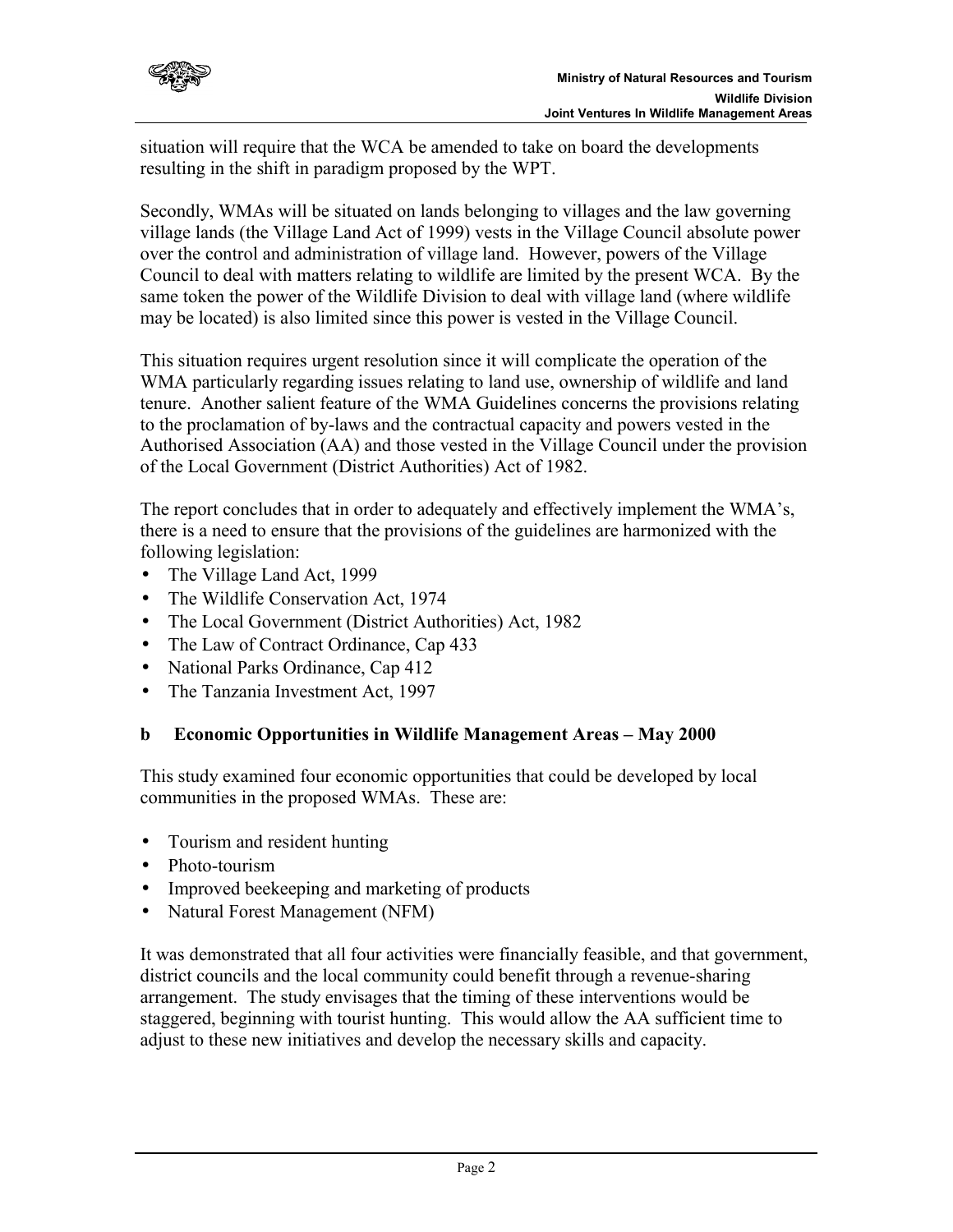

However, the study recognises that in order to implement successfully the WMA concept, it will be necessary to overcome several constraints. Amongst the more important of these are:

- The capacity for planning and managing business enterprises amongst rural communities is low. Communities will therefore require outside expertise to strengthen their institutional capacity in this regard.
- The economic study anticipates that there will be a period of time during which there will be a shortfall in revenue due to the GoT as a result of initiating the WMAs. It is suggested that that this "revenue gap" be addressed through bridging finance and improved marketing.

## **c Policy Guidelines for Game Farming and Game Ranching in Tanzania – May 2000**

The purpose of developing these policy guidelines is to assist the Wildlife Division to facilitate the establishment and operation of this form of land use in Tanzania in order that the Government of Tanzania, District Councils, local communities and the private sector can benefit from game farming and ranching activities. The report distinguishes between "game farming" and "game ranching" and provides an overview of different forms and models of these activities elsewhere in Africa and abroad. Essentially "game farms" involves intensive husbandry of one or a few species of wildlife while "game ranching" consists of extensive multi-species and multi-form utilisation that requires relatively large areas of land. This land can either be fenced or unfenced depending on the circumstances.

The options for developing game farming initiatives in Tanzania are reviewed, and a number of species that could be exploited (Giant African Snail, African Button Quail, Crocodile, Ostrich *etc.*) are identified. Comprehensive guidelines for the establishment and management of game farms are provided.

With regard to "Game Ranching", the report extensively reviews the development of this form of land use across southern and eastern Africa, focusing on the changes in policy that brought this about and the benefits that have accrued to the stakeholders. The exception has been the involvement of local communities where factors such as land tenure, access rights, revenue sharing and capacity to manage wildlife areas has complicated the issue.

In the Tanzanian context, the Wildlife Division is eager to encourage the establishment of fenced and unfenced game ranches, although it does have some reservations regarding the implementation of this form of land use. The guidelines developed by the report attempts to address these concerns, particularly the location, size and fencing requirements of game ranches.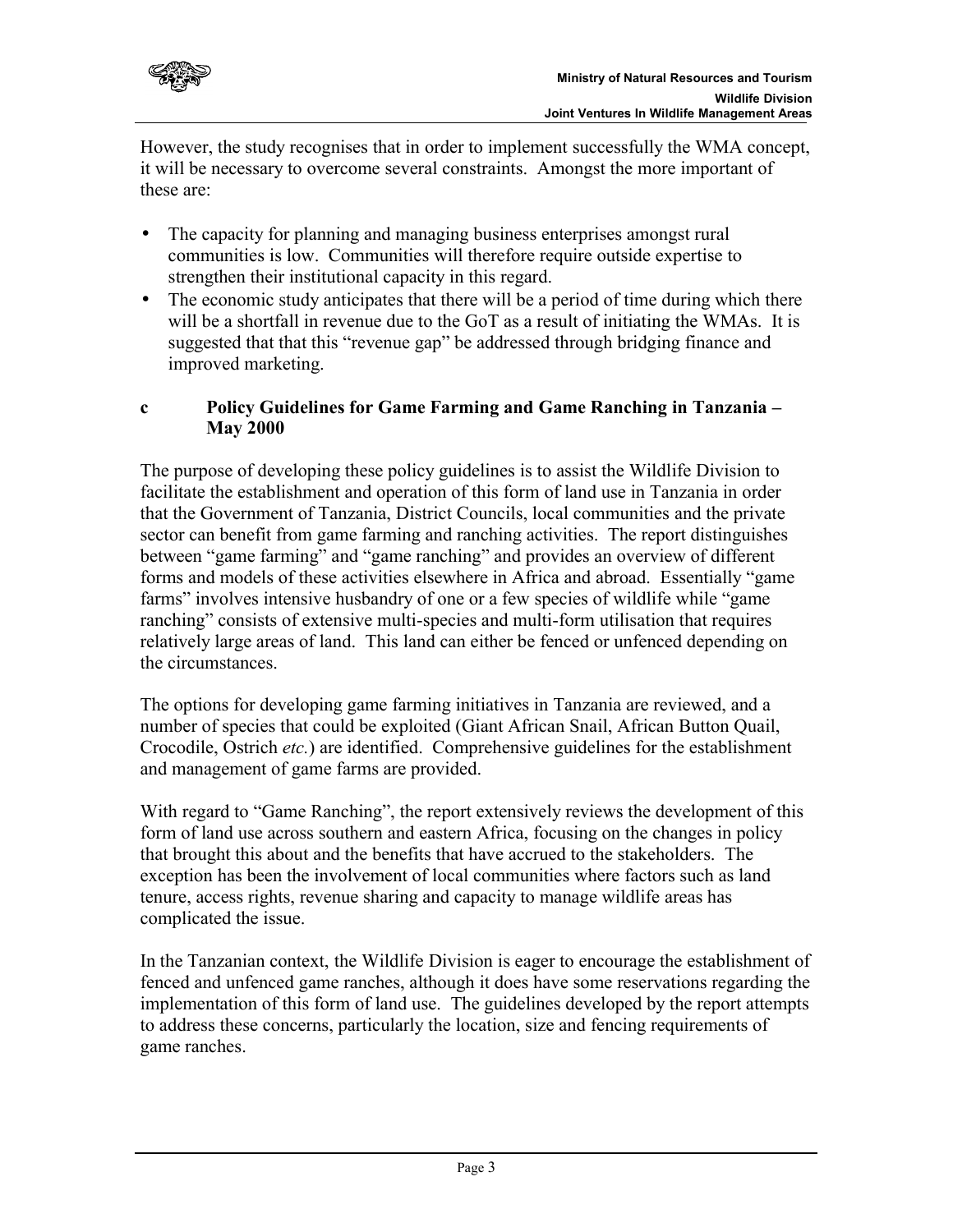

In the context of WMAs, it is argued that this form of land use could be accommodated either as fenced game ranches or as "conservancies" where the AAs could take advantage of the professional management and infrastructure development associated with this type of land use. However, the WMA Guidelines do not permit game farming or ranching to be developed in the proposed WMAs. The rationale for this is unclear since the difference between a "wildlife management area" and a "game ranch" is difficult to distinguish. It is argued that this may be related to the reluctance on the part of the Wildlife Division to sanction the fencing of extensive areas that may impact on wildlife movements, or simply because the term "game ranching" is not defined in the WPT.

# **2.2 Scope of Work**

The Scope of Work for this study (see Appendix 1) identifies four major tasks to be addressed. In summary these are:

- 1. Provide recommendations on contractual, policy, legal and institutional issues that may arise during the process of negotiating joint venture agreements with entrepreneurs, including changes in legislation, guidelines or by-laws.
- 2. Provide an analysis of critical issues and provision of answers to a wide range of questions including:
	- what types and duration of contracts are appropriate,
	- how contracts should be awarded,
	- consider the pros and cons of the existing systems in awarding contracts
	- how can security of investments assured,
	- access rights of local communities and enforcement of these rights,
	- identify areas of potential disputes and how these may be resolved
	- identify mechanisms to protect community rights, and mechanisms to create awareness of these rights
	- mechanisms for contract enforcement
	- identify institutions responsible for monitoring, and suggest monitoring parameters,
	- enforcement of environmental parameters
	- provision of social services by entrepreneur,
	- use of local labour,
	- mechanisms to ensure local community equity in investments, including value of their contribution
	- level of local communities contribute in the investments,

Other issues to considered include:

• Suggest provisions that must be incorporated by reason of applicable law or policy.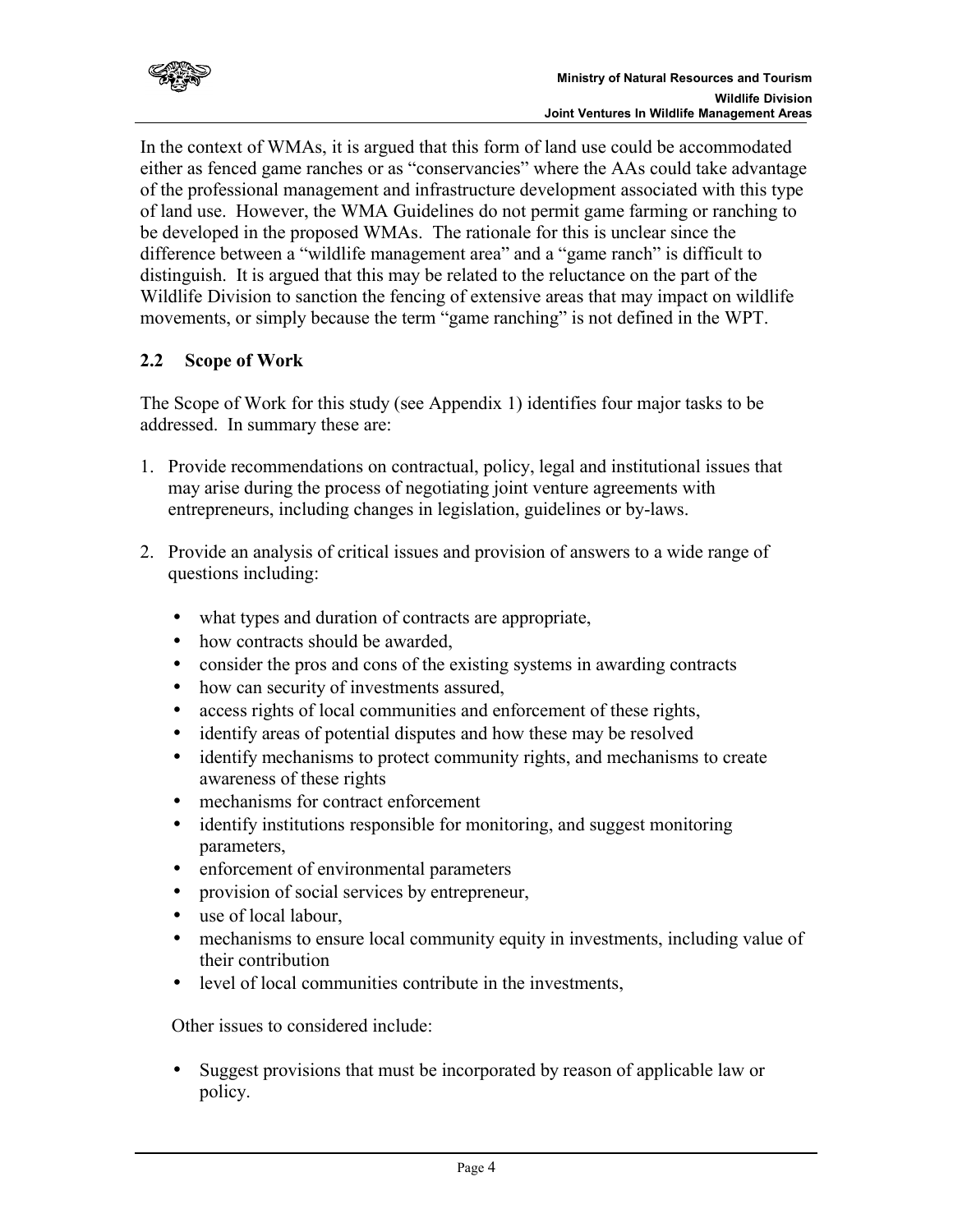

- Suggest mechanisms that can guarantee supply of local inputs that will be needed by entrepreneurs.
- Review WPT policy on problem animals and suggest methods for control/management of problem animals in areas contractually assigned to entrepreneurs for designated purposes.
- Suggest ways for collaboration between WD, Village Game Scouts, Anti poaching Unit and District Game Scouts for law enforcement in areas contractually assigned to entrepreneurs for the purpose of carrying out agreed upon activities.
- 3. Suggest how local communities can access services to provide them with expert advice on contractual issues, and indicate what kind of organization(s) could provide these services effectively and efficiently (public sector agencies at all levels, reputable private sector organizations, including both for profit firms and NGOs. Criteria for selecting a given NGO/private sector organisation to provide such services are to be provided. In the event that private sector organizations are not available in country, suggest ways that such organisations could be attracted, with or without the kinds of enticements that would have to be provided by government, donors or both.
- 4. Provide draft guidelines and contracts on how communities can enter into joint venture with potential investors. The guidelines must be complete with procedures, description of institutional responsibilities, rights and obligations of each stakeholder as well as draft contracts.

Our approach to dealing with these issues has been to review all available literature and meet with key stakeholders, including the Director of the Wildlife Division, representatives from TANAPA, NGOs and the private sector, and representatives of local communities. For ease of understanding, the report is structured in five sections:

- An analysis of critical issues
- Contractual, policy, legal and institutional issues
- Access to professional services
- Draft guidelines and "joint venture" contracts
- Draft agreement for WMAs in Tanzania The way forward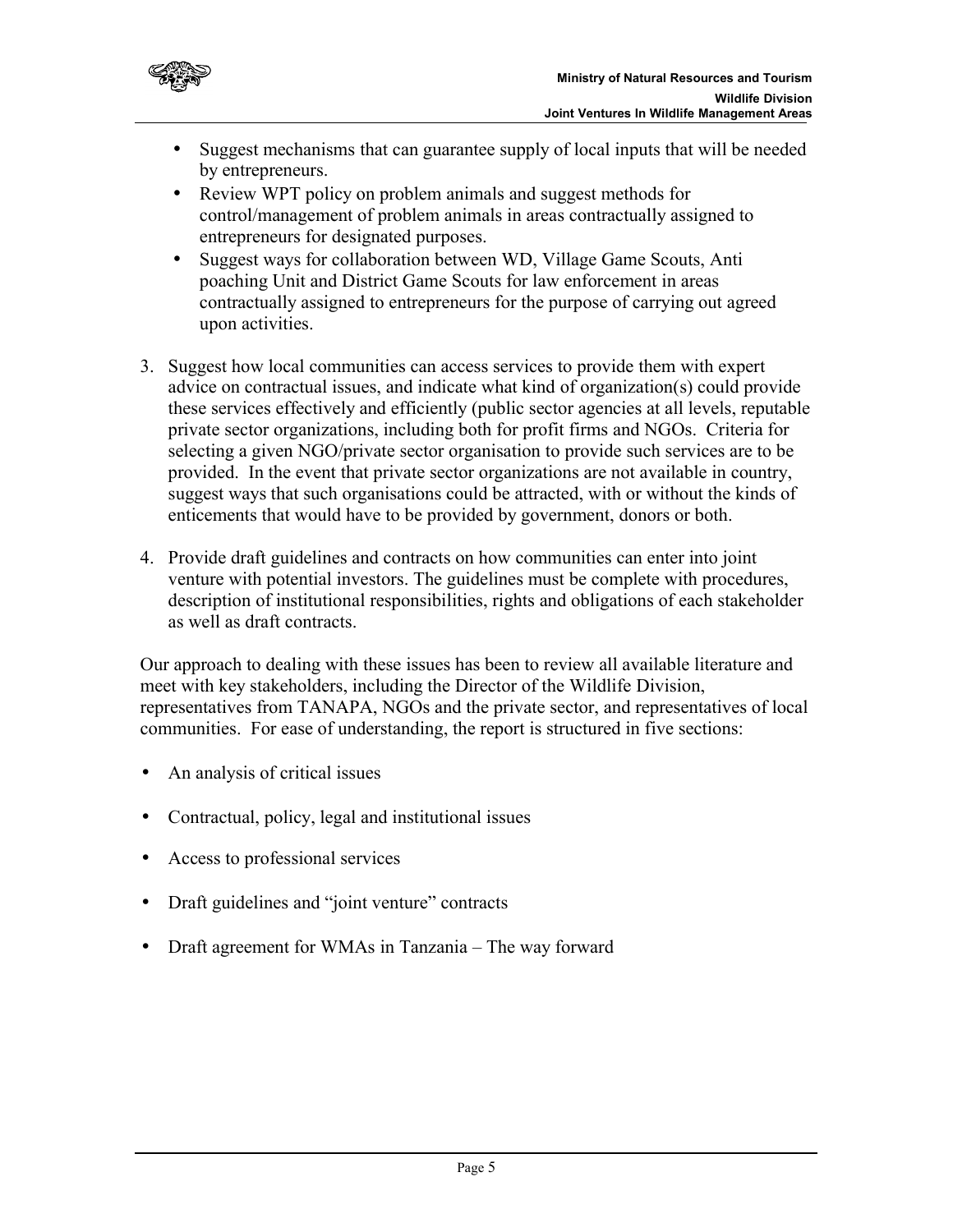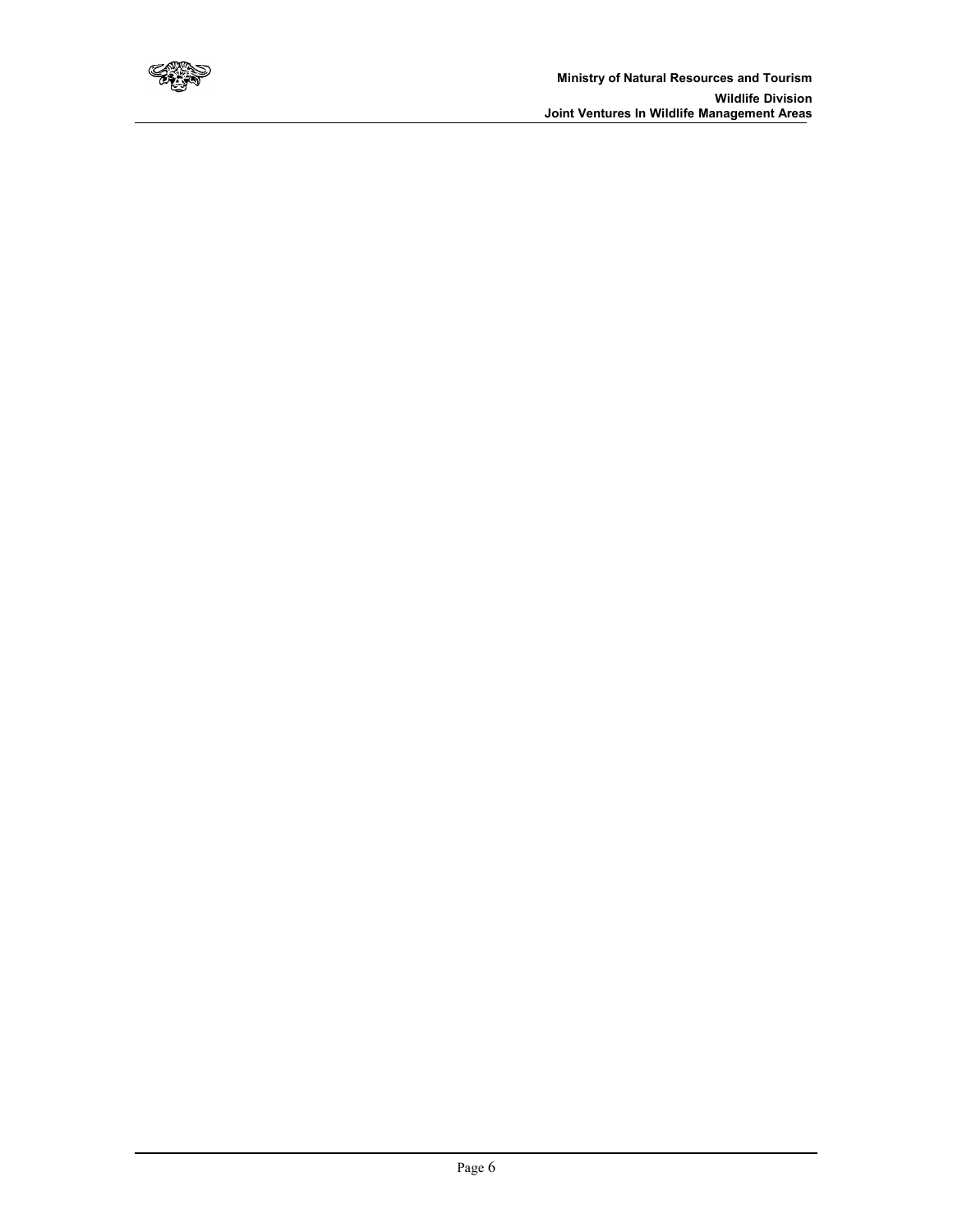

## **3 ANALYSIS OF CRITICAL ISSUES**

The introduction of "joint venture" initiatives and the implications of the WPT will have a far-reaching impact on the management of wildlife in village areas in future. Naturally this major shift in policy has raised a wide range of questions. In this section, we attempt to provide answers to some of these.

## **3.1 Definition of a "Joint Venture" Contract**

It is important at the very outset to clarify what is meant by "joint venture" – a term that is freely used to describe the type of contractual arrangements that is envisaged between a community and an entrepreneur.

#### **3.1.1 Interpretation of a "Joint Venture" in the WMA Guidelines**

The draft WMA guidelines envisage that a community and an entrepreneur will enter into some form of agreement (or contract) to exploit the wildlife resource that occurs on village land that has been designated as a WMA. In terms of the WMA Guidelines, a "*Joint Venture*" means:

*When the AA and other parties form a separate organisation to undertake protection, management and/or utilisation of resources in WMAs.*

The Guidelines also cater for a "*Partnership*" that means:

*Two or more authorised parties of which one must be an AA enter into agreement to undertake protection, management and/or utilisation of resources in WMAs.*

Other key concepts include:

*Security of Tenure: means the authorised period, which an area designated as a WMA, shall remain as such.*

*User rights: means the lawful permission to use wildlife resources found within the WMA according to the existing laws and regulations.*

*Wildlife Management Area: means an area declared by the Minister to be so and set aside by village government for the purpose of biological natural resource conservation.*

The Division of Wildlife through a Memorandum of Understanding (MoU) will grant *User Rights* to an AA responsible for the management of the WMA. Once user rights have been granted, the AA can enter into contracts with investors for the purpose of utilising the wildlife resources. The Division of Wildlife can withdraw the user rights if the MoU is not adhered to.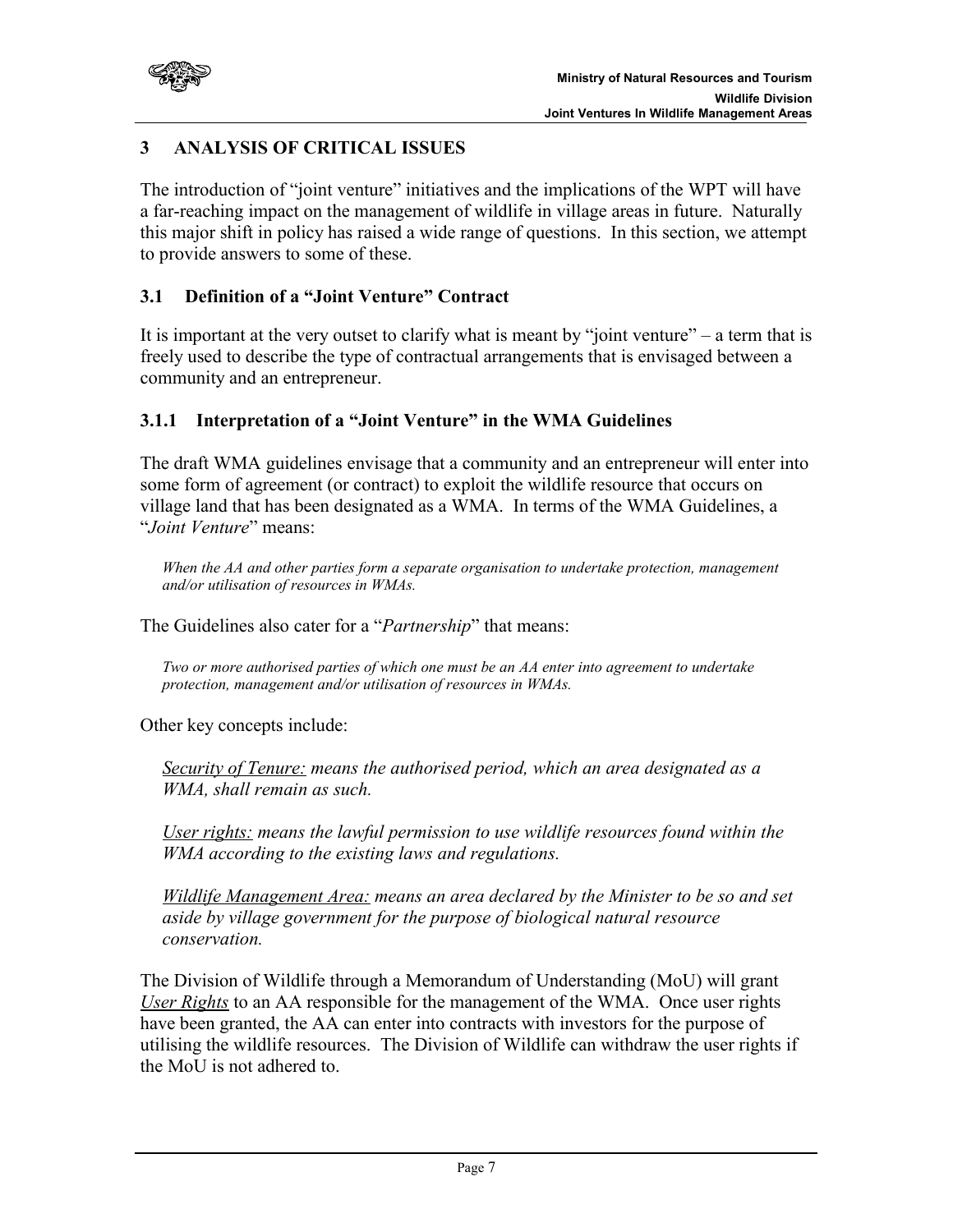

Of crucial importance here is that the AA may only enter into an agreement for a period of not more than 10 years, and that the AA may only enter into a Joint Venture or Partnership with the concessionaire provided the AA holds the majority (*i.e.* greater than  $50\%$ ) of the shares<sup>1</sup>.

## **3.1.2 Legal Interpretation of a "Joint Venture"**

Usually a contract is the foundation of the relationship between two consenting parties (in this case between the entrepreneur and the producer community). However it is important that the legal meaning of the term "joint venture" is thoroughly understood by all parties since it has far reaching implications in the manner in which agreements are concluded.

Traditionally a "joint venture" will involve two (or more) parties who bring together their respective skills, assets and financial resources to develop and take advantage of an economic opportunity (in this case it could be tourist hunting or a photographic safari lodge). In doing so, both parties to the agreement will provide the technical, financial and managerial skills necessary for the success of the "joint venture". Equally, both parties will be responsible for their actions and will be required to share all the risks associated with the venture. More importantly they will be required to equally share the financial risks involved depending on their equity in the venture *i.e*. all parties will be liable for any financial losses, law suits and tax implications associated with the venture.

The critical issue here is that local communities (or in this case the AA) are unlikely to inject any substantial financial resources to a "joint venture" nor will they be exposed to the "financial risk" associated with a hunting or tourism venture. That is not to say that their contribution in the form of access to the land and the wildlife resource is not without value. Rather, the vulnerability and circumstances surrounding community participation in wildlife-based "joint ventures" dictates that local communities should be protected from the financial risk associated with such ventures. Given that the access to the resource is "communally owned", an institution such as the AA cannot compromise this position in a way that they loose control of their access rights to the resource to a third party through a financial impropriety.

At the same time, given the level of investment and the nature of wildlife-based commercial activities, it is essential that the interests of both parties be protected through a legally binding agreement. In particular the structure of the agreement should ensure that the communities receive a fair return for the assets under their control – in this case access to the wildlife resource – and the interests of the entrepreneur are secured.

It is therefore critically important when developing "joint venture" initiatives that both parties understand that it is the entrepreneur who will assume all financial risk and will be responsible for providing the technical and managerial skills necessary for the success of the venture. It is for this reason that the entrepreneur will seek security of tenure to

This requirement is under review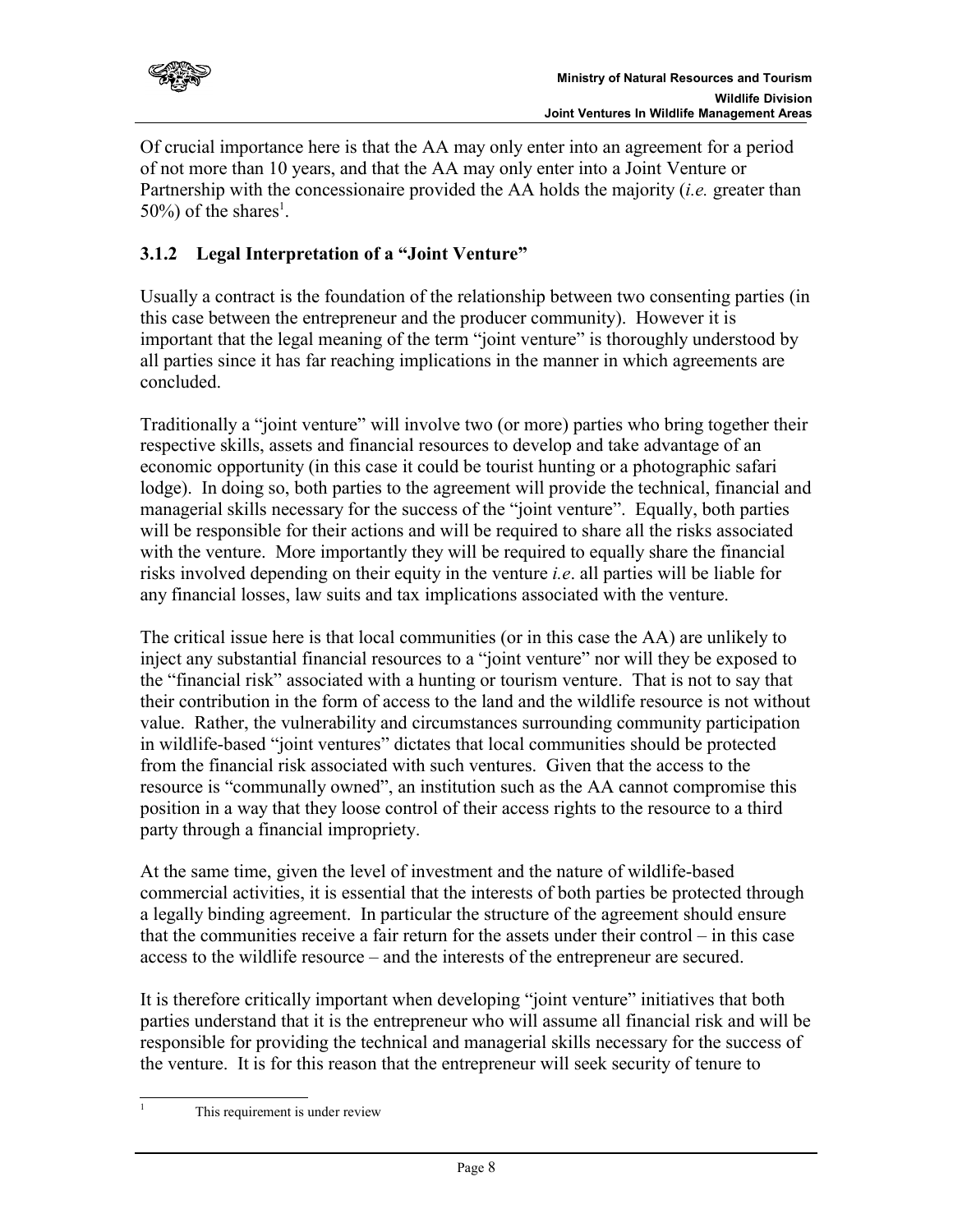

ensure that he/she can recover their investment, and insist that the local community uphold certain obligations and responsibilities in order to protect his/her investment.

Legally and technically therefore such agreements should be referred to as *Resource Management Contracts.* However, for simplicity sake, it is easier to describe the type of arrangement as "joint ventures".

## **3.1.3 Type and Duration of Contracts**

The two most important parts of the contract is its financial structure and the duration. How these are agreed upon will determine the complexity of the agreement and how the contract will be marketed.

## **The Payment System**

There are many ways in which a community can charge a safari operator for the use of an area, and for access to the animals on the land. Four popular ways are:

- A single fee for the use of the area (applicable for either short duration safari hunting and/or photographic safari ventures)
- A fee for each animal shot/wounded/captured (applicable to only to hunting operations)
- A percentage of the gross income of the operation (applicable to either hunting or photographic operations of medium duration ventures)
- A negotiated "joint venture" in which the entrepreneur agrees to certain direct and indirect costs, including certain social and environmental obligations (applicable to either long-term hunting or photographic operations).

Some of the above methods are already being employed in Tanzania, both for hunting and for photographic operations. The pros and cons of these various methods are discussed below.

#### **a Single fee lease paid annually**

In such agreements, the community and the entrepreneur agree on a lump some figure that is paid annually for the right to use an area for photographic tourism or to hunt a quota of animals. The community is not exposed to any complicated legal arrangements and the financial risks to both parties are minimal.

The disadvantage of this system is that there is the possibility that the community will not receive the full value for their assets. Furthermore, the entrepreneur is not bound through any legal arrangement to meet certain obligations (employment, provision of social services *etc.*) since security of tenure is not assured. It is also difficult to demonstrate the linkage between the value of wild animals and the tourism activities – communities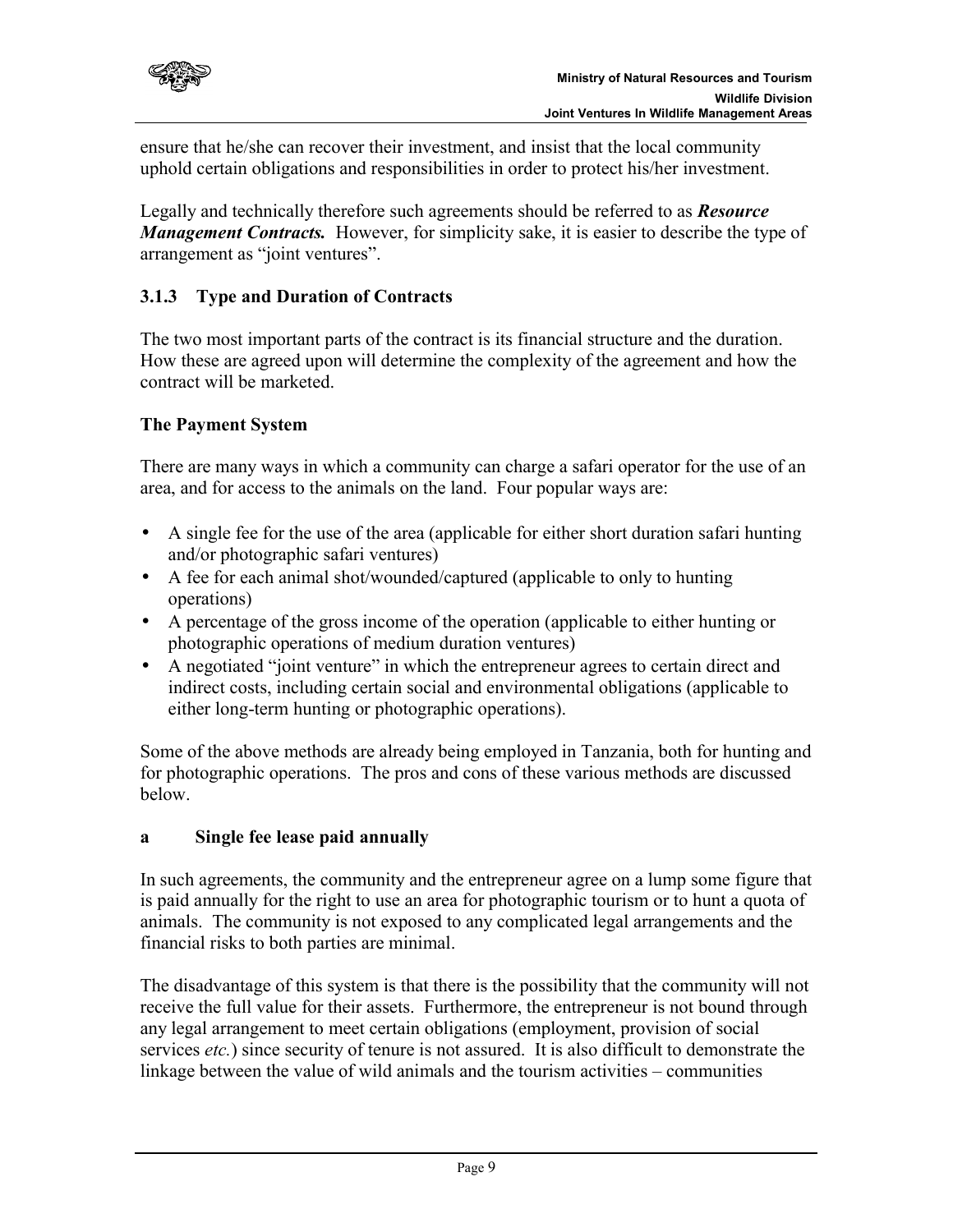

therefore cannot see the long-term future of such ventures and tend not to have the incentives to conserve wildlife in their areas.

## **b Fee paid for each animal shot**

In this type of contract, the community agrees that the safari hunting company will pay a set fee for each animal shot (or wounded). It may also set certain conditions regarding the hunting season, delivery of meat and where animals may be hunted. The duration for this type of agreement varies from three to five years with the option to cancel the agreement at short notice.

The advantage of this approach is that the agreement is easy to administer and it is possible to demonstrate the linkages between the value of wildlife and conservation. The strong incentive for communities to conserve their wildlife is easily demonstrated because they are paid directly for the animals that they produce.

The disadvantage of this system is that the hunting company is not afforded any level of security and thus will be reluctant to invest or develop the WMA. There is also the risk that the operator may not shoot all the animals on the quota and thus the community may not receive the maximum income. Another disadvantage is that it is not always possible to determine the market value of the individual animals. As a result, there is the risk that the community could "undersell" the animals and thus be disadvantaged, particularly if the agreement is for an extended period of time. This case is illustrated in the MBOMIPA project where the local community has gradually increased the cost of animals to resident hunters from Tshs 5 million in 1996 to Tshs 18 million in 2000.

## **c Percentage of gross income of the operation**

This type of agreement assumes that the community has an understanding of the business environment in which the entrepreneur operates. Furthermore the agreement is based on *gross income* rather than *net income* so that the community is protected from the affects of the entrepreneur's ability to control costs. Depending on the structure of the agreement, it also provides the community with the opportunity to become more directly involved with the management and operation of the business through the transfer of skills. It is, however, important to define how gross revenue will be calculated and how it will be monitored. This presupposes a thorough understanding of the tourism business.

The advantage of this form of contract is that the community will benefit when the tour operator has a good year, however, the disadvantage is that in a poor year both parties will suffer. It is possible to protect against this by building a guaranteed minimum income into the agreement so that communities will at least receive some income in bad years. Another disadvantage is that it is difficult to monitor such agreements since it requires accurate and honest bookkeeping on the part of the operator. In most cases tour operators are not willing to share information regarding their financial arrangements with third parties, especially in situations where they are assuming all the risk.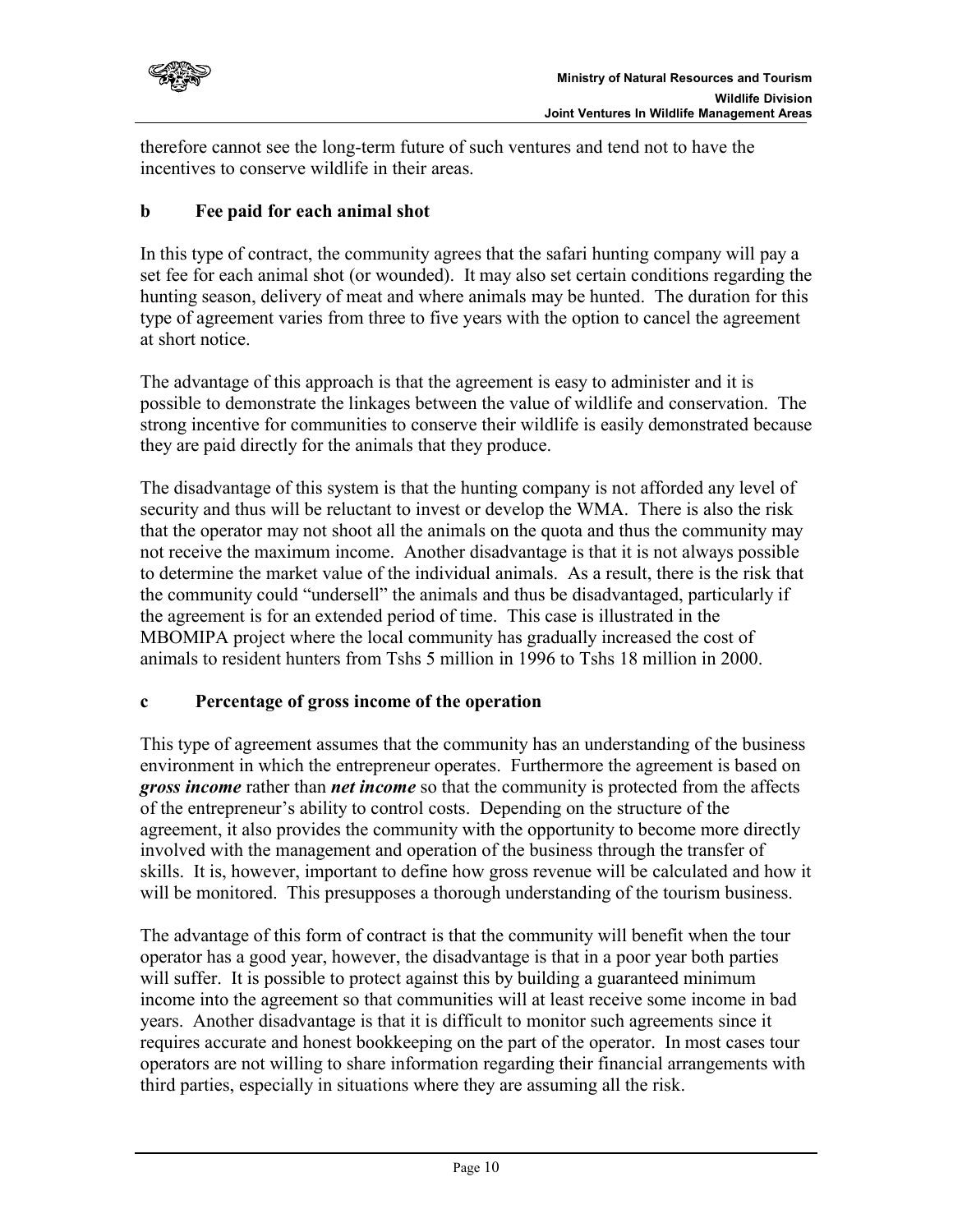

## **d Negotiated "Joint Venture"**

These are individually negotiated partnerships that describe in detail the responsibilities of both parties to take advantage of both safari hunting and/or photographic tourism activities within the limits set by the community. The duration of this type of agreement can vary from three years to 25 years, and may include a renewal clause of some form. The advantage of this type of agreement is that it provides security of tenure, and the financial rewards for both parties can be high. There is also the incentive for the safari operator to invest in the long-term future of the WMA, which in turn improves the management of wildlife.

In essence the agreement incorporates five key sections<sup>2</sup>:

- The purpose of the agreement.
- The responsibilities of both parties.
- The financial arrangements, including the payment schedule.
- Conditions under which the agreement may be terminated, including clear remedies to correct any breach of the agreement by the operator.
- General terms and conditions that protect the interests of both parties and the biophysical features of the WMA.

The "spirit" of such agreements ensures that the "land holder" is always in control of the WMA and is fully integrated into the day-to-day operations of the project but at the same time is protected from the financial risks involved in the venture. It is also important that the entrepreneur be assured that his/her assets and investments will be fully protected and that the venture can be successfully implemented.

The disadvantage of this approach is that the negotiations can be protracted and there is the possibility that the final agreement may foreclose options for the community for an extended period of time. In addition, the agreement can contain complicated legal jargon that the community may find difficult to understand. Adopting this approach therefore requires careful planning to ensure that the interests of the community are protected.

## **3.1.4 Summary of Types and Duration of Agreements**

The following table summarises the type and duration of various agreements:

| <b>Type of</b> | <b>Duration</b> | Advantages | <b>Disadvantages</b> |
|----------------|-----------------|------------|----------------------|
| Agreement      |                 |            |                      |

2 See Section 6 for further details.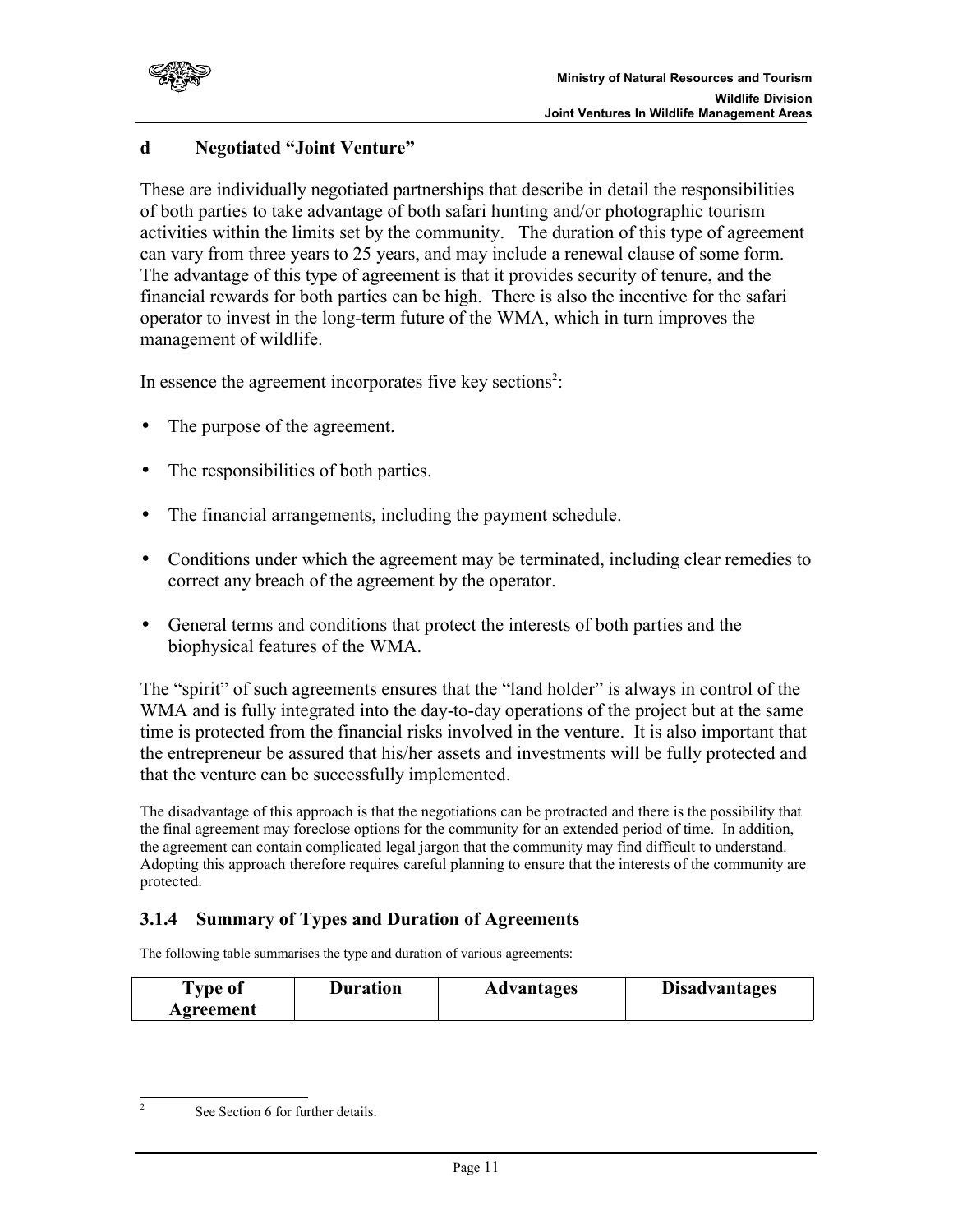

#### **Ministry of Natural Resources and Tourism**

**Wildlife Division**

**Joint Ventures In Wildlife Management Areas**

| Single Lease Fee<br>Applicable to both<br>hunting and<br>photographic operations         | Annual with option to<br>renew                                                                                              | $\bullet$<br>Easy to administer                                                                                                                                                                                                                                                                                                                                                                                                                                       | Price can be undervalued<br>$\bullet$<br>Limited investment by<br>$\bullet$<br>operator<br>Difficult to demonstrate<br>$\bullet$<br>linkages between Lease<br>Fee and value of<br>resource<br>Little security of tenure<br>$\bullet$<br>Creates instability in the<br>$\bullet$<br>industry                        |
|------------------------------------------------------------------------------------------|-----------------------------------------------------------------------------------------------------------------------------|-----------------------------------------------------------------------------------------------------------------------------------------------------------------------------------------------------------------------------------------------------------------------------------------------------------------------------------------------------------------------------------------------------------------------------------------------------------------------|--------------------------------------------------------------------------------------------------------------------------------------------------------------------------------------------------------------------------------------------------------------------------------------------------------------------|
| Fee paid for each animal<br>shot<br>Applicable to hunting<br>operations only             | Up to 3 years with<br>option to renew                                                                                       | $\bullet$<br>Easy to administer<br>Linkages between value<br>$\bullet$<br>of wildlife and<br>conservation can be<br>demonstrated.<br>Fees can be negotiated in<br>$\bullet$<br>US\$ for foreign based<br>companies.<br>Attractive to resident<br>$\bullet$<br>hunters in poor blocks                                                                                                                                                                                  | High risk of<br>$\bullet$<br>undervaluing wildlife<br>resource<br>Community may not<br>$\bullet$<br>receive maximum<br>potential income if<br>animals not hunted<br>Little security of tenure<br>$\bullet$                                                                                                         |
| Percentage of gross<br>income<br>Applicable to hunting<br>and photographic<br>operations | Up to 5 years for<br>hunting operation<br>Up to $10$ years for<br>photographic<br>operation<br>Both with option to<br>renew | Incentive for the<br>$\bullet$<br>community and operator<br>to work together is high.<br>Both parties benefit<br>$\bullet$<br>during good years<br>Encourages development<br>$\bullet$<br>of concession<br>Suitable for tender<br>$\bullet$<br>system                                                                                                                                                                                                                 | Requires a high level of<br>$\bullet$<br>understanding of<br>business environment.<br>Community can be<br>$\bullet$<br>prejudiced in poor years<br>unless safeguards are<br>built into the agreement.<br>Can be difficult to<br>$\bullet$<br>administer and monitor                                                |
| Negotiated Joint Venture<br>Applicable to hunting<br>and photographic<br>operations      | Up to 10 years for<br>hunting operation<br>Up to 15 years for<br>photographic<br>operation<br>Both with option to<br>renew  | Possible to develop an<br>$\bullet$<br>agreement to suit a<br>specific situation.<br>Responsibilities of both<br>$\bullet$<br>parties clearly defined.<br>Provides security of<br>$\bullet$<br>tenure<br>Rights of both parties<br>$\bullet$<br>protected<br>Can be lucrative for both<br>$\bullet$<br>parties.<br>Improved wildlife<br>$\bullet$<br>management<br>Engenders stability in<br>$\bullet$<br>the industry.<br>Suitable for tender<br>$\bullet$<br>system | Can take time to<br>$\bullet$<br>negotiate and develop<br>the agreement.<br>Requires thorough<br>$\bullet$<br>understanding of<br>business environment.<br>Usually requires<br>$\bullet$<br>professional expertise to<br>negotiate the agreement.<br>Potential to foreclose<br>$\bullet$<br>future options is high |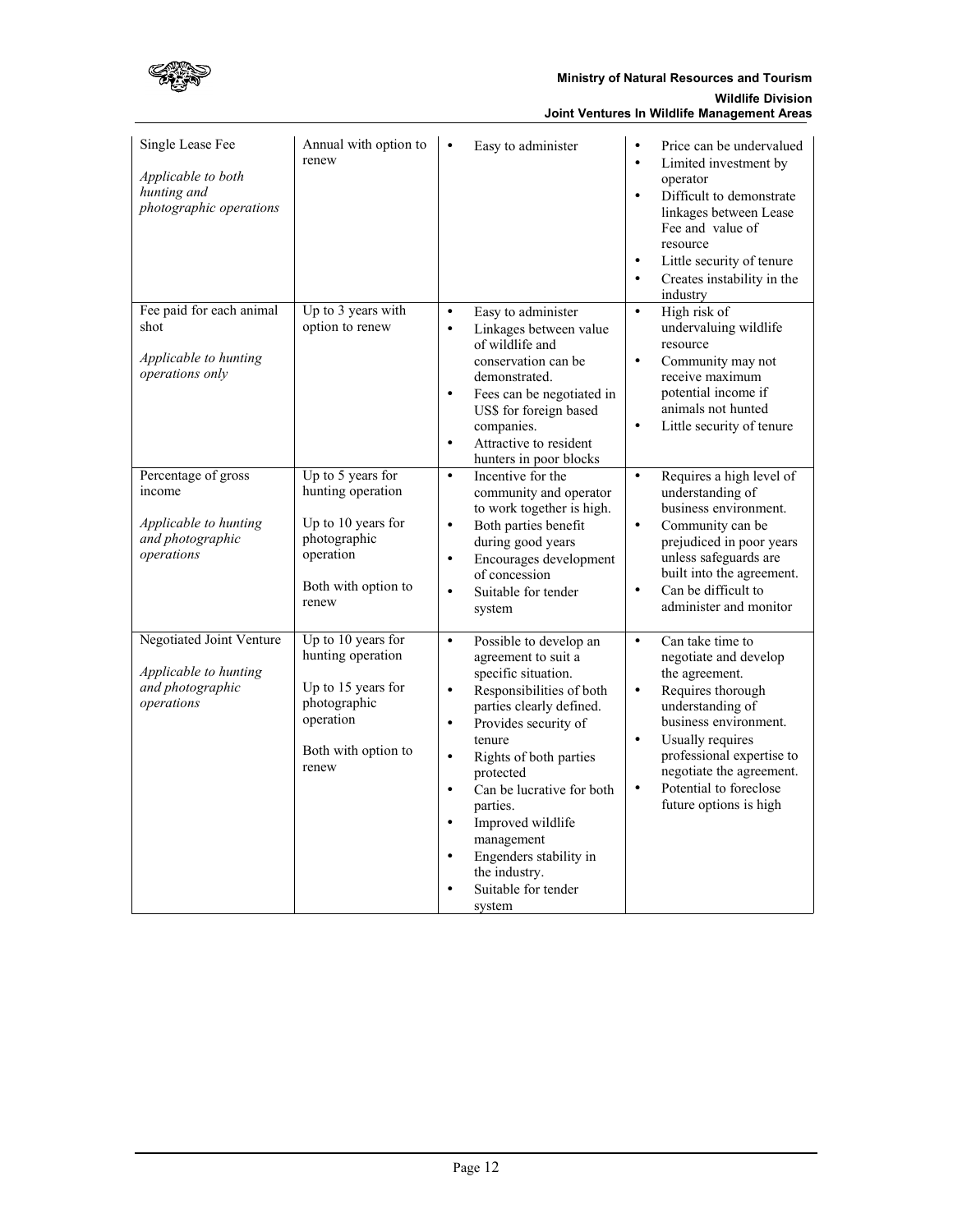

## **3.2 Options for Awarding Contracts**

The options available to communities for awarding contracts are confined to one of the following:

- Direct negotiation with a prospective investor
- Open Competitive Tender
- Open Auction

Each of these options has advantages and disadvantages, and the approach can be modified to suit particular circumstances (*e.g.* qualified tender or auction). In this section we examine examples of agreements that have been concluded in Tanzania and discuss approaches that have been used in Botswana, South Africa, Zimbabwe and Zambia.

#### **3.2.1 Examples of Agreements Currently Active in Tanzania**

There are examples of contractual arrangements between communities and private tour operators in Tanzania that have been individually negotiated. These vary in complexity from an informal arrangement with the community for access to an area to a formal contract that commits the two parties to a long-term agreement.

It is understood that a long-term agreement has been negotiated between the *OLOLOSOKWAN VILLAGE COUNCIL* and *CONSCORP* (a South African based company) 3 in the Loliondo GMA that commits both parties to a 25-year agreement over an area of 25 000 acres. It is also understood that a further six agreements are pending in the Arusha District that are currently been negotiated with the assistance of AWF. Loose arrangements also exist between mobile photographic operators and various village councils in which *ad hoc* fees are paid for the right to set up temporary tented camps on village land. It is understood that this practice has been in operation since 1991 with more formal arrangements being established in 1998. Recently, however, the Wildlife Division has suspended these arrangements pending the release of the WMA Guidelines (Director of Wildlife, *pers. comm*.)

In another example, a photographic company (Sokwe Safaris, Arusha) has assisted a community to establish three camp sites in their area that are under the control of the Village Natural Resources Committee. These campsites are located close to the Serengeti National Park and provide a base from which several operators can conduct safaris into the park. No formal agreement has been signed between the operators and the community but an informal arrangement exists in which the following payments are made;

- US\$20/client/day Paid to Natural Resources Committee of the Village
- US\$10/client/day Paid to District Council
- 

<sup>&</sup>lt;sup>3</sup><br>The consultants were not able to meet with these parties or establish the terms and conditions of this agreement.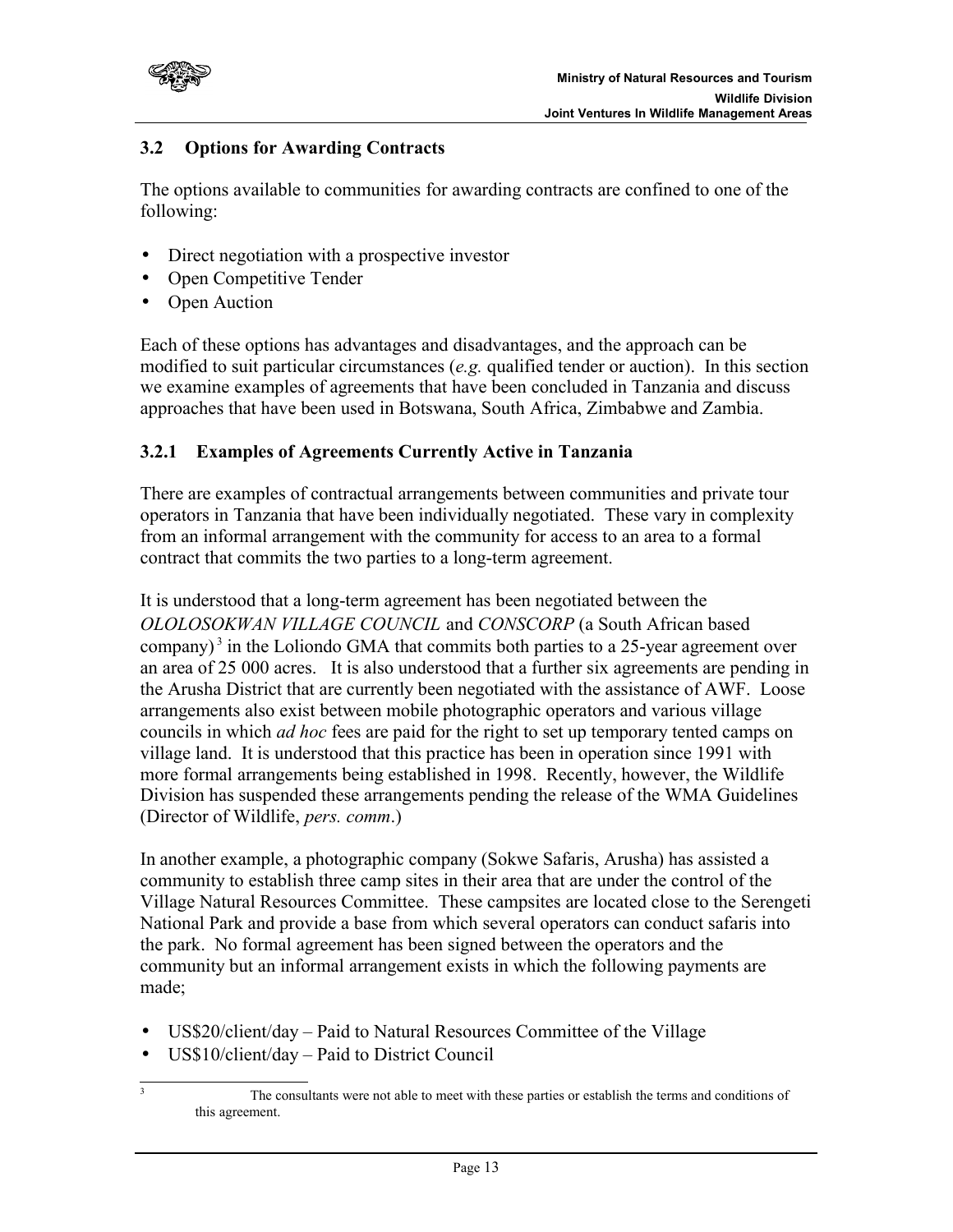

• US\$10/entry/client – Paid to District Council

Under the auspices of the Selous Conservation Programme, an agreement has been concluded between the Trustees of the *JUKUMU SOCIETY* and a *TENT WITH A VIEW SAFARIS LIMITED.* In terms of this agreement, the company has been allocated 25ha to establish a tented camp on customary land adjoining the Selous Game Reserve. The duration of the agreement is for 10 years with an option to renew. An escalating "right to operate" fee has been negotiated that increases from US\$3 000/year in Year 1 to US\$9 000/year in Year 10. In addition a bed-nite levy of US\$5/client that escalates by at least 5% per year is also imposed.

#### **Wildlife Division Agreements**

The Wildlife Division has developed a standard agreement that is issued to safari outfitters who have secured hunting blocks either in the Game Reserves or Game Control Areas. This agreement outlines the undertakings (= responsibilities) of the Government and the outfitter (referred to as the "client" in the agreement). The responsibilities of the government include:

- Issuing the necessary permits
- Allocating hunting blocks
- Prescribe the fees to be paid, including any changes to the fees
- Supervision of all hunting expeditions and safaris
- Monitor all fees to be paid by the client
- Control the transfer of licenses
- Withdraw hunting permits in instances where the WCA is contravened
- Ensure that the outfitter contributes to community development projects in the district within which the hunting block is situated
- Withhold issuing any hunting permits to an outfitter and/or Professional Hunter who has failed to adhere to the ethics and standards required by the hunting industry in Tanzania

The responsibilities of the outfitter  $(=$  client) are to:

- Produce evidence that he has acquired all the necessary permits and licenses, has the necessary financial resources, and that the company is registered in Tanzania.
- Provide names and particulars of the professional hunters
- Obtain all hunting permits from the government
- Hire the services of a professional hunter for all hunting safaris
- Only conducts hunting safaris in blocks that are allocated to the outfitter
- Only hunts the species specified on the permits
- Only employ Tanzanian nationals for manual and casual labour
- Abide by all directives, regulations and by-laws relating to the WCA, Revenue Laws, Exchange Control Laws, Immigration Laws
- *Pay all prescribed fees (set at US\$7 500/block/year)*
- *Undertake to utilise not less than 40% of the total quota of key species allocated as well as to generate revenue of not less than 40% of the value of the total quota so allocated*
- Undertake anti-poaching operations during and after the hunting seasons
- Ensure that all hunting trophies are exported within 60 days after the completion of the safari
- Be conversant with the WCA
- Pay for all animals killed and/or wounded before trophies are exported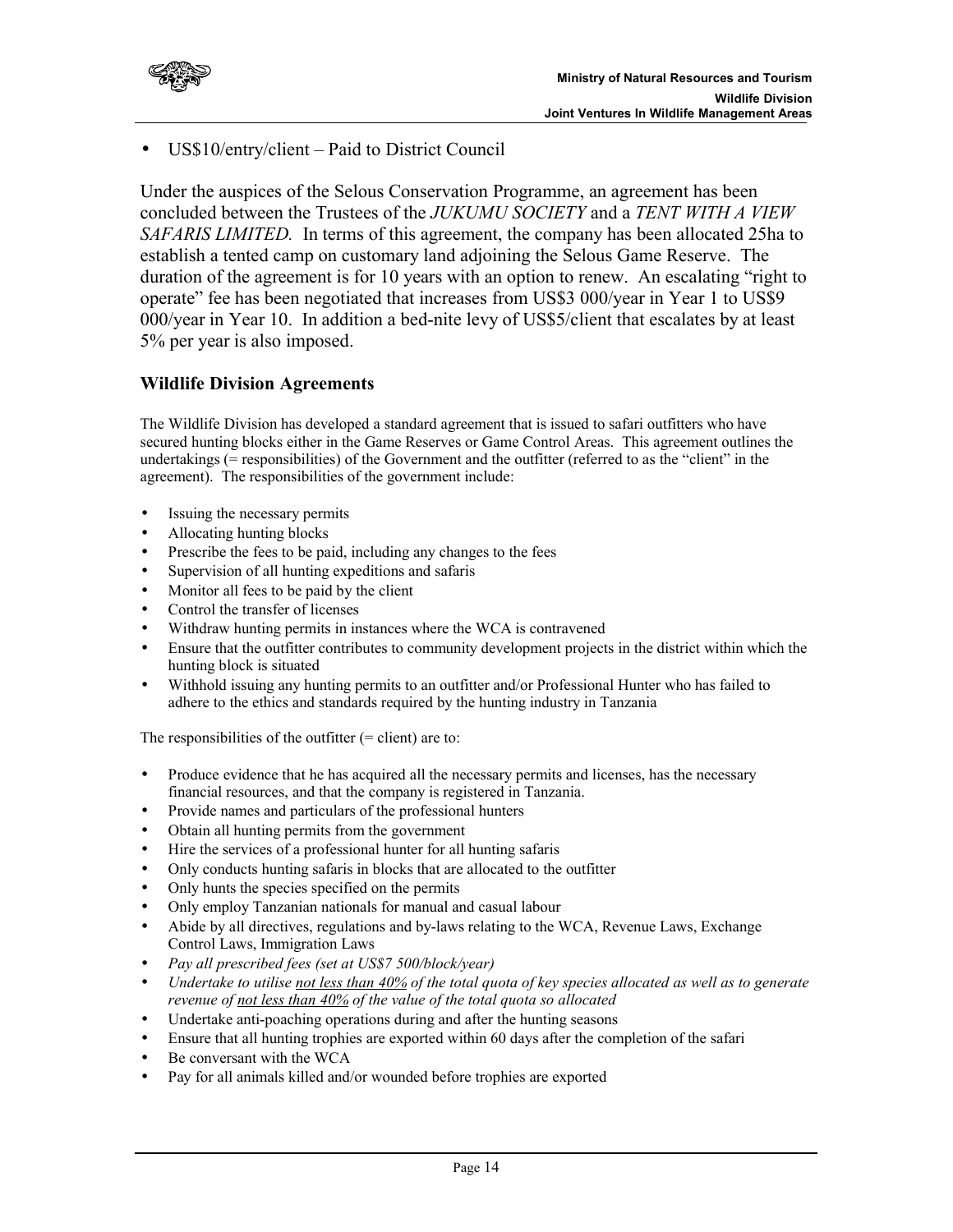

- Not resort to court action before complying with the provisions of the WCA to resolve his remedies against government
- Pay for the block $(s)$  before the hunting season starts
- Contribute to the development and welfare of the Community in the District

Other miscellaneous requirements include:

- Professional hunters are in overall charge during a safari
- Any accidents that occur during a hunting safari are to be reported to government
- Outfitter is to replace a Professional Hunter in the event that he is injured or becomes unavailable during a safari
- Carcasses that are not utilised by the outfitter may be appropriated by government at no charge
- All arms and ammunition not utilised by the client are to be exported unless the client surrenders these to the government
- All professional hunters are required to pay the prescribed fees
- Contravention's of the agreement can lead to termination by the government
- Outfitter to ensure that all employees adhere to the terms and conditions of the agreement

Whilst this agreement appears to be comprehensive, there are a number of clauses that make the agreement extremely cumbersome to administer. One particular area of concern is that the agreement includes conditions pertaining to the regulation of the outfitter whilst in the field. This means that if the Wildlife Division wishes to alter any of the operating procedures or impose new conditions on the outfitter, the entire agreement has to be amended. It is for this reason that agreements rarely include such conditions – these are better managed through a permit system that can be modified without interfering with the primary contract agreement document.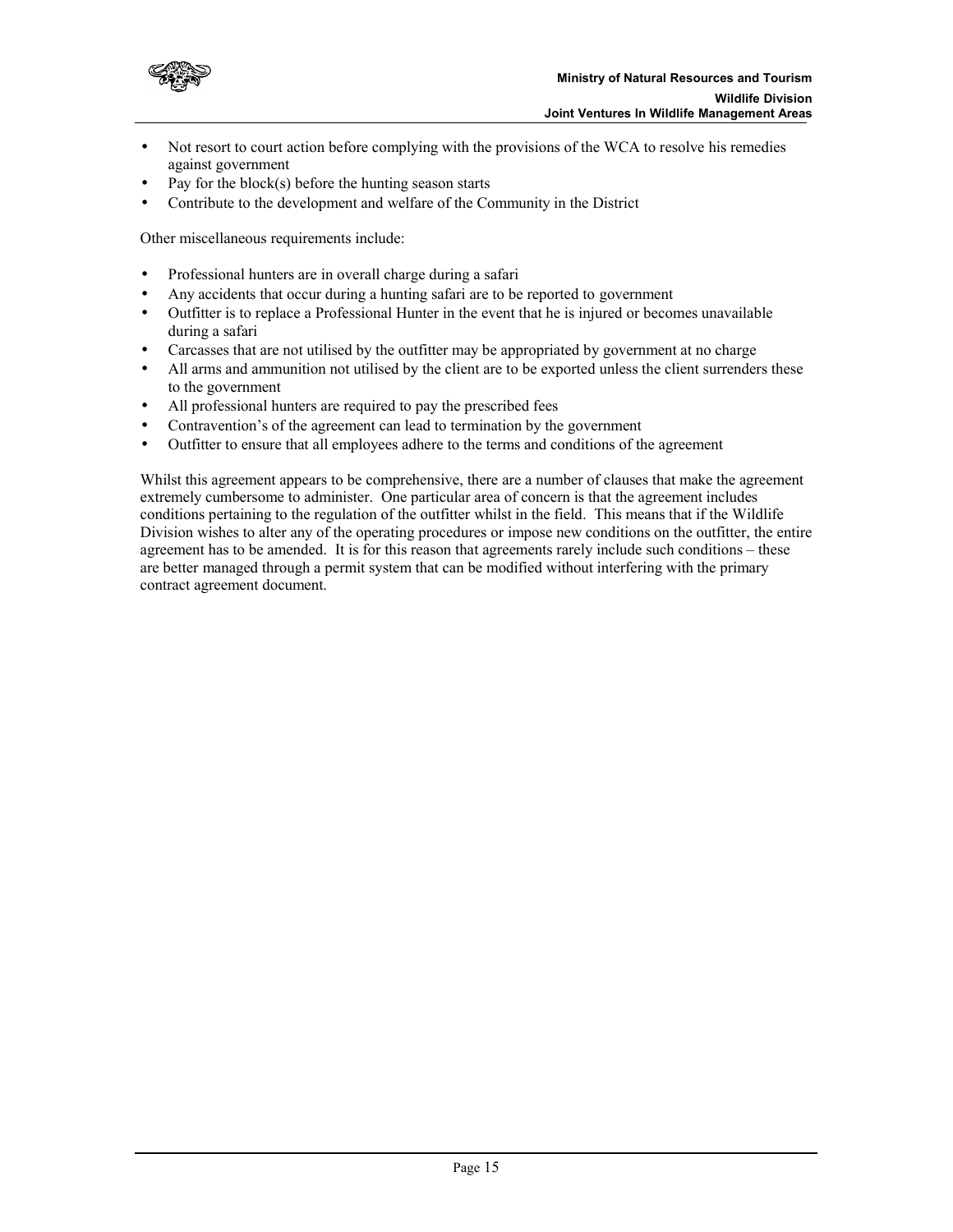

## **3.2.2 Advantages and Disadvantages of Direct Negotiation**

This option usually involves an investor approaching a community directly to negotiate a contract to exploit an opportunity in their area without having to formally tender. An example of this is seen in the Conscorp agreement with the Ololosokwan Village Council.

#### **Advantages**

The advantage of this approach is that the community does not have to invest any effort or finances into preparing any documentation to market its wildlife resources. On the part of the investor, the advantage is that competition from other potential investors is removed.

This approach also allows the two parties to conclude their negotiations without the pressure from other investors and this provides both parties with the opportunity to discuss the various contractual issues in an amicable environment. Furthermore, unless the proposed contract includes complicated clauses, there is no need to involve third parties in these negotiations.

#### **Disadvantages**

The major disadvantage of this method is that there is a high risk that the community may not receive the maximum value for the concession. In addition, there is a high risk that the community could foreclose options if the duration of the lease is for an extended period. This is particularly the case where hunting concessions are concerned.

#### **3.2.3 Advantages and Disadvantages of an Open Auction System**

Under this system the concession areas are advertised, providing background information regarding the details of the area, duration of contract and contractual arrangements. Potential investors are given an opportunity to visit the area to assess the situation on the ground, and to query any issues regarding the terms and conditions of the contract. The potential bidders are then invited to attend a public auction where the highest bidder secures the concession.

The suitability of this of this option depends upon the management objectives for the concession concerned. If the management objective is to maximise revenues, and ensure transparency, then this is the best system to use. However, if there are other management criteria for the concession (such as award to a concessionaire with a good track record, or the community require certain management programmes and or social services to be undertaken by the concessionaire), then this may not be the most appropriate mechanism.

#### **Advantages**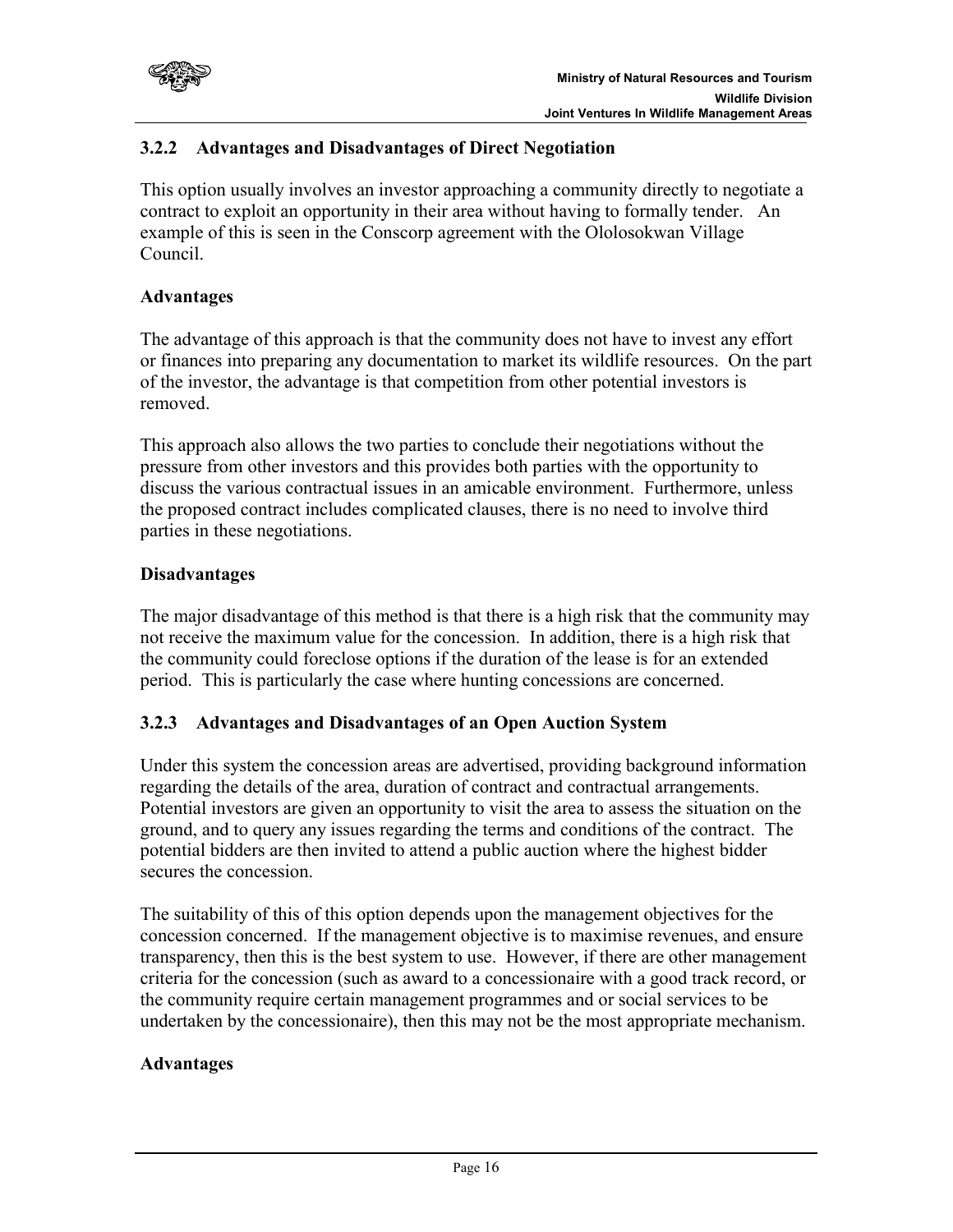

The open auction system addresses the issue of transparency and is relatively simple to administer. This system also clears the market and establishes the market value for the concession. There is also the added advantage that the investor is required to pay the full amount on securing the concession unless special conditions are negotiated.

## **Disadvantages**

The major disadvantage of this system is that the auction system is open to all potential investors. The community cannot therefore select the "best" partner in the joint venture. In addition, it is difficult to impose conditions through a contractual arrangement unless these have been clearly described to all participants prior to the auction. Even so, there is still the risk that the winning bidder may still want to negotiate the terms and conditions of the contract and this could delay the implementation of the project.

Another disadvantage is the fact that because the highest price has been paid for the concession, there may be a tendency for the successful bidder to attempt to maximise revenue generation from the concession *e.g.* shoot all the animals on quota and be less inclined to invest in the area or spend money on management activities. There is also the risk that objections from the domestic industry may be raised if the auction is open to foreign bidders even though this would generate the maximum revenues.

## **3.2.4 Advantages and Disadvantages of an Open Competitive Tender**

The most common method of awarding contracts is through an open competitive tender system. This approach does, however, require a certain amount of background preparation in order to be successful. For example, the community will have to decide exactly what it wants to sell, and will have to make decisions regarding:

- What animals are to be hunted (if it is a hunting concession)
- Where hunting will take place
- The duration of the agreement
- The structure of the agreement
- The minimum value of the tender
- How the tender will be marketed (advertising, contact with the industry *etc.*).
- How the tenders will be evaluated.

It is also important to allow sufficient time to process the tender documents in order to allow potential investors to respond to the tender notice. Care should also be taken not to advertise the tender notices at the height of the tourist season since potential investors will find it difficult to respond during their busiest time.

The community should also be aware that potential investors would require a certain amount of background information regarding the WMA on which to structure their bid.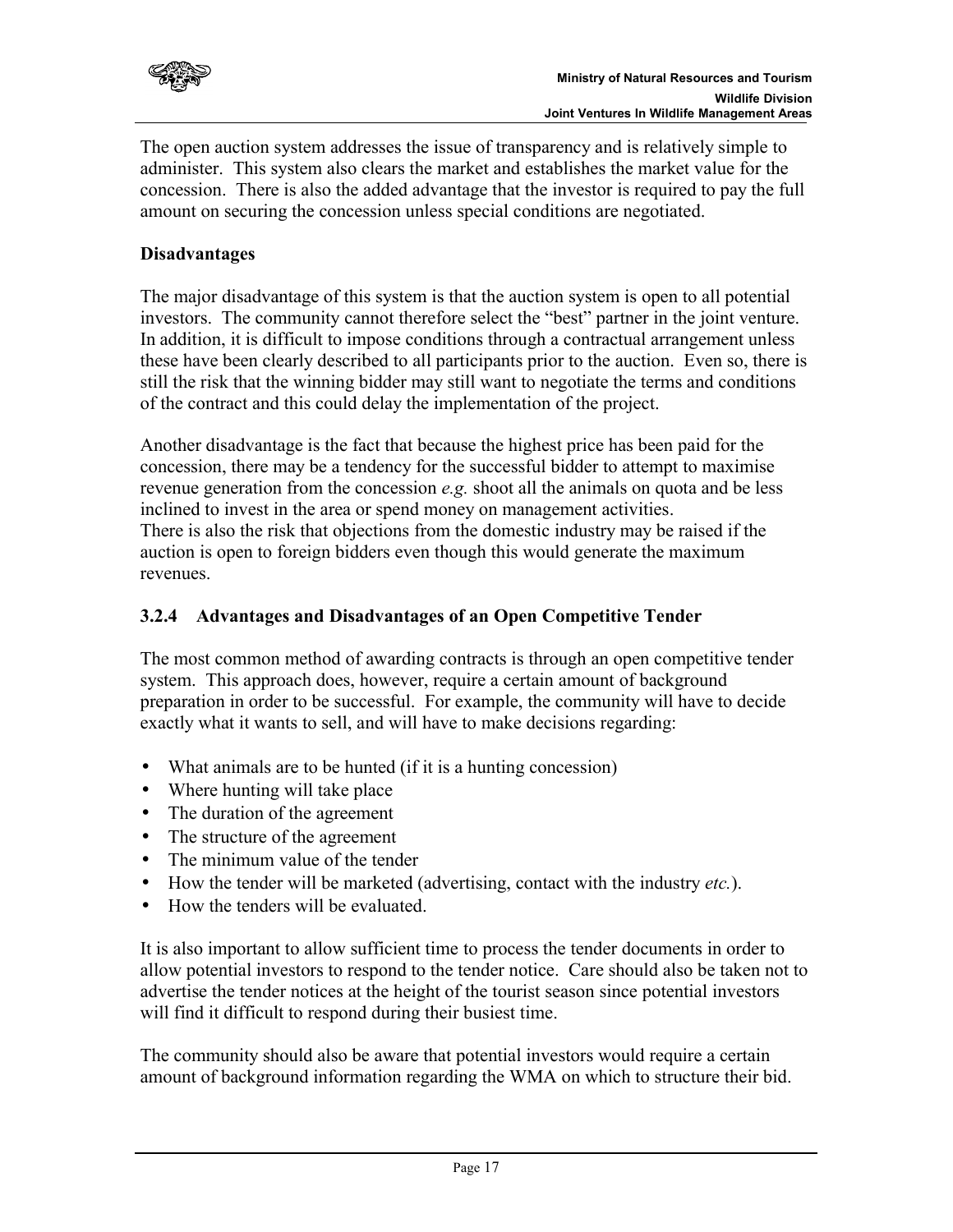

To accommodate this, an information package can be prepared that provides the following information:

- A covering letter explaining the contents of the information pack and the proposed agreement.
- The full hunting quota (and the minimum value that the community expect for the quota)
- Any other base fees that the tenderer will be expected to pay (*e.g.* bed levy, concession fee *etc.*)
- Description of the area, including a map that indicates the boundaries
- Date by which the tender is to be submitted
- A standard tender form that provides background information regarding the company, its directors, professional guides/hunters *etc.*

Provided that standard tender procedures are followed, and the tender process has been well planned, there should be very little problem of selecting the winning tender from among the applicants.

## **Advantages**

The open competitive tender system will clear the market and provide all potential investors with an equal opportunity to secure a concession area. This method will also provide the opportunity to determine the market value for the WMA on offer and thus the community can be assured that it will receive the maximum income for the area. It also allows the community some flexibility in awarding the tender, and they do not necessarily have to accept the highest bidder. Another advantage is that the concession can be awarded on the basis of criteria other than financial. This system is greatly improved by insisting that technical and financial proposals be submitted separately. Furthermore the community is not obliged to accept any or the highest offer if the proposals do not meet their requirements.

## **Disadvantages**

The disadvantage of this system is that, unless the are specific restrictions put in place, anybody can participate in the tender. This means that the community may enter into a contract with a potential investor who knows very little about the industry and therefore will fail to meet their commitments.

The process is not transparent and can leave the organisation exposed to allegations of corruption unless specific conditions are put in place to mitigate against this. Furthermore, the selection process can be problematic if the tenders offer a wide range of benefits that are difficult to assess. There is also the risk that the revenues raised through the tender system may not be as high as under the auction system.

## **3.3 Examples from within the Region**

Community-based photographic and hunting concessions have been negotiated throughout the region and the following examples summarise the approaches adopted in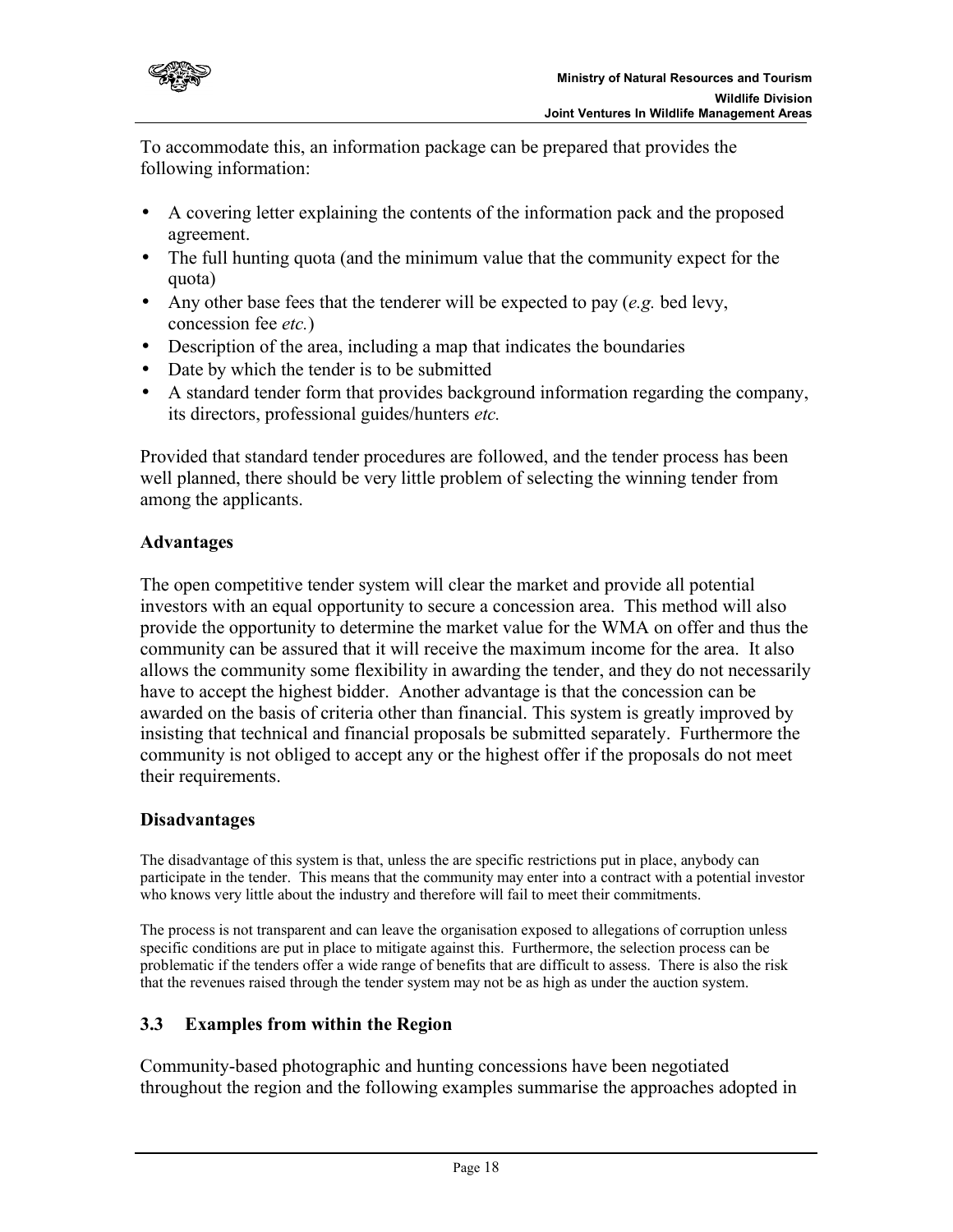

Botswana, South Africa, Zimbabwe and Zambia. The complexity of these approaches varies greatly depending on the area, value of the resources and the level of competition.

## **3.3.1 Botswana**

Several community-based conservation programmes have been successfully initiated in Ngamiland in north-western Botswana in recent years. This initiative has been put in place following a substantial amount of land use planning on the part of the district land board that identified various WMAs. These WMAs were then categorised as either hunting and/or photographic areas that were under the control of a local community or the district authorities.

Communities wanting to enter into a joint venture agreement are required to establish a registered Trust<sup>4</sup> whose objective will be to sustainably manage the natural resources of the WMA for the benefit and development of the community. The Trust and the Land Board enter into a "Head Agreement" in which the Trust is granted sole rights of managing the resources within the WMA.

Through the "Head Agreement", the Trust is empowered to set the terms and conditions under which companies submit their tenders for the concession. These include:

- The purpose of the tender (enter into a joint venture, managing hunting and tourism, guidelines to preparing technical and financial proposals *etc.*).
- Rights of the Trust and safari company (restricted to Botswana registered companies, structure of the joint venture, duration of lease, condition for renewal, exclusivity rights *etc.*).
- Conditions imposed by the Trust (provision of Community Escort Guides, delivery of meat, community traditional rights to collect firewood, thatching grass *etc.*, hunting season, citizen hunting, hiring of local labour *etc.*).

To qualify for the tender, only companies registered in Botswana can apply. In addition, safari operators are forbidden from canvassing for votes in the WMA between the time that the tender is advertised and the award of the tender. Canvassing in any form is prohibited and can lead to disqualification.

The tender procedure requires that three documents be submitted under a separate cover. These are:

## **1 The Technical Proposal**

This is to be submitted in accordance with detailed terms and conditions prepared by the Trust. These are:

<sup>4</sup> This Trust is similar to the proposed Authorised Association under the WCA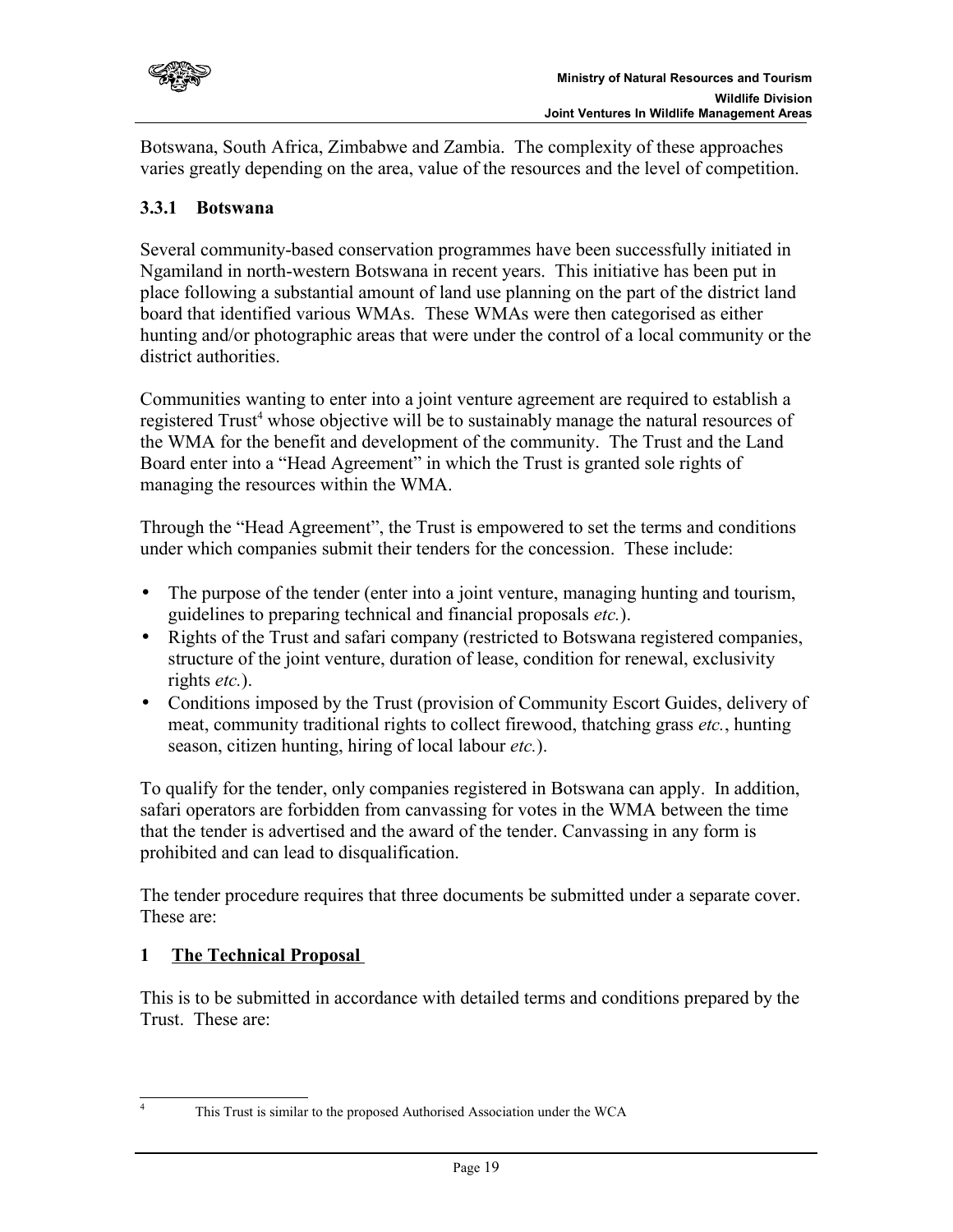

- The technical proposal must not contain any reference to the tenderer, its directors, shareholders or its employees, or any reference to the financial offer. Failure to meet this requirement will result in disqualification<sup>5</sup>.
- The technical proposal should be within the framework of relevant government legislation and any land use or development plans for the WMA.
- Clear and concise statements regarding the social, ecological, economic and management objectives of the joint venture are to be provided, including the proposed joint venture arrangement.
- A brief outline of the natural and economic environment is to be provided (*i.e.* national, regional and local setting of the project, current business and economic environment, understanding of government policies, understanding of social and development needs of the community, understanding of district development plans, understanding of natural and socio-economic environment within the WMA).
- The proposal must demonstrate knowledge and understanding of the current wildlife status of the area, including the intentions of the tenderer towards managing the wildlife populations and how the wildlife populations will be protected from illegal use.
- The technical proposal must clearly show the activities proposed to be undertaken within the WMA (hunting, photographic, walking, canoeing *etc.*).
- The technical proposal must demonstrate how the harvesting of natural resources by the local community will be accommodated under the project, including how community/resident hunting will be managed to avoid conflicting with the commercial activities.
- All proposed development of infrastructure in the WMA must be described and detailed on appropriate maps, including detailed costed plans and work programmes. These plans must also demonstrate that they will not adversely affect the area, its people or wildlife populations.
- A detailed development plan is to be included that takes into account climate, breeding seasons, any animal migrations *etc.*
- The tenders should stipulate the number of local employment opportunities that the company will provide and the respective positions, competitive salaries, guaranteed minimum of community members employed, season contract work, staff training, type of accommodation *etc.*
- Tenders are required to provide clear indications of their proposed community development programme (*e.g.* skills transfer, staff recruitment, development of handicrafts, development of small scale businesses, assistance with transport, provision of water, provision of food, cultural tourism, educational development, schools, clinics *etc.*).
- A cash flow analysis of the proposed infrastructure development and sources of finance are to be included. Projected income should be clearly explained with anticipated tourist numbers and turnover.
- Tenderers are required to demonstrate how they will market the area.

<sup>&</sup>lt;sup>5</sup> This overcomes the problem of transparency in the tender process – the evaluators do not know which company is being evaluated.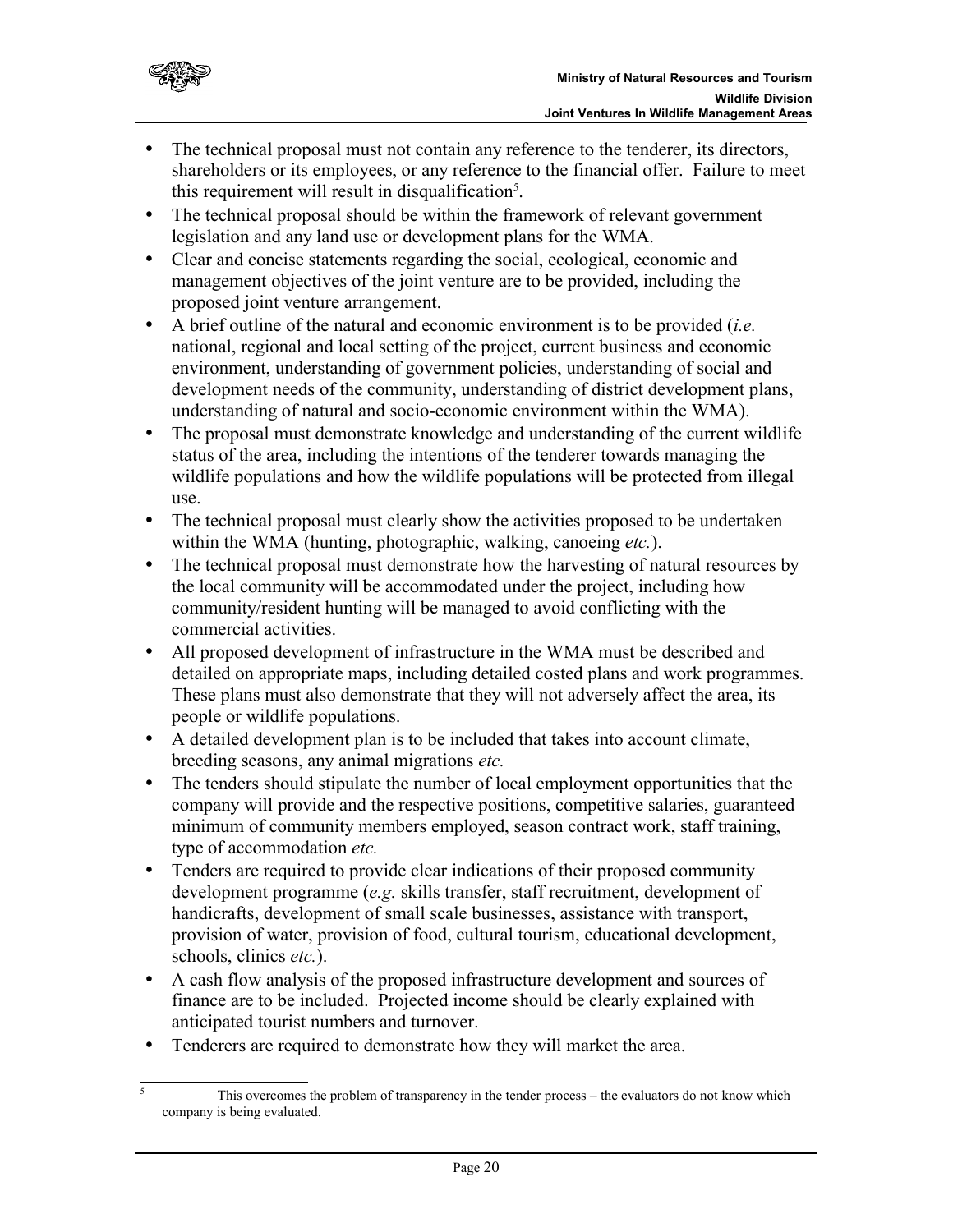

## **2 The Financial Proposal**

This is a relatively simple document that highlights the following:

- A guaranteed minimum land rental with proposed increments during the course of the agreement.
- A resource royalty as a proposed percentage of the gross income accruing from the use of the natural resources (usually set at about 4%).
- A fee for each species on the quota equal to or above the reserve price. Tenderers should show their proposed increments.

## **3 The Company Background**

The tenderer is required to provide the following minimum information in this document:

- Copy of the company's Certificate of Incorporation, including a list of all major shareholders, the directors and their nationality.
- Copy of any tourism licenses.
- An overview of the companies activities in hunting and/or photographic tourism in Botswana.
- Names and CVs of their professional guides and hunters the company intends to employ.
- Any brochures/advertising material that the company may want to include.

### **Tender Assessment Process**

A technical committee is appointed by the Trust to review the Technical Proposals. This committee consists of members of the Trust, Land Board, Department of Wildlife and a community representative. Each technical proposal is scored in terms of its technical aspects, merits and compliance with the tender conditions. A short-list of tenders (usually not more than six) is then prepared and presented to the Review Committee of the Trust.

The Review Committee then opens the envelopes containing the Financial Proposal and Company Background. With the help of the Technical Committee, a short-list of the three best tender proposals is selected. These are then presented to the Village Council. In certain circumstances, the shortlisted tenderers may be required to present themselves for an interview and present a synopsis of their company to the meeting.

Thereafter a secret ballot is conducted to select the successful candidate. In the event that the financial offer of the winning proposal is lower than any of the other bids, then successful company may be asked to match the highest financial bid.

#### **Advantage of this approach**

This approach to awarding a concession may at first appear to be complicated and require a high level of technical input. However, its main advantage is that it protects the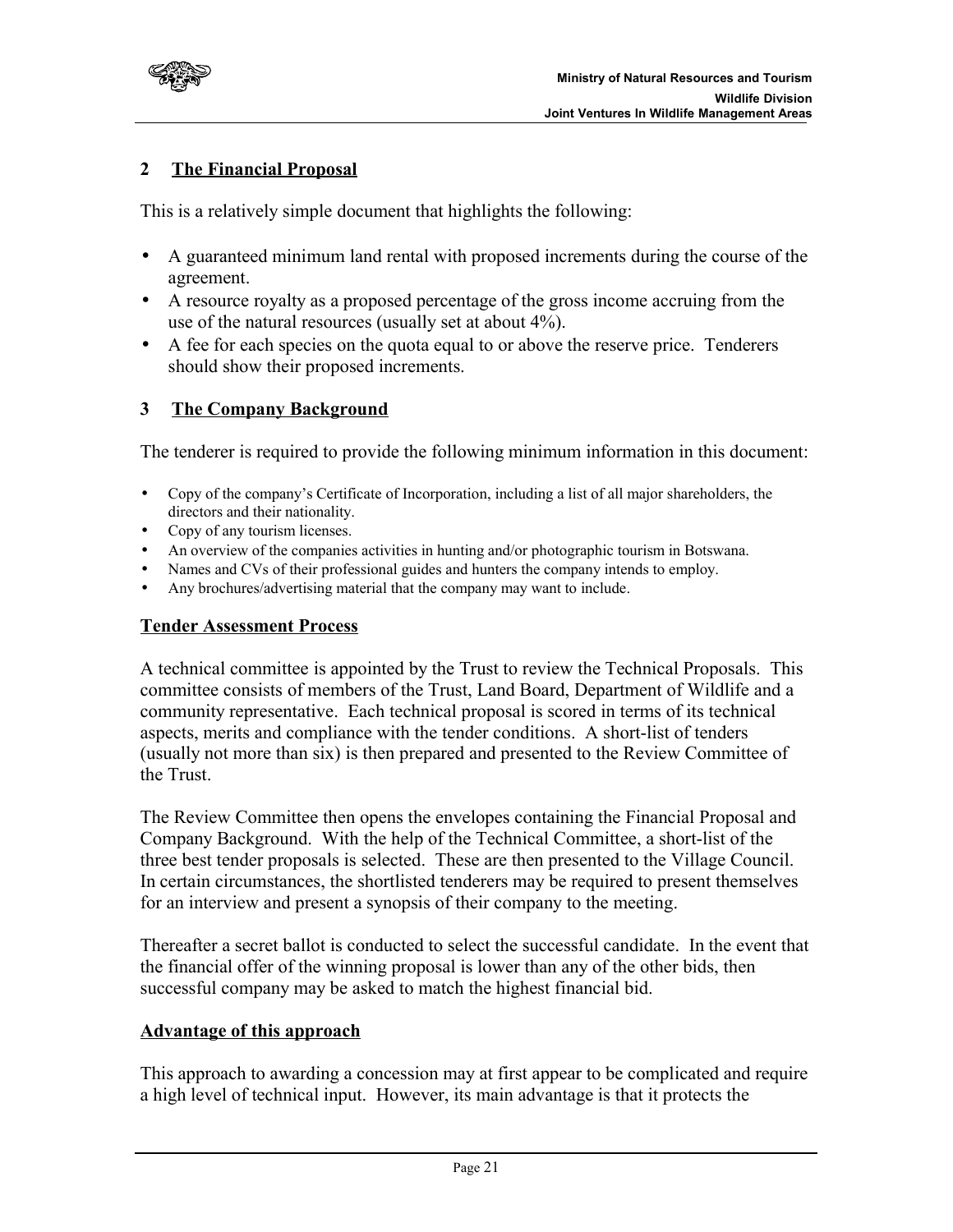

communities from canvassing by safari operators. The technical proposal also allows the technical committee to assess the commitment of the tenderer and their understanding of the natural and socio-economic features of the WMA. Furthermore, by insisting that no reference is made to the company, its shareholders or directors in the technical proposal, it is extremely difficult for the technical review committee to identify or recognise the company. This means that the best six technical proposals are shortlisted irrespective of the company background.

With regard to the financial structure, the format encourages the tenderer to submit a competitive bid since it is possible that they could be eliminated when the financial proposals are reviewed. In addition, if the winning proposal is lower than the others, there is the opportunity to match the best financial offer.

## **Disadvantages of this approach**

The major disadvantage of this approach is that it requires a substantial input from technical experts in setting up the tender notification and to assess the technical proposals. Furthermore, tenderers are usually required to employ professional assistance to prepare the tender documents, which could be costly and time consuming.

The tender assessment process also assumes that the Land Board has a clear vision of how they intend to develop the region. In the case of Tanzania, this would require longterm planning on the part of the Village Council and thus emphasizes the importance of village land use plans.

## **3.3.2 South Africa**

The South African National Parks (SANP) has adopted a strategy termed "Commercialisation as a Conservation Strategy" that provides the private sector with the opportunity to operate within a national park, but without alienating any of the SANP assets 6 .

A detailed analysis of SANP's existing commercial operations identified that within SANP's existing commercial operations, the organisation has relative competencies and certain problem areas. This provided the foundation for a phased approach to the implementation of the commercialsiation strategy. The first phase of this process consists of the following:

• Outsourcing all the shops and restaurants throughout the organisation. SANP is currently exploring different ways of implementing this element, very mindful of the market research conducted showing that visitors are very sensitive to "over commercialisation".

<sup>6</sup>

It is important to note the difference between commercialisation and privatisation. Privatisation in terms of the conventional definition involves the transfer of assets from the State to the private sector.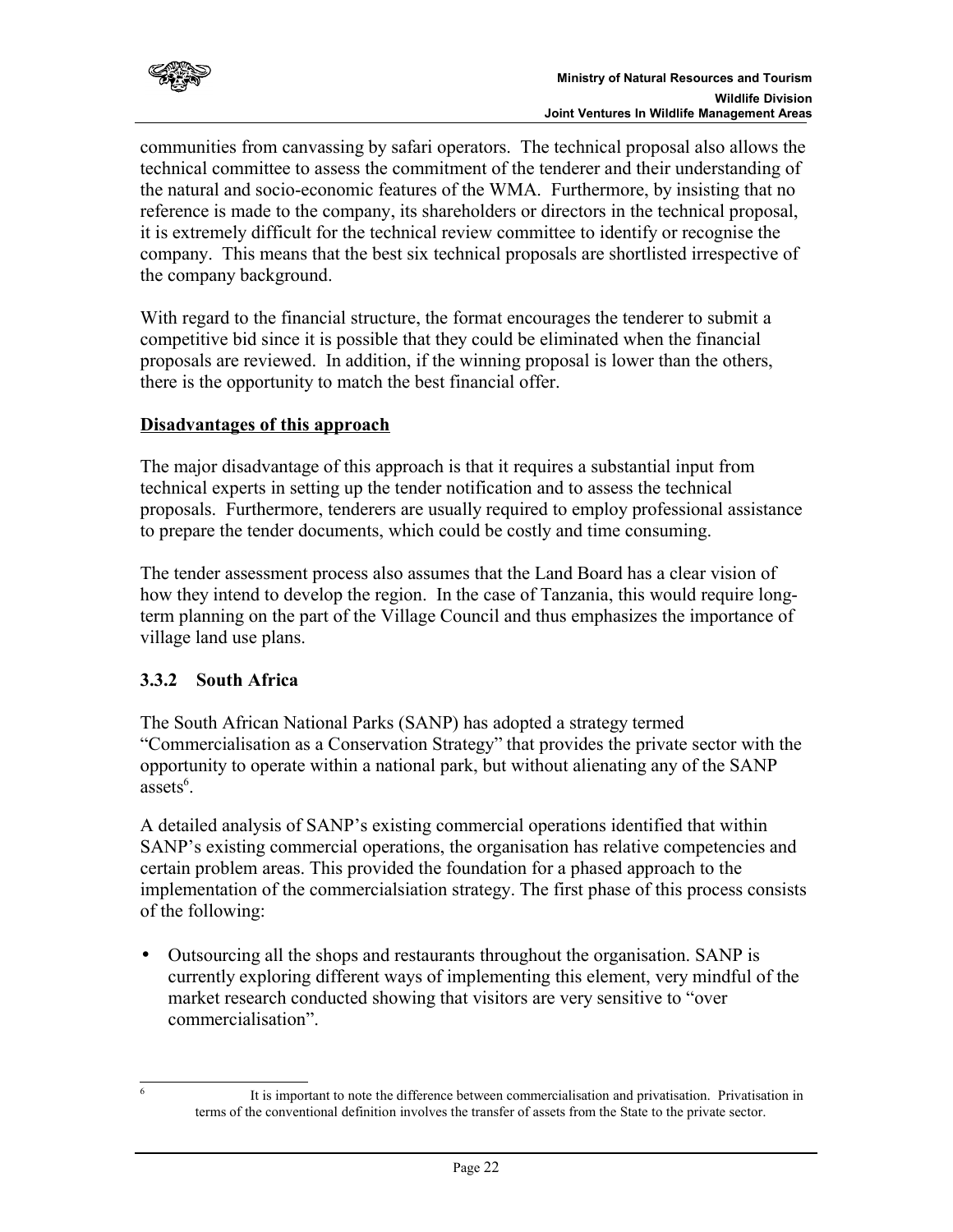

- Concessioning out the existing small camps in Kruger National Park that can be effectively managed by specialists in the industry who are able to make better use of the resource base.
- Granting a number of new peripheral concessions in Kruger National Park, Addo Elephant and Kalahari Gemsbok.
- Concessioning the hotel and chalet facility at Golden Gate Highlands National Park.

The concessions for the existing small camps have been advertised on the SANP website, and are scheduled for implementation by October 2000. Other facilities are being considered for commercialisation in both the near and medium term, but this requires extensive analyses and thorough consideration of a number of issues, including, critically, accessibility.

## **Approach**

SANP is mindful of the numerous potential pitfalls associated with embarking on such a strategy. In order to ensure that the risks of making mistakes are minimised, SANP has retained the services of the International Finance Corporation, the private sector arm of the World Bank, who are specialists in such transactions. The IFC is acting as SANP's lead advisor and is making use of a number of specialist sub-consultants to further inform the process. These are:

- Description of the Sites
- Environmental Issues
- Social Issues
- Contractual and Process Issues

In the context of this report, we have highlighted the contractual and process issues of this approach.

## **Main Contract Terms**

The means by which private sector interests will be granted rights to take over or establish new game lodges within the National Parks boundaries is the *concession contract*. This is a contract by means of which SANP grants to the concessionaire the rights to use certain assets (in particular, land and any buildings that may already exist) in return for payment of concession fees. There are important features of concessions:

• SANP remains the owner of the assets (land and buildings) and immediately becomes the owner of all new fixed assets built on the site even if the concessionaire financed these.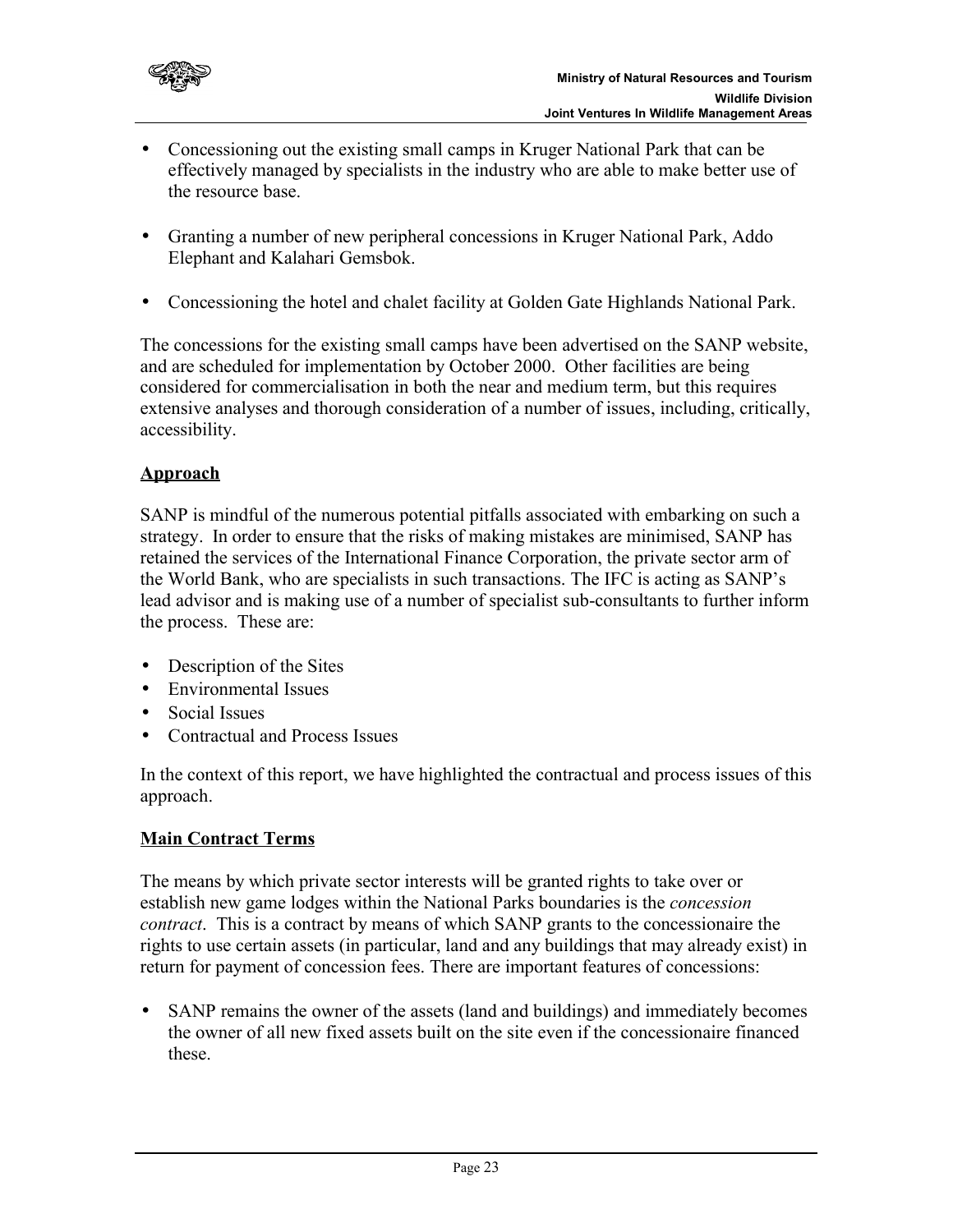

- The exercise of the rights is congruent with the term of the contract when the contract expires, subject to termination provisions, the concessionaire's rights expire with them.
- At the expiry of the contract, the land, plus any buildings thereon, revert to the possession of SANP.
- As counterpart to these rights, there are a set of obligations on the part of the concessionaire to respect the rules regarding the environment, social objectives, empowerment and so on.
- Infringement of these rules incurs penalties and ultimately the rupture of the contract with the assets reverting to SANP.

Principal terms of the draft concession contract include:

- *Term:* In the normal case, the term will be for 15 years. Exceptions may be possible in the case of very large investments that require a longer period of amortisation.
- *Option for Renewal:* Concessionaires will not have an option to renew at the end of the term.
- *Re-Bid Upon Expiry*: At the end of the concession period, the contract will be put up for re-tender to interested bidders. The incumbent concessionaire will be entitled to bid.
- *Use of Concession Area*: The concessionaire will have exclusive use of a specified area of land ("the Exclusive Traversing Area"), under specified terms. These areas will be off-limits to normal Parks visitors.
- *Construction of New Facilities*: The concessionaire will bear the cost of construction new facilities, including roads, buildings and infrastructure.
- *Environmental Regulations*: All concessionaires must comply with all existing SANP, Provincial and national legislation concerning protection of the environment, in addition to those regulations specifically spelt out in the contract
- *Payment of SANP Fees*: Concessionaires will pay fees to SANP for the right to use the concession area, either as a minimum annual rental, or as a percentage of gross revenue - whichever is the greater.
- *Penalty and Termination Provisions*: Concessionaires will face a sliding scale of penalties, for breaches of environmental, social or financial terms of the contract. After financial penalties have been exhausted, SANP may terminate the contract for continued breaches.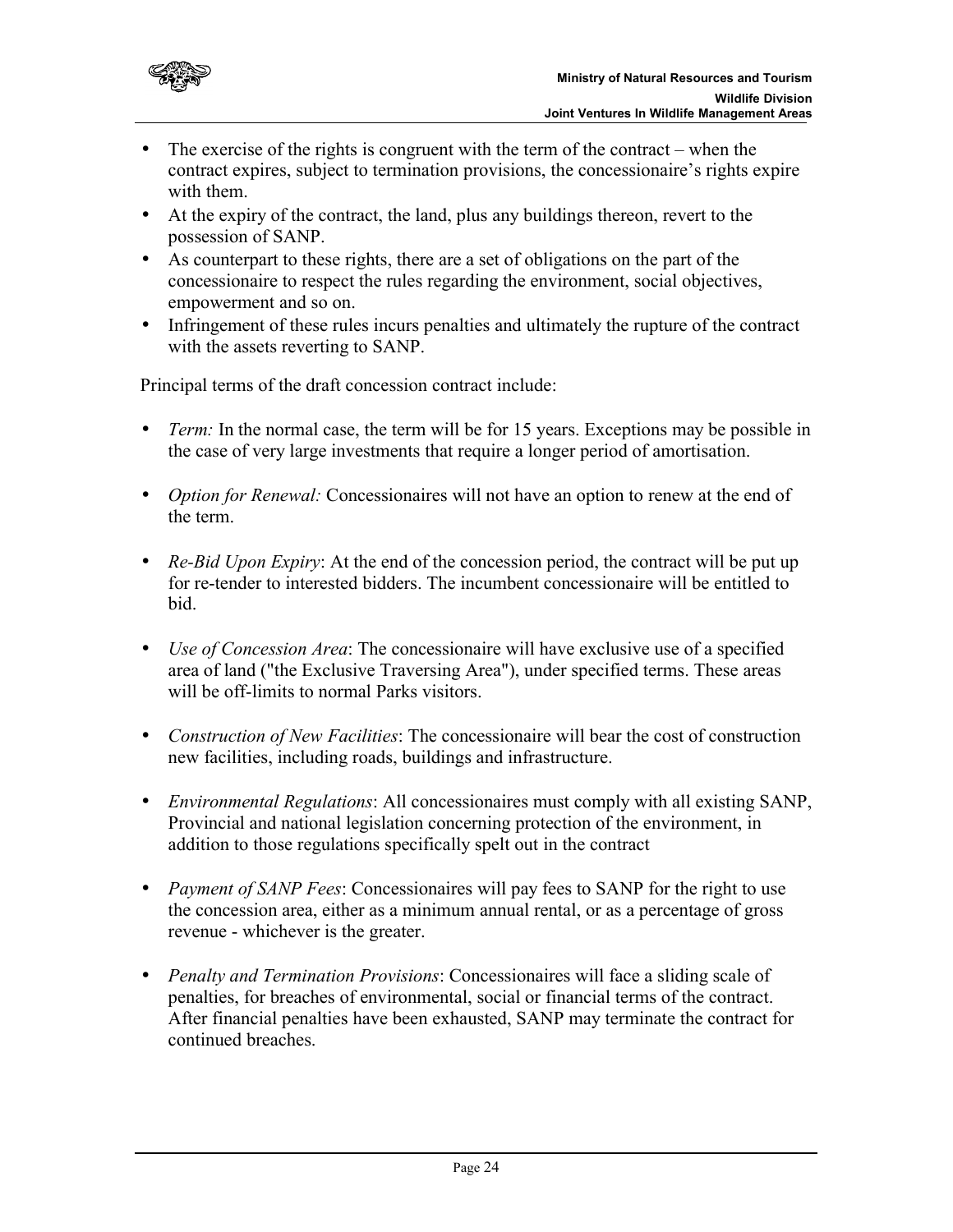

## **Prequalification**

The purpose of prequalification is to ensure that all bidders have the technical and financial strengths, and the ability to implement the project according to prescribed standards. Bidders for the concessions should have demonstrated experience in ecotourism, and sufficient financial standing that they can be expected to mobilise the investment needed. Prequalification criteria will be set to require this.

The prequalification hurdle will be set to ensure that the pool of potential bidders is sufficiently large to generate competition. Criteria will be set on a site-by-site basis, based on the level of interest for each site, and the quality of operators who have expressed interest.

## **Due Diligence Process**

Prequalified bidders are invited to conduct their due diligence at SANP and are given two months to do so. SANP charge an administrative fee for providing support services to bidders during their due diligence that involves:

- Site inspections (organised by SANP)
- Access to data and other information
- Access to, and the opportunity to comment on, the draft concession documents
- A detailed explanation of how the bidding criteria will work

The entire process is controlled by SANP in order to ensure that all bidders receive the same access to information.

## **Bidding System and Evaluation Criteria**

The design of the bidding system is driven by the need for transparency. The primary criterion for selection of bidders will be financial: the amount of revenue the concession will generate for SANP over the contractual term. However, it is recognised that there is a need to incorporate other, non-financial criteria in the bid evaluation process.

The recipe for transparency is to provide all bidders with the same information before the bid; pre-agree the major contractual points among all bidders; tie down the non-financial aspects of the concession as contractual obligations; and have a clear and well-defined method of evaluating the bids. All bidders will be faced with the same length of contract, development conditions, allowed activities, environmental safeguards*, etc*. The obligations then become the same for all bidders, and the bids are differentiated solely by pre-agreed criteria.

Bidders will be provided with draft contractual documents prior to the bid. Their individual and collective reactions to the documents will be heard and, to the extent possible, changes will be made to the final documents to respond to bidder concerns.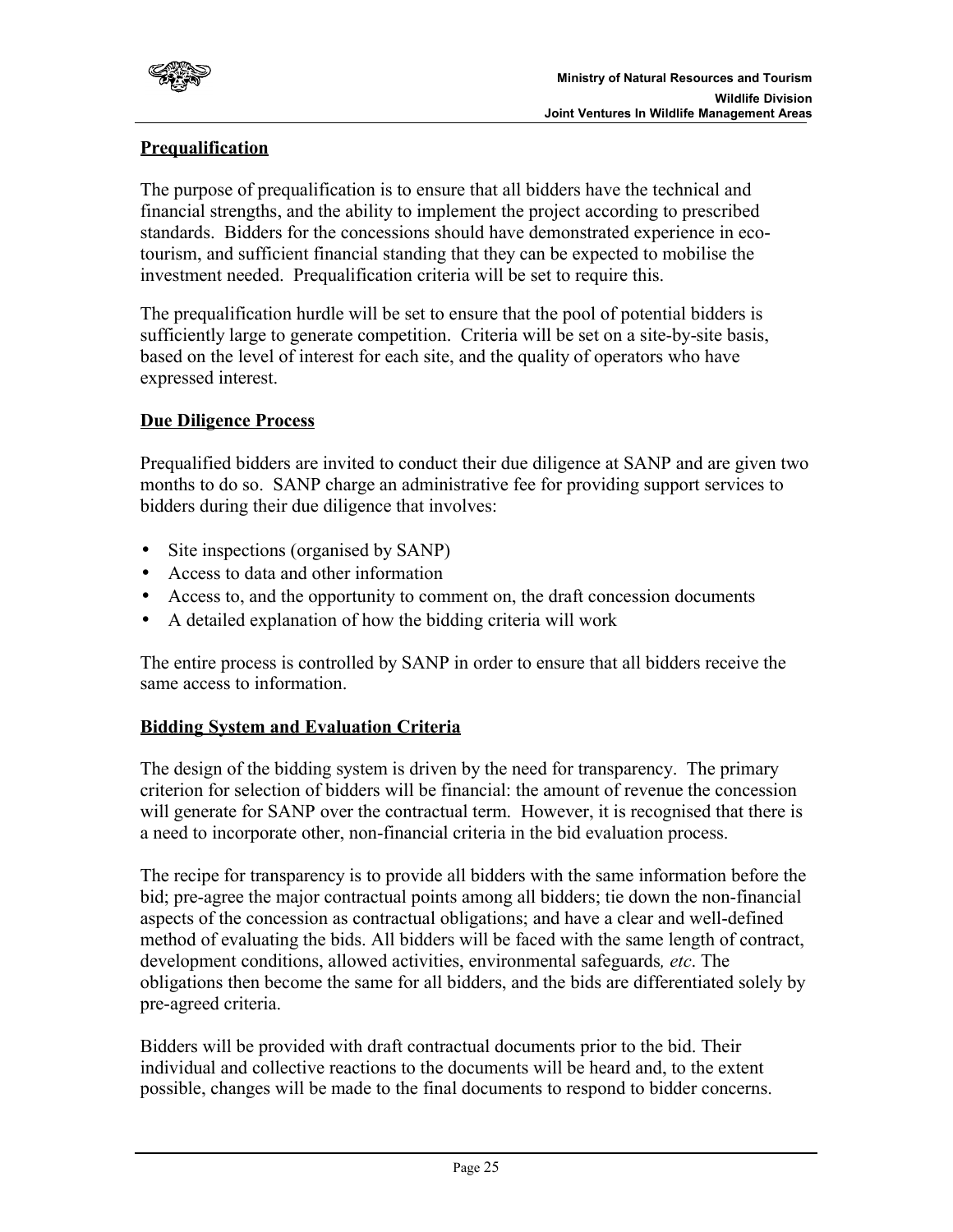

Once finalised, these documents are binding, however; and they cannot be changed thereafter.

### **Financial Arrangements**

There will be a *fixed annual element* in the concession fee formula, which must be paid regardless of actual revenues. In addition to the fixed annual element, in their financial bids, bidders will also bid on fees to be paid as a percentage of future turnover. Fees payable to SANP for any given year will be *the greater of* the fixed fee or the percentage of turnover. The evaluation process then discounts this stream of revenues to a Net Present Value (at a discount rate chosen by SANP and disclosed to the bidders).

In addition to the financial bids, the bidding methodology will also evaluate other, nonfinancial aspects to the bid proposal. As well as ensuring that the business plan is well founded, and that environmental criterion have been understood and will be respected, empowerment will play an important role in the evaluation.

Bidders must submit the following documents in their bid submissions:

- A Price Offer, strictly according to the wording to be provided by SANP in the bidding instructions;
- A Business Plan, indicating detailed proposals for establishing the concession, number of beds, anticipated market, revenues and occupancies, historical track record of sponsor, capital investment, employment projections, etc. (detailed format to be provided by SANP);
- Financial projections, showing total projected revenue (with underlying assumptions), projected fee income to SANP, operating costs and net profits;
- Signed Memorandum of Understanding (format provided by SANP); and
- Fully executed Bid and Performance Bonds, as per format provided by SANP.

SANP will allow one week for evaluation of bids, after which the winning bidder will be declared, and invited to commence discussions with SANP to finalise and execute the contractual documents. In case the winning bidder is unable to execute the project according to the terms contained in the tender documents, the Bid Bond will be called, and SANP will move on to hold discussions with the second-placed bidder.

The technical and other appraisals will be done first, and then the financial bids will be opened in public, permitting instantaneous announcement of the winning bidder.

## **Bid and Performance Bonds**

The bid submissions will be backed by a Bid Bond, which will be refunded to the bidder if (i) the bidder loses; or (ii) the winner signs all the contracts within a reasonable closing period. This is to ensure that all bidders demonstrate their financial commitment to the bid process, and do not submit inflated bids that they are not able to fulfill.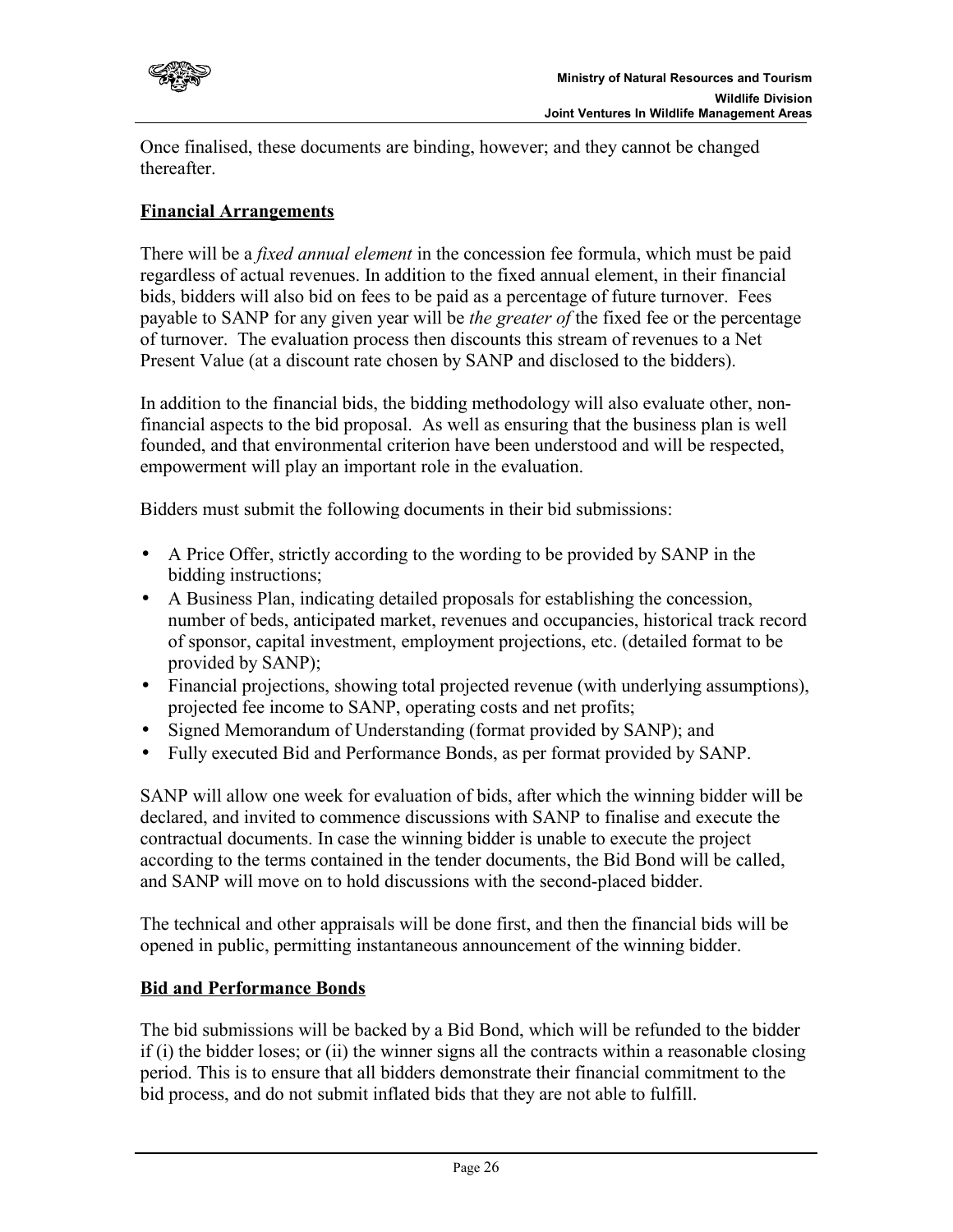

In order to enforce compliance with the terms of the concession by the winning bidder, they will be required to post a Performance Bond, to be valid throughout the duration of the concession. This could be in the form of an irrevocable letter of credit from a bank of sufficient standing, immediately callable upon the failure of the concessionaire to respect financial or other obligations contained in the concession contract. The Performance Bond will be an amount equivalent to 10% of the estimated capital cost of the total facility.

# **3.3.3 Zambia**

The Zambian wildlife agency is going through a restructuring process that has seen the formation of a parastatal known as the *Zambian Wildlife Authority* (ZAWA). To generate sufficient income, ZAWA is re-examining its options regarding various hunting and photographic concessions with a view to attracting private sector investment.

ZAWA has adopted an approach that is similar to that in Botswana and South Africa where potential bidders are required to prequalify for the right to bid for a concession in a national park. Stringent conditions have been set that require the bidders to provide a site plan and a detailed business plan.

The *Tourism Concession Agreement* is a comprehensive document that details the fixed and variable charges, the level of capital investment (as described in the business plan) and payment schedule. The agreement does not bestow any land rights or ownership of rights whatsoever on the concessionaire and the Grantor will assume ownership of all infrastructure build on the site at the end of the agreement.

The rights of the concessionaire are limited to carrying out the tourism services as outlined in the business plan without interference from ZAWA, including the *right to dispose or transfer the rights of the agreement to a third party subject to conditions set by ZAWA<sup>7</sup> .*

The obligations of the concessionaire are equally spelt out in great detail, emphasizing that the concessionaire shall establish best business practices and procedures intended to incorporate sustainable development strategies. This includes capital investment, preventative maintenance and repairs, training and manpower development.

The rights of the grantor are guaranteed by the relevant legislation that retains the right to inspect the operation at any time. The Grantor also has the right to change the fee structure *etc.* in consultation with the concessionaire but only implemented after due notice of one calendar year.

<sup>7</sup> This position is not normally adopted in short to medium term concessions because it allows the concessionaire to sell the concession to a third party who may not be in favour with the government. However, this option is necessary where long-term concessions are involved.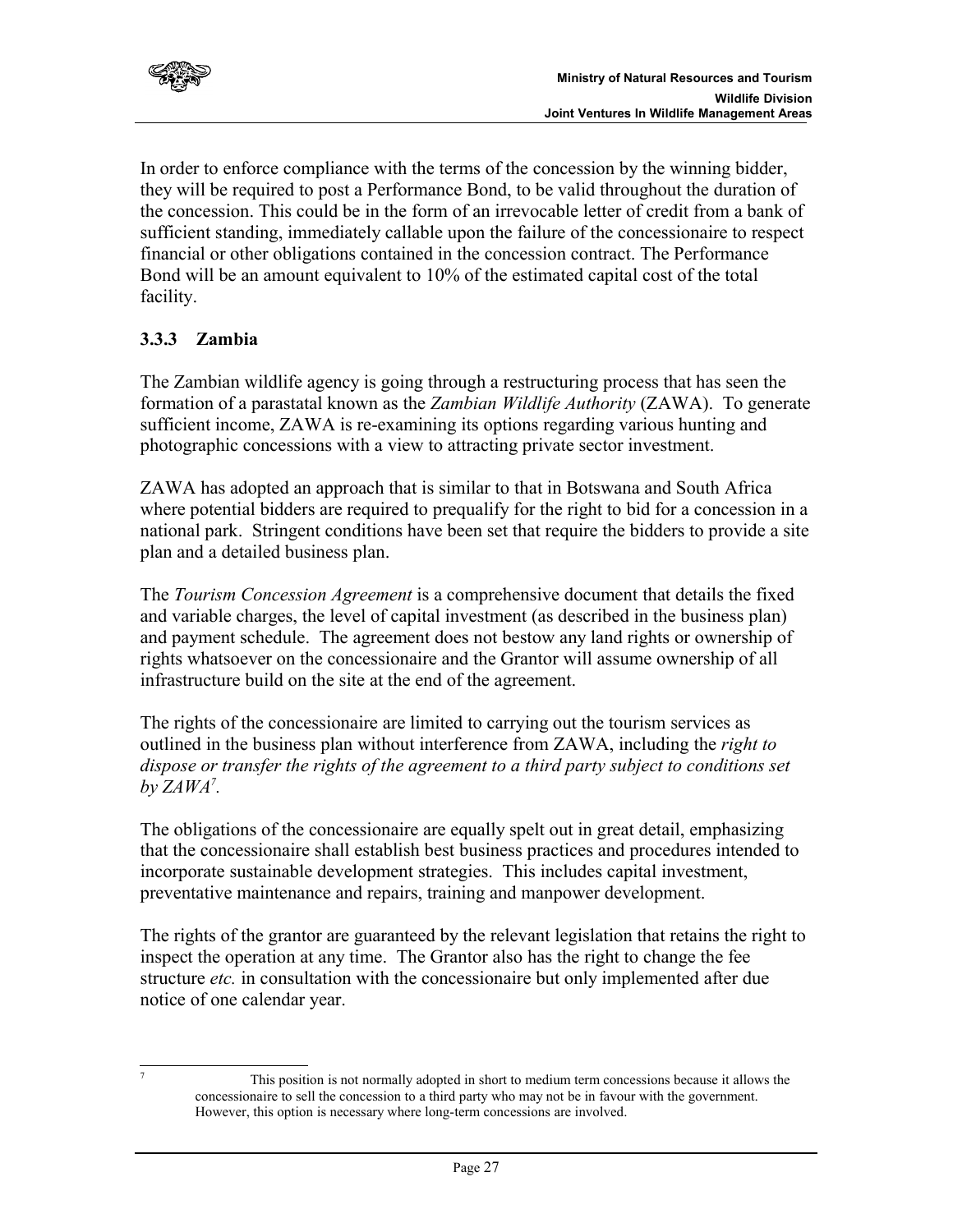

The obligations of the grantor are to ensure that the park management systems and procedures are maintained and conducive to sustainable tourism development. Other major obligations include acknowledging receipt of payments and responding to requests from the concessionaire to undertake developments that will enhance the tourism activities. A key obligation of the grantor is to guarantee not to build or allow building of any permanent tourism structures within a 5-kilometre radius of the existing tourism site.

# **3.3.4 Zimbabwe**

Two approaches are used in Zimbabwe. First is the auction system that is favoured by the Department of National Parks and Wild Life Management (DNPWLM) for concessions in safari hunting areas. In contrast, Rural District Councils tend to favour the tender process that usually involves some form of "joint venture" arrangement.

### **Auctions for Concession Hunting Areas**

In this approach the DNPWLM sets a guaranteed minimum quota for a period of 3 to 5 years for a concession area, including the terms and conditions of the agreement. Potential bidders are then required to bid in an open auction system for the *right to hunt* for the full period of the agreement. This amount is paid up front to the DNPWLM in full prior to the start of the concession. In addition, the winning bidder is also required to pay 30% of the value of the license fees for all the animals on the guaranteed minimum quota with the balance being paid as and when they are shot (or wounded). Any additional animals offered on the quota are paid for in the same way.

This can be summarised as follows:

|           | • $Right$ to Hunt          | -Once off payment for the duration of the contract |
|-----------|----------------------------|----------------------------------------------------|
|           | (established at auction)   |                                                    |
| $\bullet$ | <i>Trophy fees</i>         | -Paid for each animal shot/wounded                 |
|           | (Minimum quota guaranteed) |                                                    |
| $\bullet$ | Annual Resource Use Fee    | -Calculated at 30% of the value of the Minimum     |
|           | Ouota                      |                                                    |

## **Joint Venture Contracts (Hunting and Photographic)**

The approach adopted by the RDCs has been described above (see section 4.4.3). The first step in this process is to advertise the concession area and invite bidders to submit tenders. In some cases, the RDC may stipulate that the bidding companies demonstrate that "indigenous Zimbabweans" hold 50% of the shareholding.

The tender procedure is not as detailed as that adopted by the Botswana authorities, but does require that the bidders prepare a detailed description of the proposed "joint venture". This will include details of the type of hunting operations (and/or photographic operations), infrastructure developments, level of investment, contributions to antipoaching and PAC and the envisaged contract arrangement.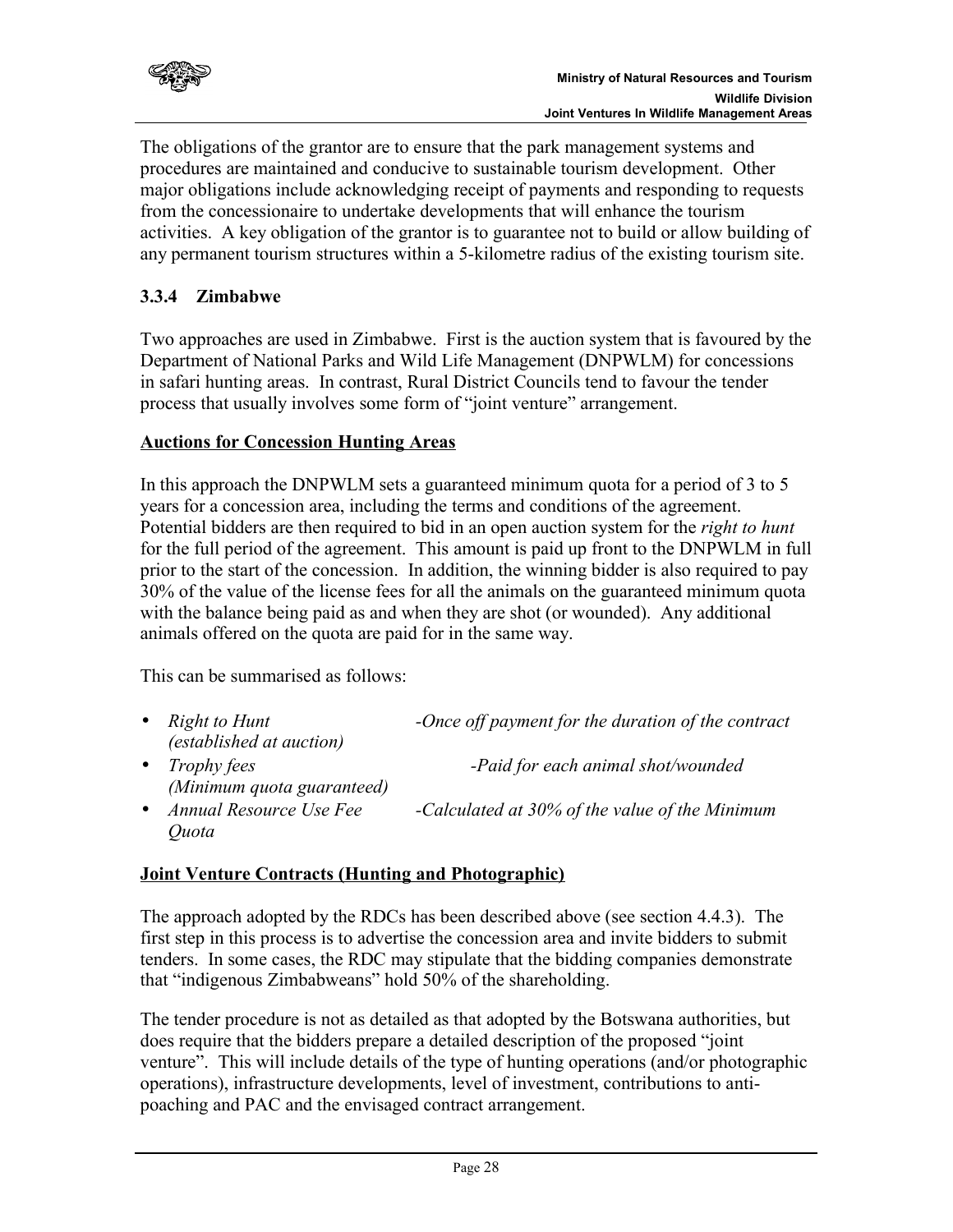

An important aspect of the proposal is the proposed financial arrangements. The system widely adopted in Zimbabwe Communal Lands is the *Percentage of Turn-over System* in which the concessionaire pays the lessor an agreed percentage of his annual turnover from the concession. This is usually subject to a guaranteed minimum in order that the lessor is protected from situations where the operator fails to sell the full quota. In return the lessor has to guarantee a certain minimum quota, which gives the operator some comfort that he will not be required to pay the guaranteed minimum in a situation where the animals are not available through excessive illegal hunting or drought.

It is not unusual for the potential bidders to offer up to 45% of all revenues generated by the venture to the RDC for a hunting concession<sup>8</sup>. In addition, some bids are prepared to pay up to 80% of the predicted fee as a guaranteed minimum up front at the beginning of each season. The direct financial arrangements for a concession can be summarised as follows:

| <b>Financial Arrangement</b>         | <b>Amount (US\$)</b> |
|--------------------------------------|----------------------|
| Total Income from 600 Hunter Days    | 375 000              |
| Total Income from Trophy Fees        | 300 000              |
| <b>Total income from the Venture</b> | 675 000              |
| Share of Revenue due to RDC (45%)    | 303 750              |
| Guaranteed payment (80%) of Revenue  | 243 000              |
| Due                                  |                      |
| <b>Balance Due</b>                   | 60 750               |

RDCs' may receive up to 20 offers for a concession and therefore the tenders need to be assessed. In this regard, RDCs have received extensive training from NGOs such as WWF in recent years and this process no longer presents a major problem for the RDCs. Virtually all the RDCs have developed set procedures for dealing with this issue, and although there are concerted efforts to maintain a transparent environment, the process can still be politically influenced.

The advantages of this system can be summarised as follows:

- By quoting in US\$, inflation in the domestic currency and changes in quota composition are automatically adjusted for.
- The lessor benefits from profitability of the operation in good years, but is protected from losses in bad years.
- Lessor has the incentive to properly manage the concession and its wildlife, which can lead to an increase in quotas and thus and increase in revenues for the lessor.
- The lessor can become more involved in the operation than would be possible under a straight lease.

The percentage offered for photographic concessions is usually much lower and ranges from  $6 - 10\%$ .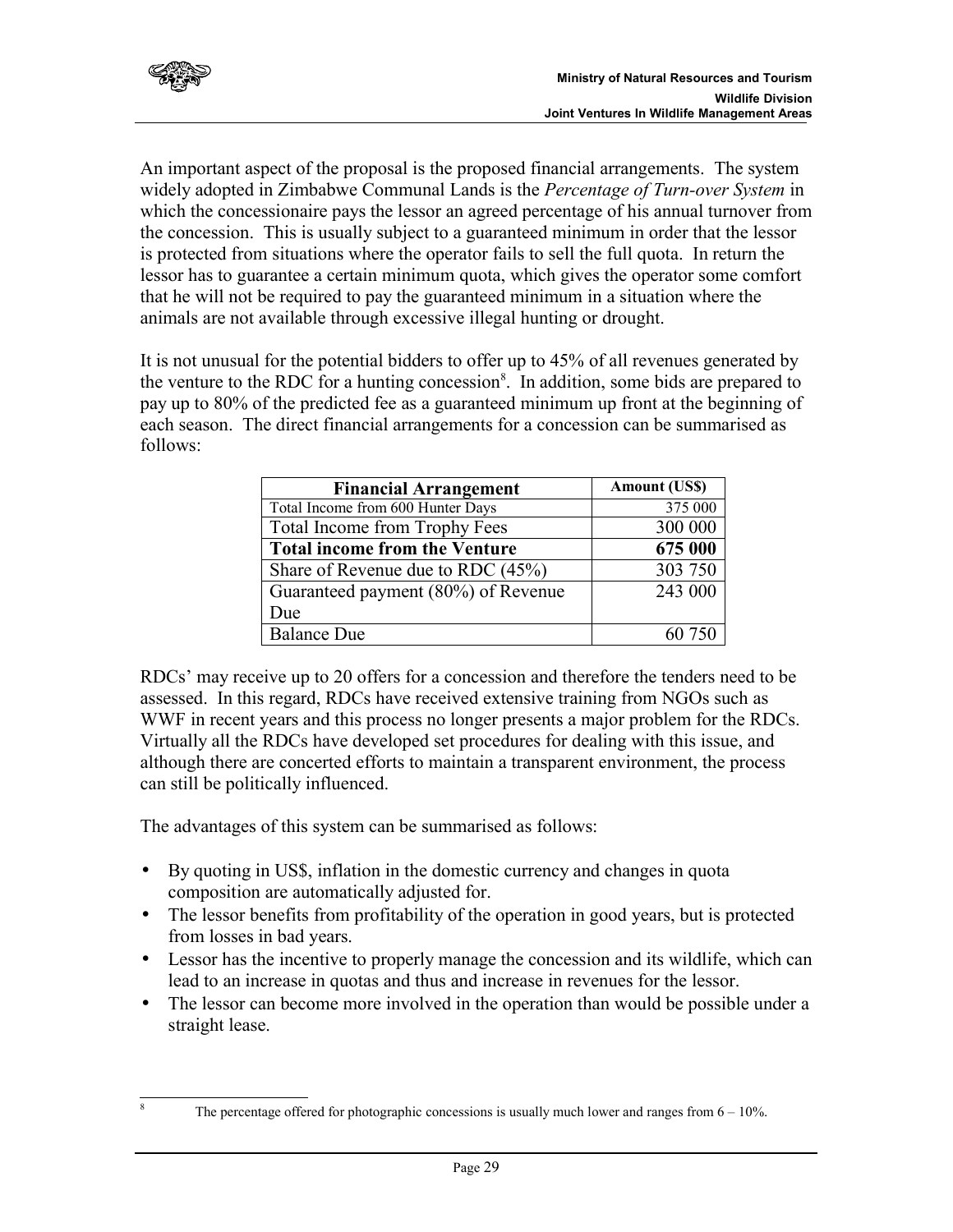

The only significant disadvantage is that there is an incentive to the concessionaire to under-declare his revenues. This can be minimised by insisting than independent auditors prepare an audit certificate.

## **3.3.5 General Conclusions on Principles of Allocation and Pricing**

With regard to hunting operations, there is a tendency for the authorities to split the fee to operate a concession between a *concession fee* and a *trophy fee*. This is meaningless to the potential bidder because it is the *total price* that matters to the operator. How he recovers this money to pay the concession fee is of little concern to the lessor, and it has been suggested that the two prices be lumped together. The problem with this suggestion is the question of how to adjust the concession price for inflation or for changes in the quota structure.

Nonetheless, on the basis of the foregoing discussions, it can be concluded that the following principles should be applied in devising systems for allocating access to hunting and photographic concessions, and for determining the price of these concessions:

- The system should to a maximum extent clear the market.
- Competition between operations should be fostered.
- Systems should be practical and enforceable.
- Where possible, systems should be transparent, and avoid any command allocation decisions.
- Unfair competition between the State and the private sector should be avoided to the maximum extent possible.
- Investment in, and development of, the industry should be encouraged.
- Revenues from the hunting/photographic operations should be maximised, subject to environmental and ecological safeguards.
- Operators securing concessions should be given security of tenure.
- The systems for regulating the industry must be appropriate, and conducive to further development of the industry.
- It is easier to regulate the industry by minimising the rules and maximising the penalties for contravention.

# **3.4 Pros and Cons of the Existing Systems in Awarding Contracts**

The existing system of awarding hunting blocks entails applicants submitting their applications to the WD, which compile and screen the applications based on:

- Company legal status
- Type of venture (local, foreign or JV)
- Capital and working equipment commitment.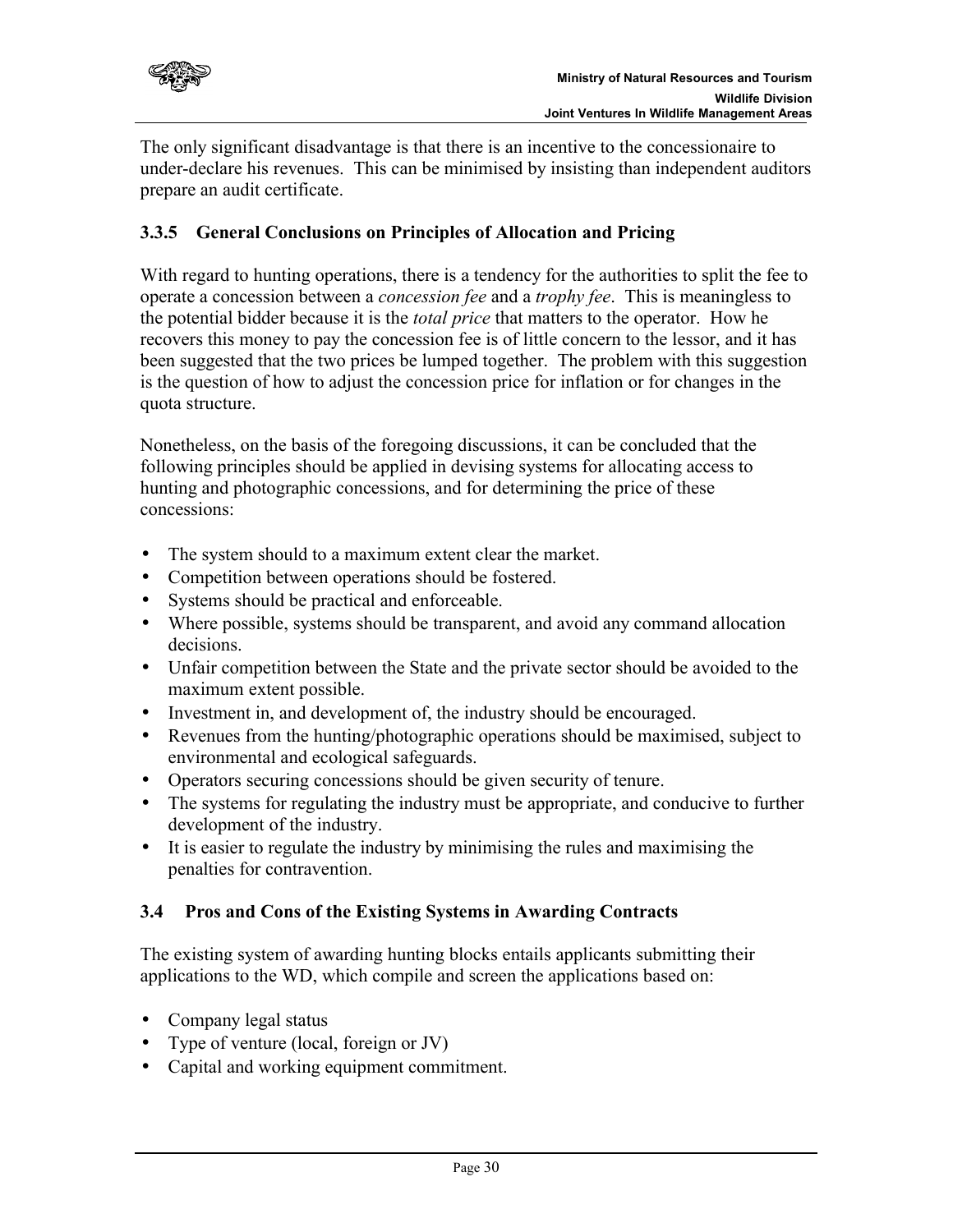

An Advisory Committee on Block Allocation (composed of lawyers, politicians, retired civil servants and private business people *etc*.), appointed by the Minister of Natural Resources evaluates the applications and provides recommendations to the Minister for approval. The Director of Wildlife Department is both the Secretariat to the Advisory Committee and advisor to the Ministry's Permanent Secretary. The Permanent Secretary is the main adviser to the Minister on all technical issues.

The contract is awarded for a five-year period with the option to renew, and there is no limit on the number of blocks awarded to a single tour operator. The Block Fee for each hunting block is set at US\$7 500, which has not changed for at least ten years.

Once allocated a block, the outfitter is required to pay all the necessary fees, and apply for hunting permits for all clients that intend to visit the area. The outfitter is also required to enter into an agreement with the Director of Wildlife that outlines the responsibilities of the government and the outfitter.

## **Pros**:

The Advisory Committee on Block Allocation serves as a filter to ensure that hunting blocks are only allocated to qualified operators. This means that there is some form of prequalification in place and to a certain degree, the process can be considered a transparent procedure (applicants who are not awarded contracts have a right of appealing to the Minister). The system offers security of tenure for up to 5 years, but there is still a high level of risk that the Director can revoke the agreement.

## **Cons**:

The most serious constraint of the Tanzanian system of awarding tenders is the fact that it is not conducive to maximising revenues, and there does not appear to be any incentive for the WD to increase its revenue generation. This situation may now change given that local communities will be in a position to negotiate directly with the private sector. Nonetheless, the fact that the WD has set the concession fee value of a hunting block at US\$7 500/year and maintained this value for more than 5 years has probably seriously under-valued the hunting industry in Tanzania. An attempt to change this position by imposing a higher fee will probably meet with stiff resistance from the local industry, unless this fee is established through some form of open tender.

This strategy of setting the "block fee" also jeopardises the position of local communities who will be seeking the market value for "their" wildlife resources. They will not be able to compete with government if the prices are lower on government controlled Game Reserves.

Secondly, there are significant dangers attached to the requirement by the WD that insist that operators shoot 40% of their quota and generate revenue to the value of 40% of the quota. This policy will only encourage operators to over-hunt the quotas in order to meet this requirement, and therefore there is the risk that the wildlife populations could be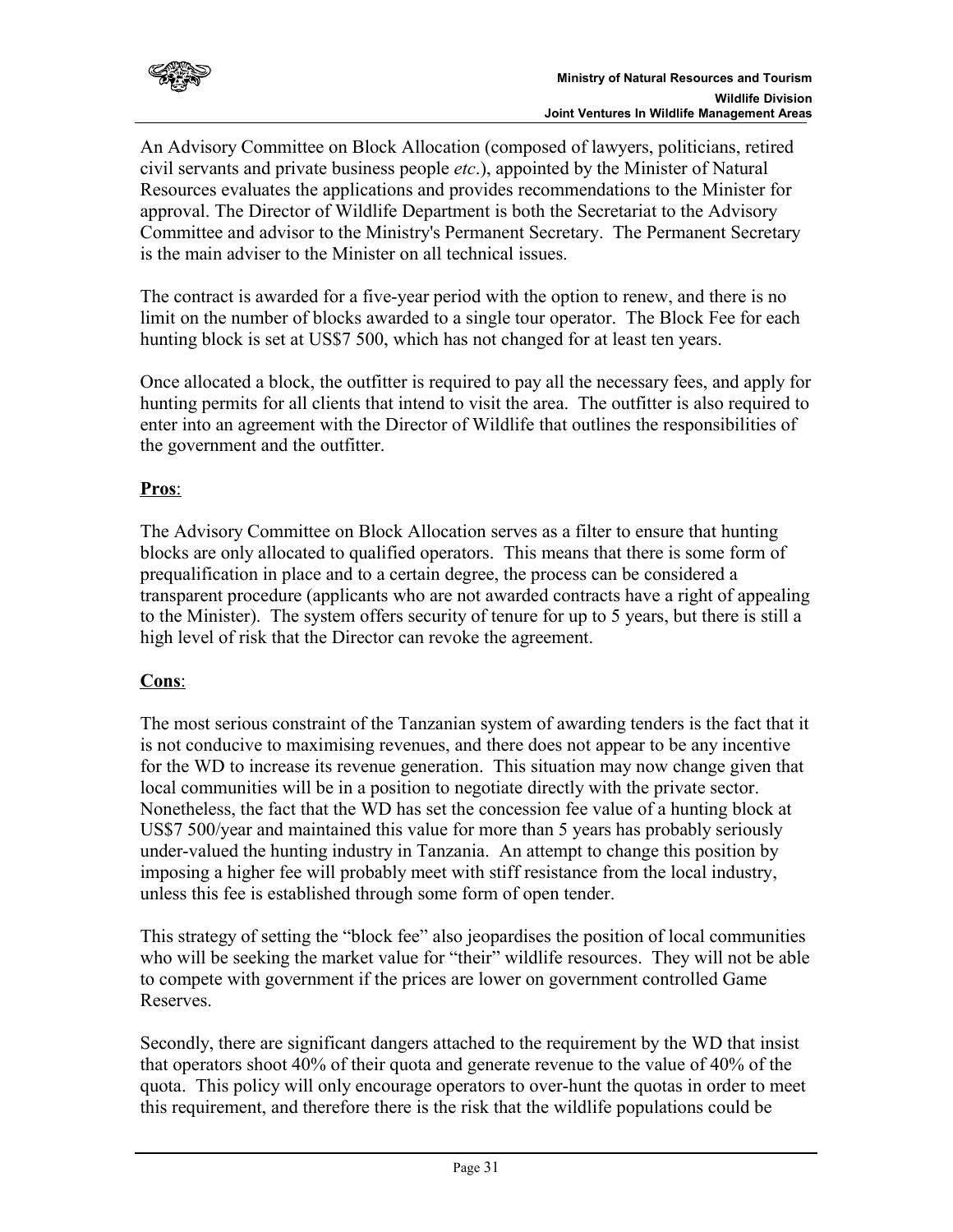

over-hunted. If this strategy is extended to communal areas there is the risk that the wildlife resources in these areas could be exploited in an unsustainable manner and thus will not be in the best long-term interests of the community.

Thirdly, under the current system a single outfitter can be allocated more than one hunting block. The implications of this are:

- It prevents new players from entering the industry and tends to create monopolies.
- Outfitters who control several blocks may not use these as efficiently and thus prejudice government of foreign currency earnings.
- Competition for the blocks is reduced with the result that the maximum revenue for the blocks may not be realised.
- This system does not clear the market since the allocations are made on the basis of arbitrary rationing by the authorities.

Other issues that are detrimental to this method of allocating contracts include:

- Difficult for new entrants to secure contracts
- Difficult to revoke block contractors as there are no laid-down tourist hunting regulations
- The process can be subjected to political pressures
- Because the blocks have been under-valued, the government structures responsible for management have been unable to keep pace with developments in the wildlife industry.
- Associated with this have been poor budget allocations with the result that the infrastructure has deteriorated, and effect law enforcement is not conducted. The result has been a decline in wildlife populations.

# **3.5 Security of Investments**

Under the proposed "joint venture" arrangement, it is envisaged that the one party of the venture (*i.e.* the community) will not assume any of the financial risks. Security of investments will therefore be the responsibility of the entrepreneur. Therefore, only investors willing and able to tolerate the potential loss of their investments should consider taking part.

However, this arrangement is not conducive to maximising returns from the joint venture and it is for this reason that it is important that the investor is offered security of tenure. In addition, the duration of the agreement should provide the investor with confidence that he will recover his investments during the course of the agreement. It is for this reason that hunting joint venture agreements in Zimbabwe include a guaranteed minimum quota.

A further issue that must be taken into consideration is the manner in which the agreement is terminated. Both parties require a reasonable period of time to disengage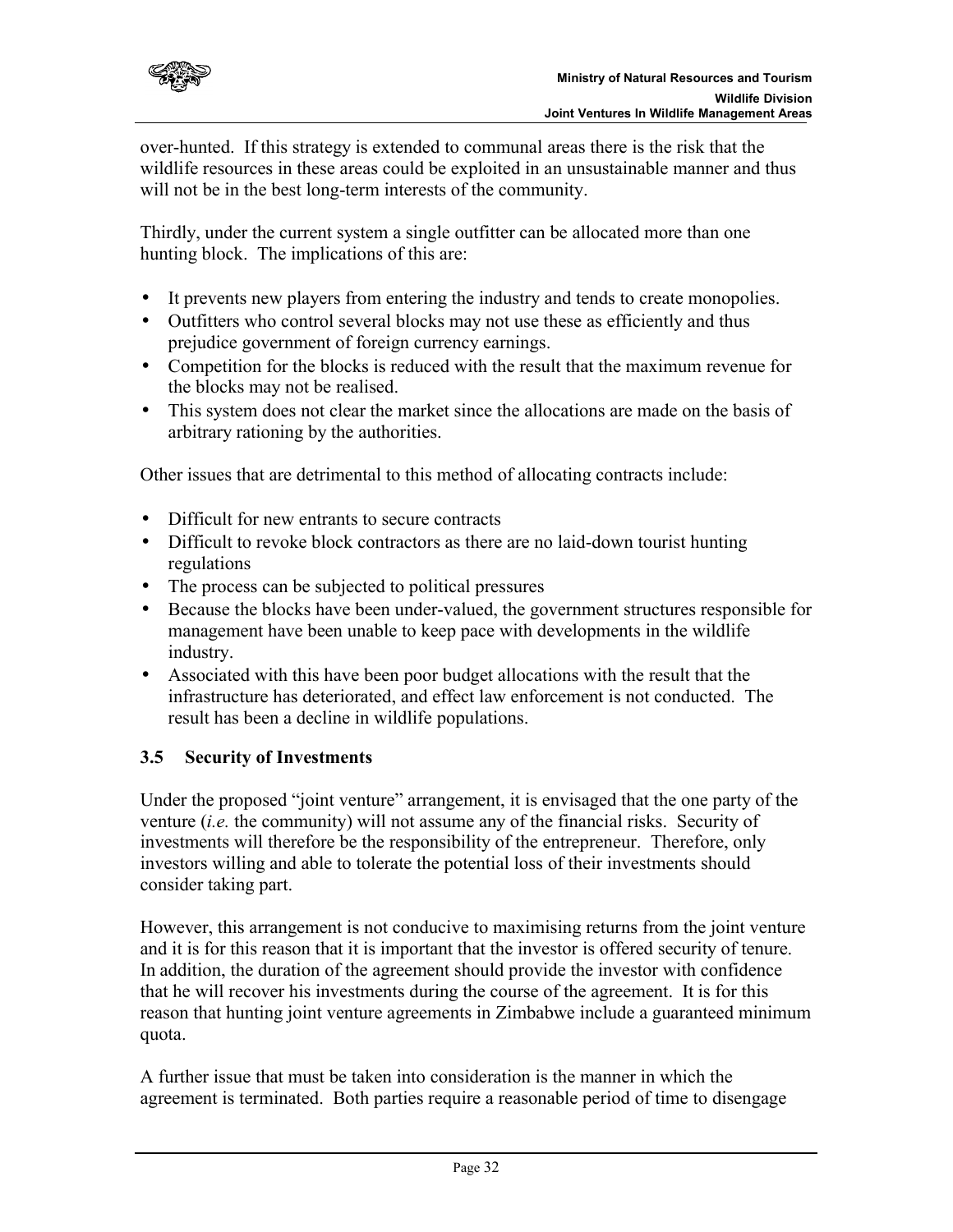

from the agreement so as not to prejudice their investments. Of critical important here is the termination clause of the agreement - communities cannot summarily cancel an agreement at short notice without just cause and *visa versa*. To protect both parties in the event that this does occur, there are usually fairly stringent clauses that require one or other party to the agreement to pay full compensation.

## **3.6 Access Rights of Local Communities and Enforcement of these Rights**

Access rights of local communities should be clearly described in the background information provided to the potential bidder before submitting their proposals. These are then enshrined in the agreement and could include:

- Access to water
- Access to firewood and other forest products
- Access to carcasses and subsistence hunting quotas
- Access to cultivated lands and right of way

## **3.6.1 Mechanisms to Protect Community Rights**

As pointed out above, the rights of the community are usually identified in advance of the joint venture being advertised. These are then incorporated into the agreement and thus are legally binding on both parties. Penalty clauses and remedial actions are included in the agreement that allows the community to rectify any infringements of these clauses. This can range from a simple financial payment to temporary cessation of the hunting and/or photographic operations of the outfitter until the issue at stake are resolved.

#### **3.6.2 Mechanisms to Create Awareness of these Rights**

Creating awareness centres on developing robust lines of communication with all the various stakeholders in the agreement. This involves the Village Council as well as individual villagers in the concession area. It is for this reason that "joint venture management committees" are established under the agreements. This committee acts as the forum through which both parties can discuss the various issues associated with the venture.

## **3.7 Areas of Potential Disputes and how these may be Resolved**

Potential areas of dispute could involve the following:

#### **a Payment**

This potential area of dispute arises in situations where the community is not fully conversant with the payment structure for the agreement, especially those that require the outfitter to pay a percentage of the gross income. Other areas of potential conflict include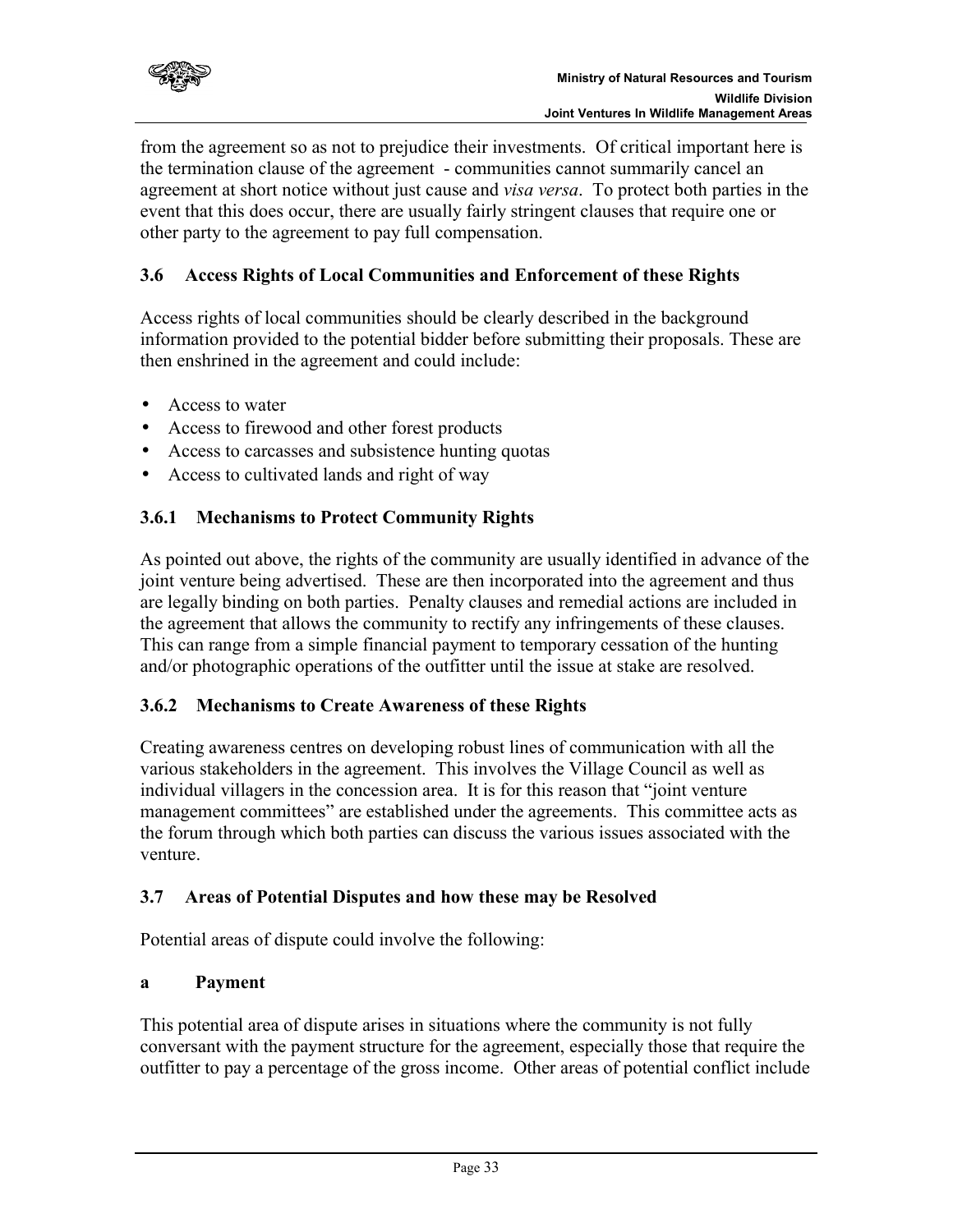

misunderstandings of payment schedules, late payments and failure to agree on incremental price increases (especially where this involves trophy licenses).

It is important therefore that the payment schedule is clearly defined in the agreement, and that both parties have a thorough understanding of the terms and conditions of the agreement.

## **b Quotas and quota setting**

The size of the quota and the animals included on license presents a potential area of dispute because this determines the profitability of the hunting operation. An outfitter is not able to market the quota effectively if it is constantly changing from one year to the next. Furthermore, cognisance must be taken of the outfitter's recommendations regarding increasing or decreasing the quota for specific species. After all, they spend virtually every day in the field and thus are usually in a better position to provide an opinion regarding the composition of the quota.

One way to resolve any differences of opinion is to guarantee a minimum quota that will not be reduced during the duration of the agreement, but can be increased if this is warranted. It is also important that the outfitter is informed about the quota well in advance of the hunting season so that he has sufficient time to market the quota.

## **c Grazing and Cultivation**

Outfitters who are prepared to risk substantial investments in developing a wildlife-based enterprise in a WMA will require some surety that cattle or people wanting to cultivate crops will not invade the area. This is especially the case during the tourism season when such activities can disrupt game viewing or cause the wildlife to move into different areas and away from the disturbance.

The outfitter must be able to meet with the Village Council (or AA representatives) to address these issues should they arise, and the Council must be in a position to take action against the people responsible for these activities.

# **d Privacy**

Outfitters based in village areas must accept that they will encounter local people during the course of their safaris. However, although a limited amount of local movement will be tolerated, foreign paying clients who want a "wilderness experience" are not usually prepared to have their privacy invaded by large numbers of people. This can become a rather sensitive issue if not managed correctly. Again, this issue can be addressed through the "joint management committee" meetings.

## **e Illegal hunting and Problem Animal Control**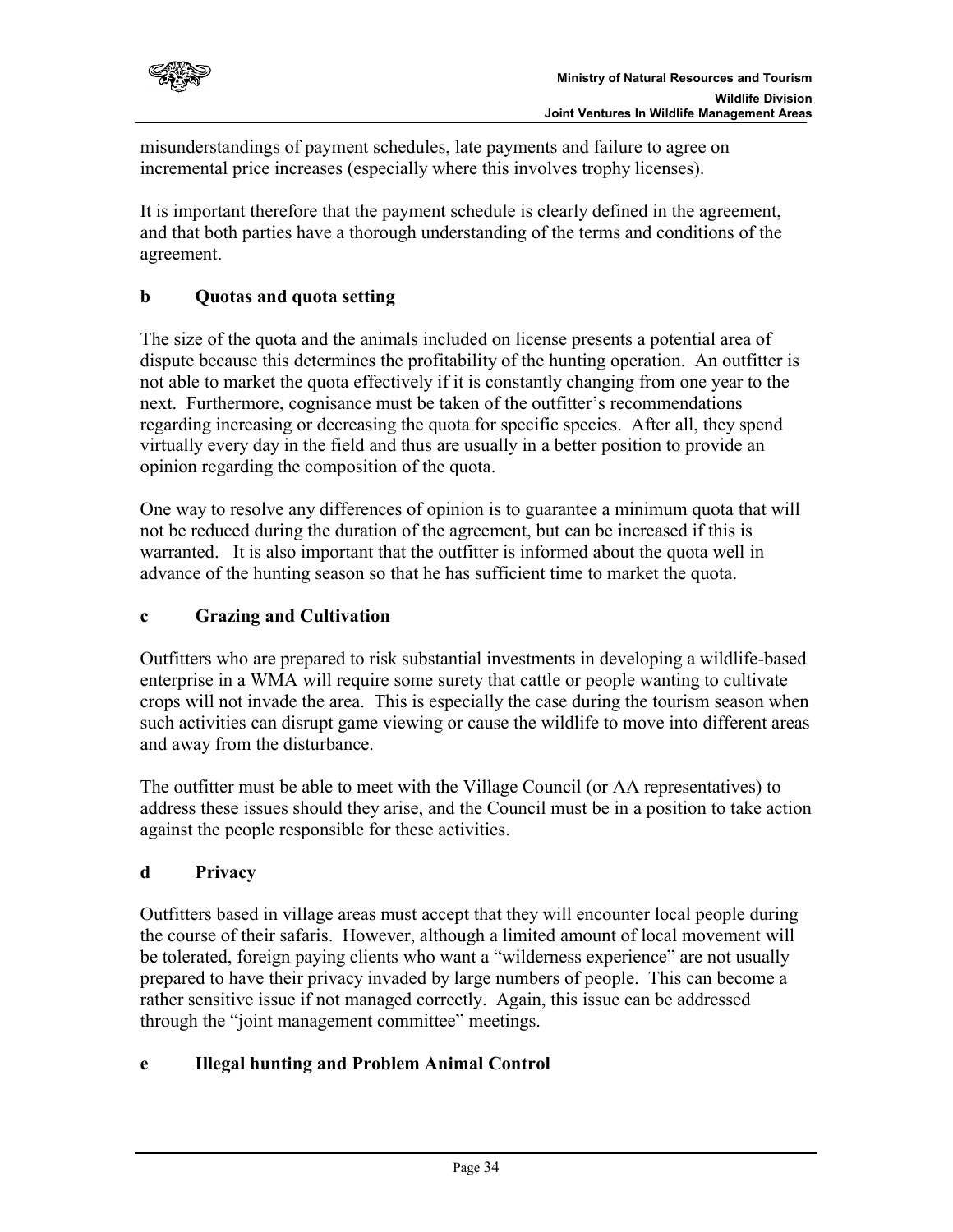

Outfitters who have purchased the right to hunt a quota of animals in a WMA will not tolerate illegal hunting by the local communities, especially if this impacts on their safari operations. Foreign clients are not prepared to pay top dollar for an area where there is evidence of illegal activity. If the village is to allow subsistence hunting, this must be carefully planned in close co-operation with the outfitter.

Similarly, if the village adopts an irresponsible attitude regarding problem animal control *e.g.* killing trophy animals, or allowing excessive numbers to be hunted, can cause misunderstandings between the operator and AA.

To resolve these problems requires the full commitment from the AA/Village Council to control these activities. Where this is necessary, the circumstances must be fully explained to the outfitter and if possible the outfitter must be given the opportunity to take advantage of the situation.

## **3.8 Mechanisms for Contract Enforcement**

As mentioned above, it is essential that the agreements contain clauses that are binding on both parties. Furthermore, the agreement is structured in a way that gives the AA powers to either suspend the agreement until the issue has been resolved, or to take the issue before a court of law.

In South Africa, the winning bidder is required to post a Performance Bond that is held by the AA for the duration of the agreement. If the concessionaire fails to meet his financial or other obligations contained in the agreement, the lessee is entitled to call in the Bond, claim the money and cancel the agreement.

## **3.9 Institutions Responsible for Monitoring and Monitoring Parameters**

The issue of identifying institutions responsible for monitoring any joint venture arrangements is complicated by the fact that three different government bodies are involved. The Ministry of Lands deals with any matters relating to village land while administrative issues are the responsibility of Local Government. All matters relating to wildlife will be the responsibility of the Wildlife Division. The following table attempts to illustrate the linkages between these three government bodies and the different parameters each would be required to monitor<sup>9</sup>.

The Draft WMA Guidelines also outline the responsibilities of the various institutions (see section 2.1)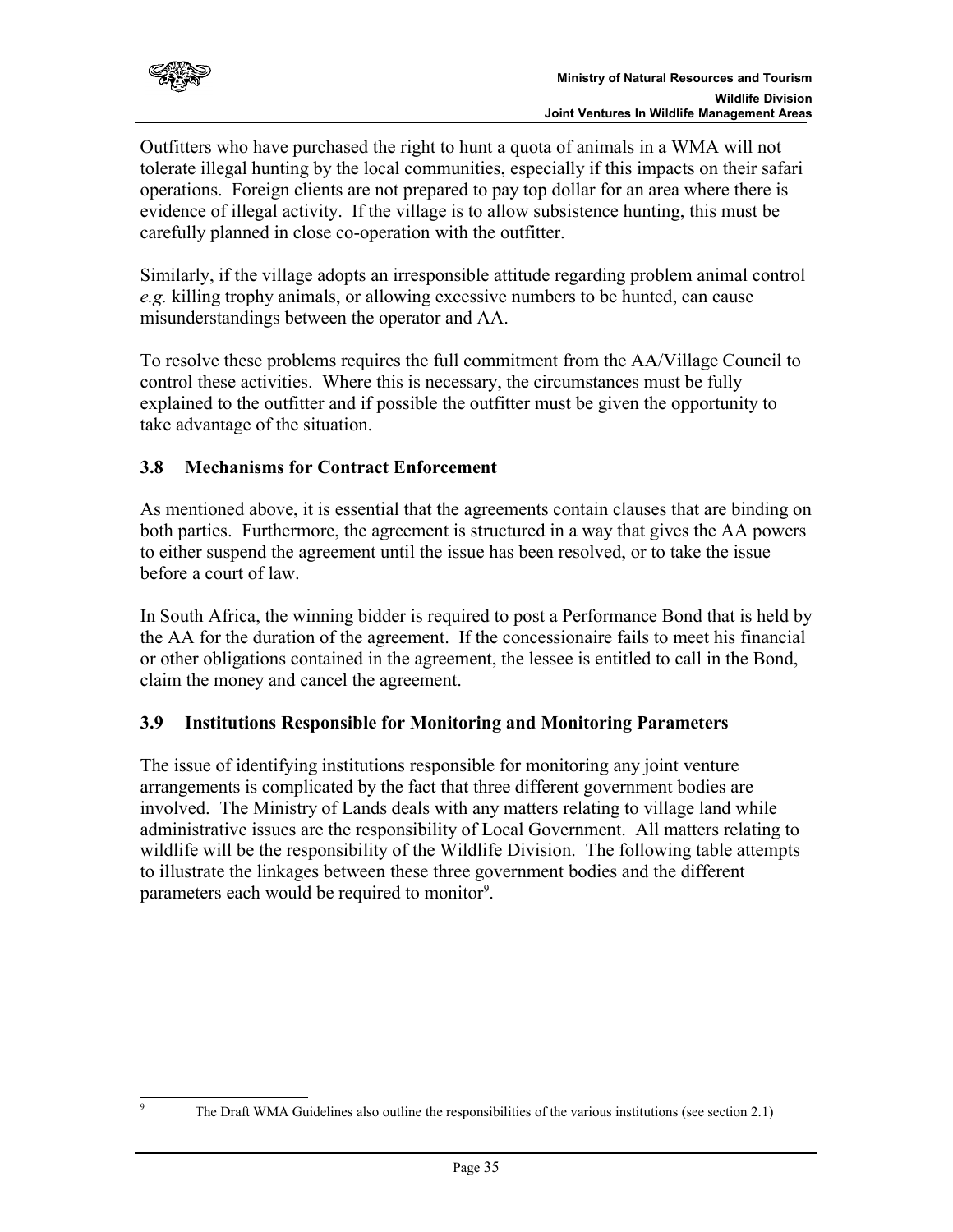

| <b>Government Institution</b>                         | <b>Monitoring Parameters</b>                                  |  |  |
|-------------------------------------------------------|---------------------------------------------------------------|--|--|
| <b>Authorised Association</b>                         | Compliance with the agreement<br>$\bullet$                    |  |  |
|                                                       | (including MoU)                                               |  |  |
| Enter into MoU with the Division of                   | Payments made to AA<br>$\bullet$                              |  |  |
| Wildlife                                              | Outfitter activities in the field<br>$\bullet$                |  |  |
|                                                       | Adherence to hunting quotas<br>$\bullet$                      |  |  |
| Responsible for day-to-day administration             | Illegal hunting of wildlife<br>$\bullet$                      |  |  |
| of joint venture agreement.                           | Employment of local staff<br>$\bullet$                        |  |  |
|                                                       | Occupancy levels at safari camps<br>$\bullet$                 |  |  |
| <b>Village Council</b>                                | Receipt of funds from the Venture<br>$\bullet$                |  |  |
|                                                       | Payment of dividends<br>$\bullet$                             |  |  |
| Responsible for activities of the AA                  | Resolution of conflicts                                       |  |  |
|                                                       | Setting of hunting quotas<br>$\bullet$                        |  |  |
|                                                       | Minutes of Joint Management<br>$\bullet$                      |  |  |
|                                                       | <b>Committee Meetings</b>                                     |  |  |
|                                                       | Adherence to environmental safeguards<br>$\bullet$            |  |  |
| <b>District Council</b>                               | Implementation of social service<br>$\bullet$                 |  |  |
|                                                       | projects                                                      |  |  |
| Responsible for Village Council                       |                                                               |  |  |
| <b>Wildlife Division</b>                              | Status and distribution of wildlife<br>$\bullet$              |  |  |
|                                                       | populations                                                   |  |  |
| Responsible for wildlife management in<br><b>WMAs</b> | Setting of quotas and quota utlisation<br>$\bullet$           |  |  |
|                                                       | Activities of professional hunters and<br>$\bullet$<br>guides |  |  |

## **3.10 Enforcement of Environmental Parameters**

The process of concessioning out land for the exclusive use of private sector safari operators raises a number of issues regarding long-term environmental management and monitoring of these areas. TANAPA has developed comprehensive procedures for the development of eco-tourism ventures within the national parks (DALP – Development/Action/Lease Procedures, July 1995). Section IV of these procedures provides an environmental impact checklist that the potential bidder is required to complete before the project proposal is considered by TANAPA. Enforcement of the resulting environmental management plan is the responsibility of TANAPA

This case of the AA, it will be necessary to develop its own environmental safeguards and undertake periodic evaluations to re-assess compliance with environmental covenants. This means that the AA will have to develop some basic environmental policies, standards and guidelines to guide its activities.

Some of the parameters that will have to be considered include: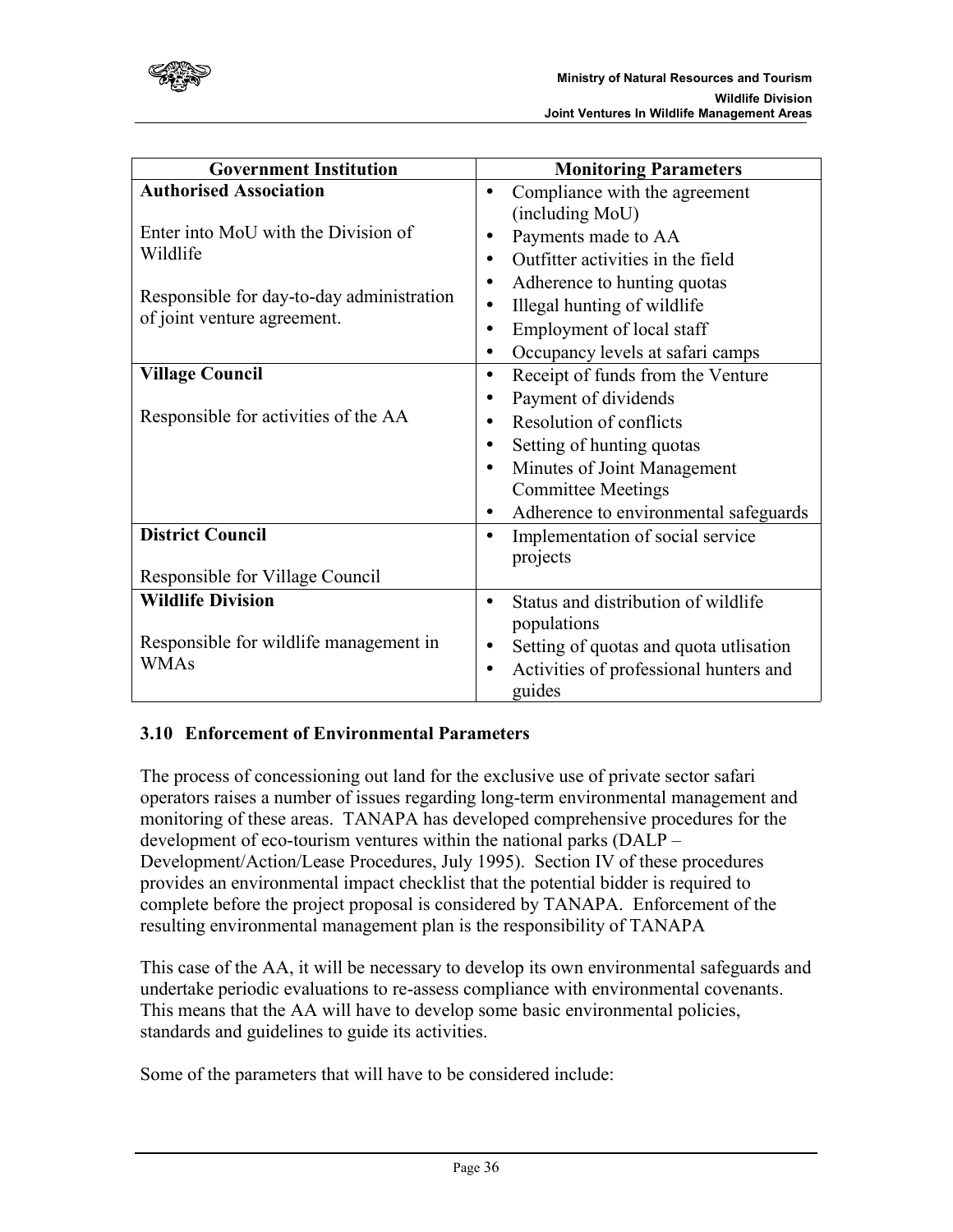

- Site Carrying Capacity
- Construction Activities
- Visual Impact
- Roads and Tracks
- Biosphere Modification
- Support Infrastructure
- Electricity
- Potable Water
- Artificial Water Features
- Communications
- Waste Management
- Liquid Wastes
- Solid Wastes
- Air emissions
- Buildings and Structures
- Fire Management
- Guest Activities and Safety
- Off-road Driving

## **Supervision and Monitoring**

All above issues will require careful supervision and monitoring by the AA (if it has the capacity). Monitoring can be done in accordance with guidelines agreed to by both parties and incorporated in the agreement. Regular monitoring visits to the WMA by responsible AA member(s) should take place at any time and to any part of the WMA. Environmental issues can also be discussed at the "joint management meetings" and resolved to the mutual benefit of both parties.

## **3.11 Provision of Social Services by Entrepreneur**

The prospect of entering some form of agreement often raises the expectations of local communities who anticipate that the entrepreneur will provided a wide variety of social services. Furthermore, entrepreneurs are often guilty of canvassing the support of local communities by promising to provide various social services that they are unlikely to honour.

The issue of providing social services must therefore be approached with great care as this is a sensitive issue that can turn a community against adopting wildlife-based activities as a form of land use. The design of the tendering system must therefore take this into account, and ensure that the bidders have the financial and institutional capacity to meet their commitments. It is also essential that the review committee critically examine the type of social services that are being offered to determine whether these are suitable and whether they can be sustained once the project ends.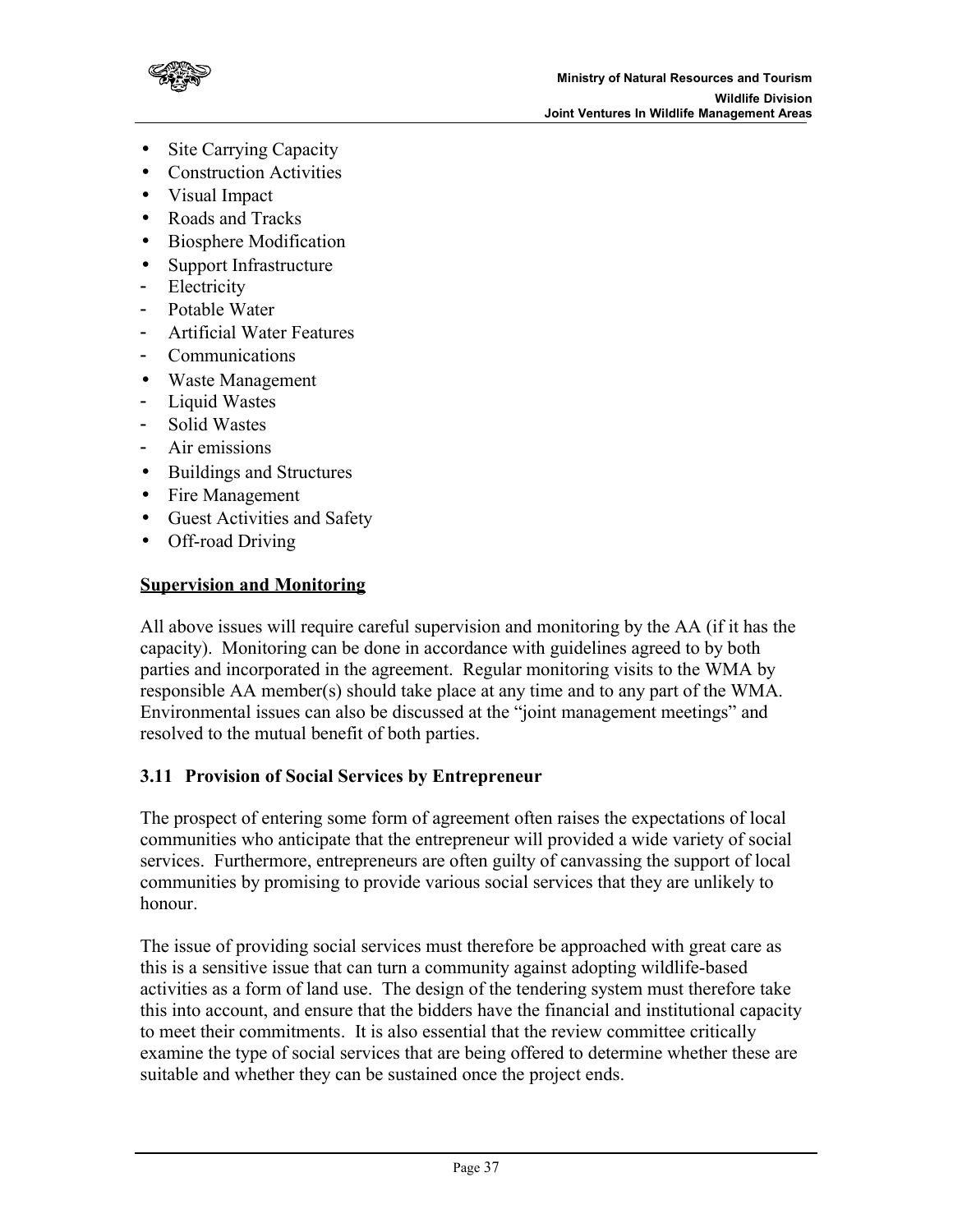

In many instances the AA (or its equivalent) will prefer to assume the responsibility of providing social services using the finances provided by the venture. This is not to say that the individual concessionaire should not develop linkages at his own initiative with the community, but rather that the provision of social services should be closely coordinated to ensure that the expectations of the community is met.

### **Monitoring and Measuring Social Impact**

Where concessionaires have agreed to provide social services, they will be required to agree in writing to the key indicators to which they have committed prior to operation of the concession. During the term of the concession, they will be monitored for the extent to which they have complied with quantifiable targets set at the beginning of the concession period. These indicators could include measures such as:

- Involvement in youth environmental education
- Contribution in kind and cash to community projects
- Schools development
- Water development.

It must be recognised though that the development of social services is often fraught with difficulties and unforeseen risks. Success or failure of a project is sometimes beyond the control of a promoter. It is therefore important that this is not regarded as a provision to terminate the concession.

#### **3.12 Use of Local Labour**

A standard norm when assessing joint venture proposals is to examine the number of employment opportunities that the tenderer envisages creating. This trend is also seen in the agreements issued thus far in Tanzania. The Wildlife Division includes a clause in their agreement that the outfitter undertakes not to employ persons not ordinarily resident in Tanzania for manual and casual labour (*i.e.* drivers, skinners, trackers, gun bearers, cooks, camp staff, general labourer *etc.*).

From the point of view of the outfitter, there is a tendency to employ staff on contract during the season and then pay a retainer to the staff during the off season. In this way the outfitter is able to retain staff that he has trained and the employees are assured of an income throughout the year.

As the tourism industry develops in a community WMA it is possible to develop other tourism related employment opportunities such as craft markets, cultural village tourism and supplying local commodities to the camps (vegetables *etc.*) There are also opportunities for the involvement of skilled and semi-skilled workers from nearby communities who can maintain electrical and water supply systems, or undertake construction and routine building maintenance.

There are a number of indicators that can be measured to assess the use of local labour in a venture. These include: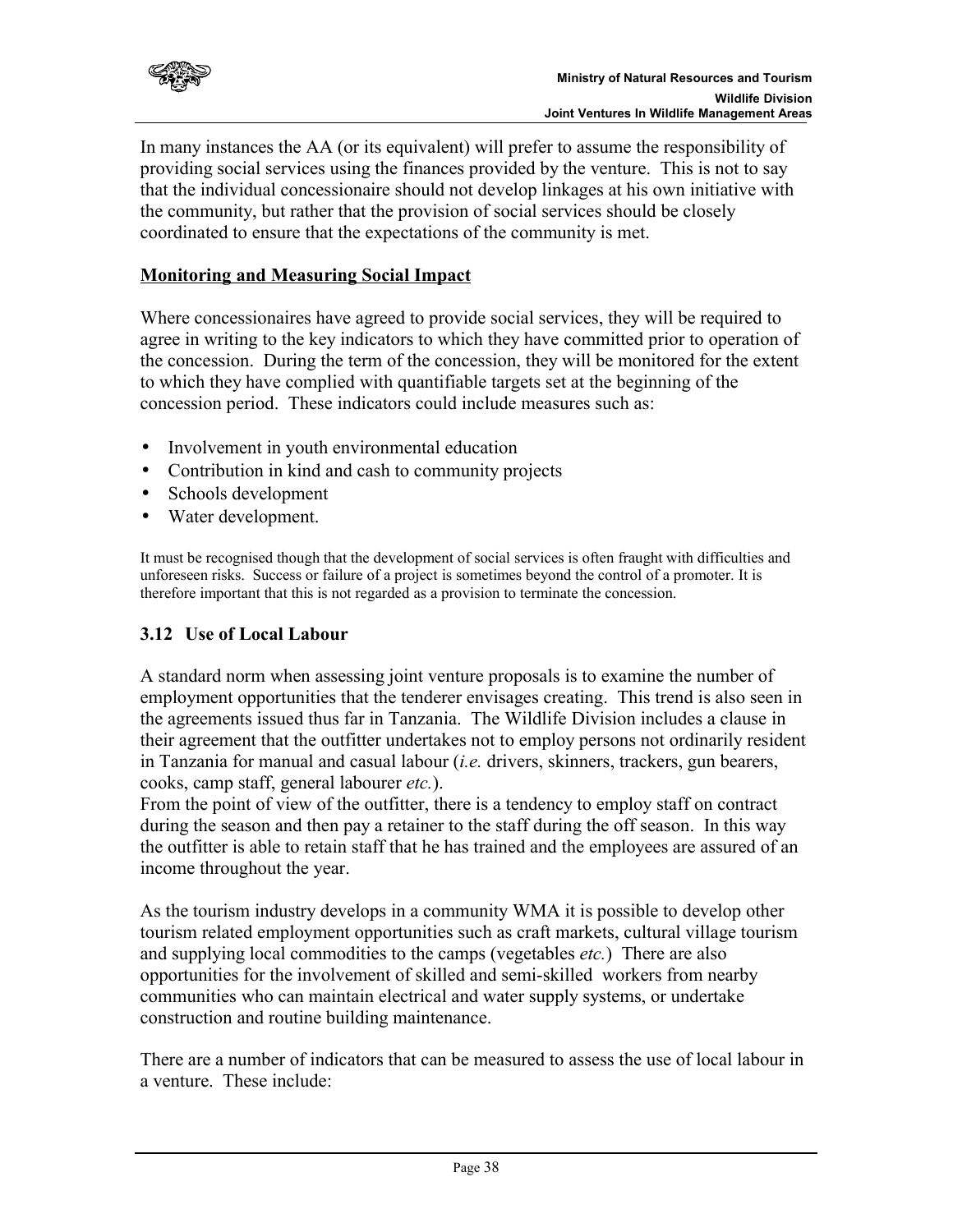

- Number of staff employed from neighbouring communities
- Ouantity and value of supplies purchased from local communities (vegetable gardens, *etc*.)
- Number of contracts with, and value of services obtained from, local communities (e.g. repairs and maintenance to roads, camp construction, provision of firewood *etc.*)

## **3.13 Mechanisms to Ensure Local Community Equity in Investments**

As discussed above, there is a high level of risk associated with a community investing in a tourism venture and where possible this risk should be kept to a minimum. There are, however, certain circumstances where and local community can invest in a venture and thus gain a certain degree of equity. This usually applies in instances where substantial investments are made in safari lodges (*i.e.* 40 or more beds), but very rarely in ventures such as tourist hunting, tented camps or mobile safari operations.

## **3.13.1 Mechanisms to Ensure Community Equity in Investments**

The simplest method to ensure equity in investments is through the acquisition of shares in the company. Various options are available to the community:

### **a Direct Investment**

The community, through its Authorised Association, directly invests in the company and buys a percentage of the shares. This could be as high as 49% but depends on the level of investment and the skills and capacity that the community brings to the company.

## **b Share allocation**

Under this option, the community is awarded an agreed number of shares by the company. The community does not have to invest any capital in the company at the beginning of the project, but is given the option to purchase the shares from the concession fees that would normally be paid to the AA.

This means that the AA may elect not to receive any direct income from the venture for a number of years, but it will gradually assume a greater interest in the company as time goes by. This option is generally only suited for long term projects (say 25 years) and could apply to a major hotel-type development.

## **c Employee Share Ownership Scheme**

Under this scheme, the employees are awarded a certain number of shares depending on their employment level. Depending on the profits, the company pays dividends to the shareholders each year. On the leaving the company, the shares are purchased by the company and re-issued to the new employee. The incentive of this scheme is therefore to encourage the employees to perform well and remain in employment with the company.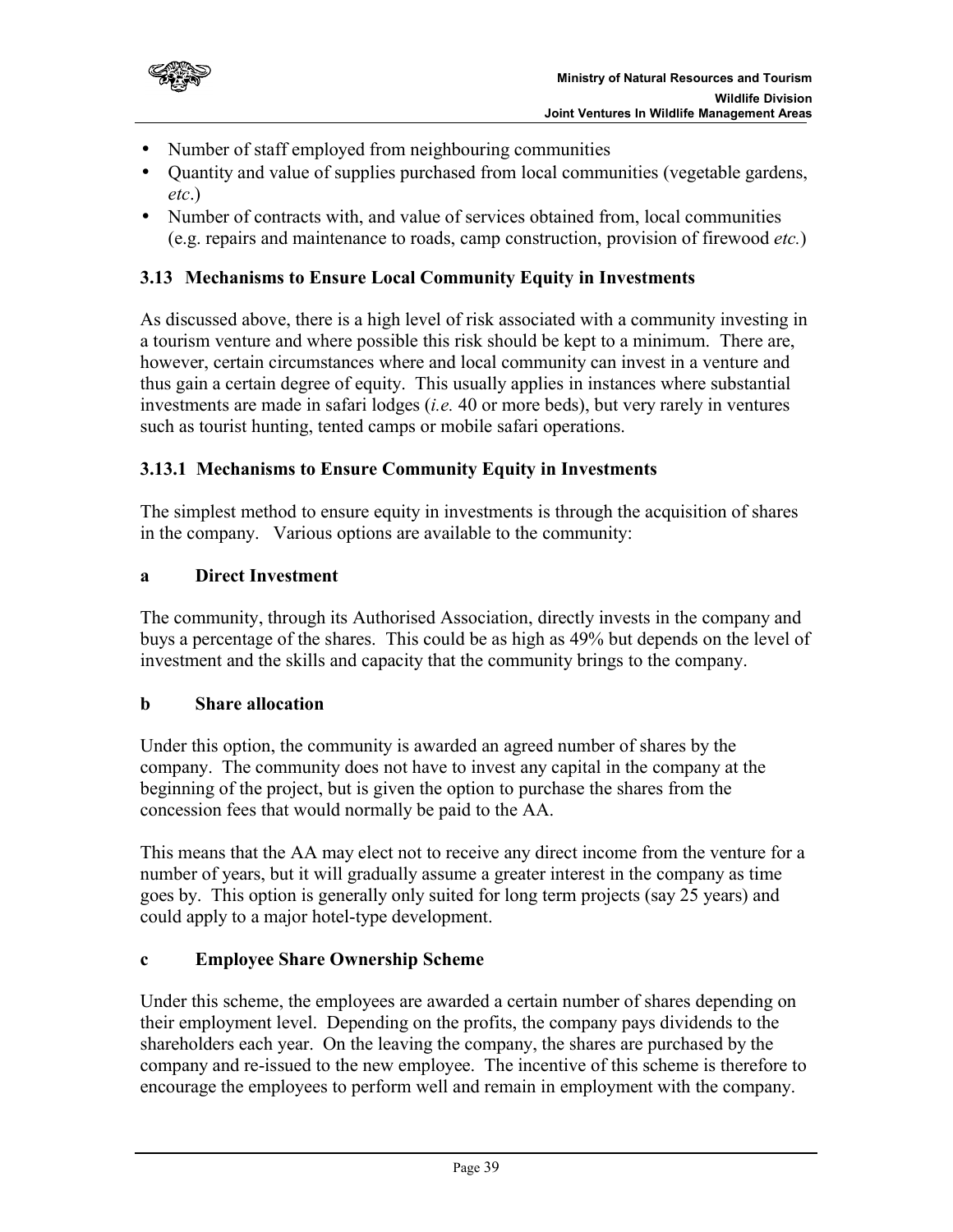

The more profit the company makes and the longer they remain in employment, the greater are the returns.

## **3.13.2 Level of Local Communities Contribution in the Investments**

The level of community contribution in the investment will depend on the circumstances. The key issue here will be the length of tenure offered to the investors. Investing in shortterm ventures of 5 years or less is unlikely to be of much benefit to the community. In such circumstances it is better for the community to request a guaranteed return rather than risk investing their capital in the venture. In this way the community can address its immediate socio-economic needs.

In contrast, long-term projects (such as the construction of a safari lodge/hotel) are probably more attractive. The level of investment will depend on what the entrepreneur is willing to forego but is unlikely to be as high as 50%. This would imply that the community has the capacity to provide management and administrative skills to operate the company and thus is prepared to equally share the risks involved in the venture.

The alternative is for the community to provide all the capital to establish a safari venture and then seek the services of a manager to run the operation *i.e.* reverse the roles. The risk here is that unless the community thoroughly understands the business of running a safari operation, there is a fair chance that the venture will run at a loss and the returns to the community will be minimal.

With regard to hunting operations, some operators in Zimbabwe have been prepared to offer the community up to 45% of their gross income, which in effect is offering the community a substantial stake in the venture.

## **3.13.3 Value of Community Contributions**

Placing a value on the contributions made by a community is extremely difficult. Consideration has to be given to:

- The "quality" of the WMA as a tourist destination (species of wildlife, numbers, wilderness area, access *etc*.)
- The length of tenure offered. Short-term tenure is less attractive than long-term tenure.
- Magnitude of the tourist operation. An area that can support a large number of tourists and offer a wide variety of activities (walking, game viewing, boating, hunting *etc.*) is more likely to attract investors than an area that does not have such opportunities.

It is for these reasons that it is important to adopt a tender system that tests the market. Furthermore, the proposal must be made attractive to the potential investor and create competition amongst the potential bidders. Once the baseline market value has been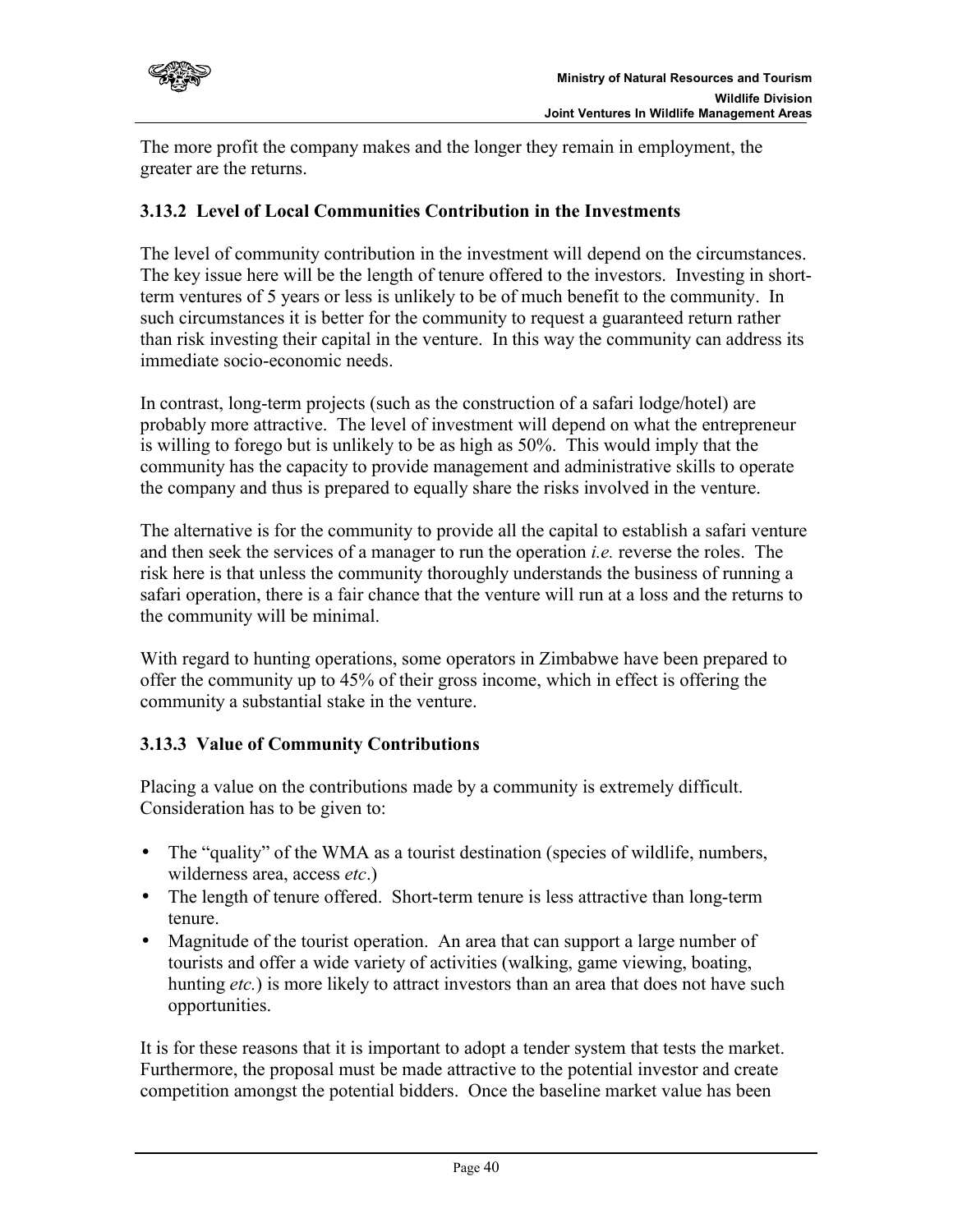

established (through an open auction system or tender), and the WMA develops a reputation as a prime tourist destination, then it is possible to gauge the value of the area and thus the value of the community contribution.

## **3.14 Provisions that must be Incorporated by Reason of Applicable Law or Policy.**

Provisions of the Joint Venture must take into account provisions of the law that are intended to protect certain categories of persons in the process of entering into contractual undertakings.

The relevant and applicable law that governs contract undertakings in Tanzania is the Law of Contract Ordinance, Cap. 433. This law stipulates conditions that have to be met in order for contracts to be legally binding. For purposes of the Joint Venture (a form of contract), the provisions of the Contract Law that need to be focused on are those relating to Consent of Parties. This implies that the issue of "*consensus ad idem"*, (a meeting of minds) between the Parties to the Contract. Where there is no consensus, the contract would not be valid. Further, the consent of the Parties must not be obtained by fraud or by misrepresentation of facts.

There also exist certain principles of the Law of Contract, which though not specifically entrenched in the provisions of the contract law have to be considered. In this respect, therefore, these have to be borne in mind while formulating the Joint Venture Agreements. Every effort must be made to ensure that the Parties to the Agreement fully understand the implications of the Agreement. This is especially important where one of the Parties to a contract is at a disadvantaged position. For example, say by reason of illiteracy, such person or group of persons could not comprehend and understand the contents or implications of the contract. Where such a situation arises, such Party/ies may invoke the defense of "*Non est Factum"* to seek the protection of the law. Where a Party/ies to a contract invoke this plea as a defense and prove that the contents of Agreement/Contract being contested were not fully understood at the time of executing such Agreement or Contract, courts in Tanzania have declared such contracts unlawful.

# **3.15 Mechanisms that Guarantee Supply of Local Inputs Needed by Entrepreneurs**

There are no mechanisms to guarantee supply of local inputs (vegetables, meat, building materials *etc.*). A safari operation offering a top quality service must be assured that they will be able to secure their needs on a regular basis. Their reputation will suffer if they cannot provide a top quality service. Therefore, to ensure that local suppliers are able to take advantage of the local tourist industry, they will have to develop a sound business relationship with the tourism venture and ensure that they can supply local top quality products on a regular basis.

## **3.16 Review WPT Policy on Problem Animals**

Section 3.3.12 of the WPT addresses the issue of human-wildlife conflicts that occur in rural areas. The policy recognises that wild animals do cause damage to property and that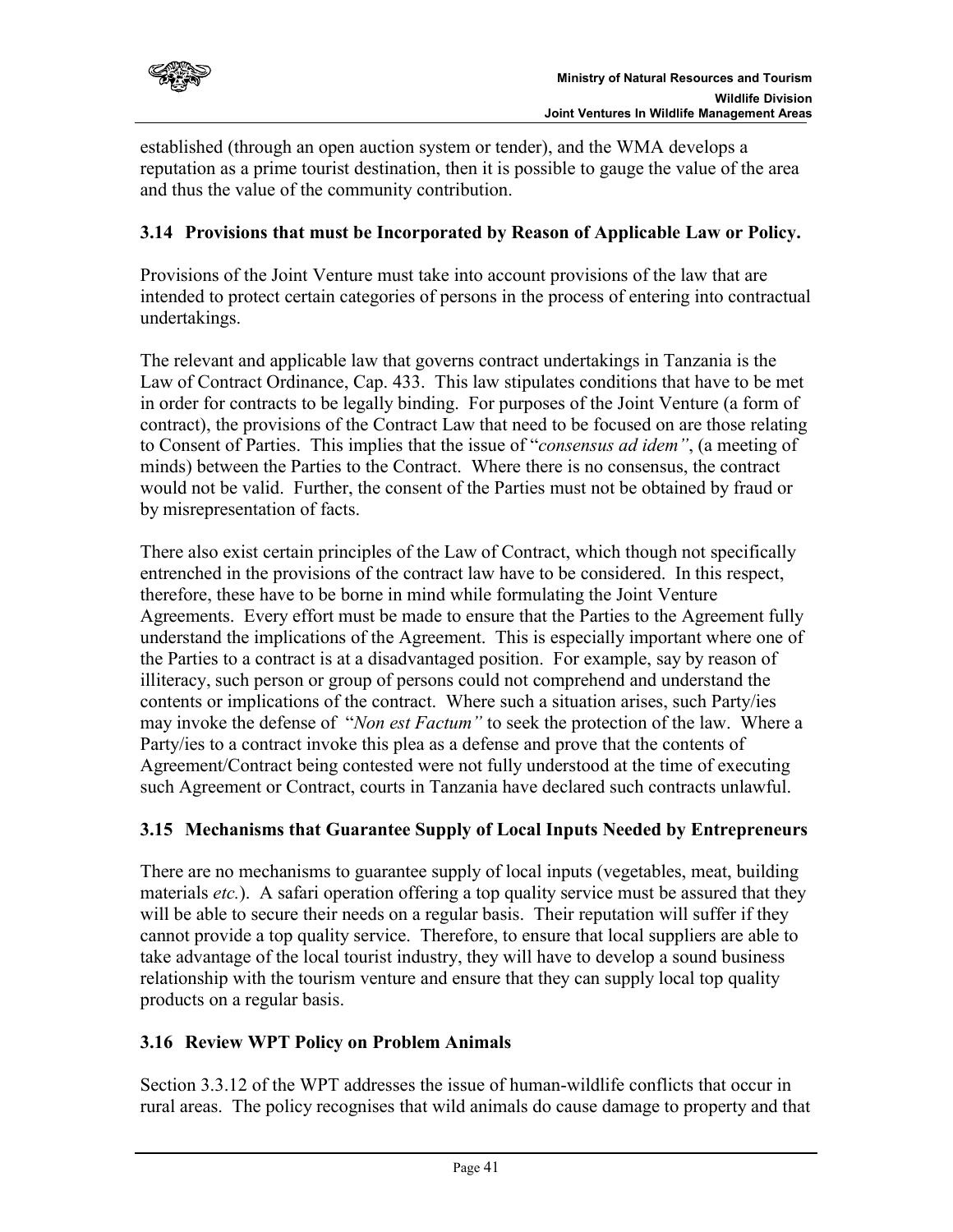

human lives are at risk. However it also recognises that wildlife has an economic value and that rural communities will be able to benefit from this resource through communitybased conservation programmes (CBC). In addition the WPT draws attention to the fact that excessive control of problem animals could lead to a reduction in potential earnings for the community. Accordingly, the government does not intend to introduce a compensation scheme for wildlife damage.

Under the current scenario, the control of problem animals is the responsibility of the Wildlife Division through its District Game Officers and Game Scouts. This usually involves the hunting of dangerous animals such as lion, leopard, hyaena, elephant, buffalo, hippo and crocodile. It does not usually involve the problems caused by nondangerous animals such as baboons, monkeys, bushpigs or animals that local communities are able to deal with in their own right using traditional methods.

Under the WPT, it is envisaged that the responsibility of problem animal control (PAC) will devolve to rural communities operating CBC programmes. The role of the Wildlife Division will be reduced to providing technical assistance to rural communities who have not developed the capacity to deal with this issue, but also actively carrying out PAC when requested to do so by the community.

The WPT also identifies a number of long term strategies that could be implemented to reduce the potential conflict. These include:

- Incorporating PAC animals into hunting quotas.
- Ensuring that those most affected by problem animals are the main beneficiaries of revenue earned from wildlife.
- Explore the use of non-lethal methods (electric fences *etc.*).
- Where practical, capture and translocate animals of high commercial value.
- Increasing the awareness of the economic value of wildlife

The key issue here is the underlying principle of the WPT that devolves management responsibility of areas outside protected areas to rural people and the private sector (Section 3.3.3 (i)) and conferring user rights of wildlife on landholders (Section 3.3.3(v)). This provides rural communities with the option of exploring alternative strategies to deal with problem animals in addition to those identified in the WPT. One alternative will be to contractually involve the concessionaire/entrepreneur in management and/or control of problem animals. In essence, this appears to be a fairly straightforward solution however there are a number of issues that must be taken into consideration. Some of these are identified and discussed below:

• Incidence of crop damage occurs at a time outside of the hunting season. This means that the contracted hunter has to maintain a presence in the field through the nonhunting (or closed season). This can be an expensive exercise and not an option that will be easily concluded with the entrepreneur, particularly if this involves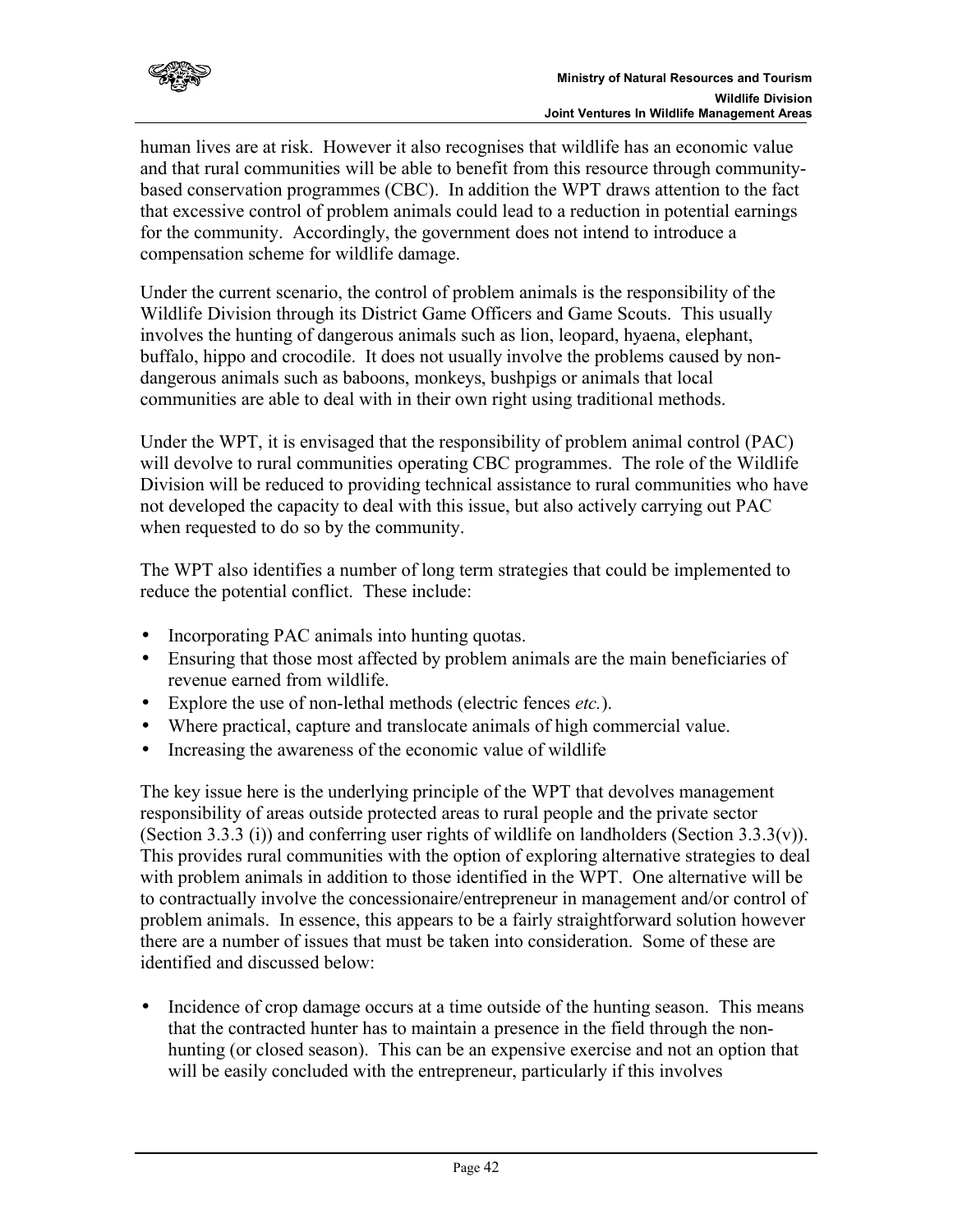

maintaining a camp, vehicle and associated staff in the field for a prolonged period of time.

- It is not always possible to include "problem animals" in the hunting quota because very often they are not "trophy animals" (*i.e.* too small, not adult, female animals *etc.*). This strategy is also open to abuse since the quotas can be unsustainably inflated to pacify pressure from the local communities.
- A "problem animal" incident may occur when there are no safari clients available to hunt the animal.
- The "problem animal" may have moved away or back into the protected area by the time that the hunters reach the area.
- Individual villages are not able to report the incidence of "problem animals" rapidly enough for the contracted hunter to take action.
- The incidence of "problem animals" is exaggerated or falsely reported so that the villages are able to take advantage of any animals that are actually killed.

Contracting entrepreneurs to deal with the issue of problem animals in a Wildlife Management Area is therefore not an easy task. Most often the concessionaire is unable to meet their obligations in this regard and this leads to confrontation with the local community. To overcome this, the following strategies have been adopted elsewhere in the region.

- The concessionaire employs a local hunter to deal with problem. This can be negotiated in terms of the contract.
- The AA employs local scouts who are trained to deal with problem animals. The cost of this exercise has to be met from the revenues received from the joint venture. The advantage of this approach is that the community has full control over the operations. The disadvantage is that the system can be abused resulting in PAC becoming an expensive exercise.
- The concessionaire assumes full responsibility for PAC in which case the AA must expect a reduced concession fee.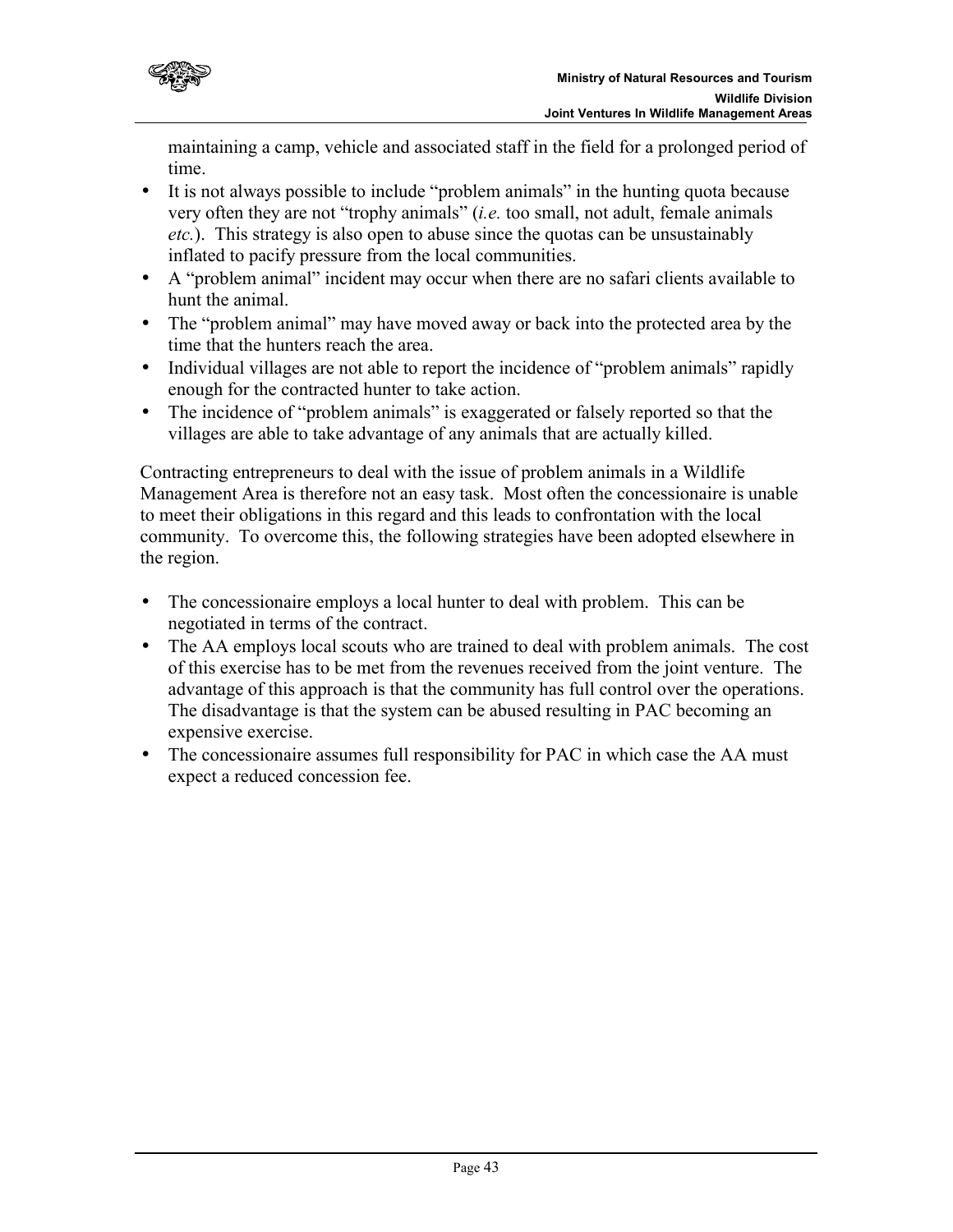

# **4 CONTRACTUAL, POLICY, LEGAL AND INSTITUTIONAL ISSUES**

This section provides highlights on some contractual, policy, legal and institutional issues that may arise in the process of negotiating joint ventures/contracts/agreements between AAs and investors/entrepreneurs. The pertinent issues include among the things, changes in legislation, guidelines, and by-laws.

### **4.1 Contractual Issues**

It would be prudent to point out at the outset that the principle law governing contractual obligations in Tanzania is the Law of Contract Ordinance, Cap. 433. This implies therefore that the provisions of the Agreements to be entered into relating to operations in WMAs between AAs and Investors would have to comply with the provisions of this legislation. What need to be specifically focused on are provisions of this law that relate to consent, a meeting of the minds of the Parties and fraud and misrepresentation. Where the conditions stipulated in regard to the above heads are not adhered to, then the validity of the Agreements would be jeopardized.

Since the formation of partnerships in the management of resources in WMAs is also envisaged by the draft WMA guidelines, it would be pertinent to point out here that the provisions of the Companies Ordinance, Cap. 212, which relate to the formation, registration and dissolution of partnerships would also have to be taken into account. The requirements provided for by the relevant provisions of this legislation would have to be incorporated in the agreements/contracts/joint ventures between the AA and prospective investors. Specifically, provisions relating to formation, registration and shareholding structure would have to be addressed.

## **4.2 Policy Issues**

The provisions of the wildlife conservation policy and those of the draft WMA guidelines would have to be addressed when deliberating policy, law and contractual and institutional issues in joint ventures between AA's and Investors. The draft WMA guidelines that emerge as a result of the wildlife conservation policy provide that all contractual undertakings shall be monitored by the District Council on behalf of the AA. This includes negotiating joint venture undertakings. In fact the District Councils would have the overall power to decide whether or not a contract/agreement/joint venture should be entered into between an AA and a prospective investor. The draft WMA guidelines provide that the Distinct Council would have to endorse the agreements/contracts/joint ventures.

It would appear that the idea of having the District Council have some control on the process is intended to ensure that the government monitors the activities of WMAs, which do not have the requisite negotiation skills, with a view to ensuring that they are not manipulated by investors. This procedure has been adopted in some jurisdictions, for example, Zimbabwe.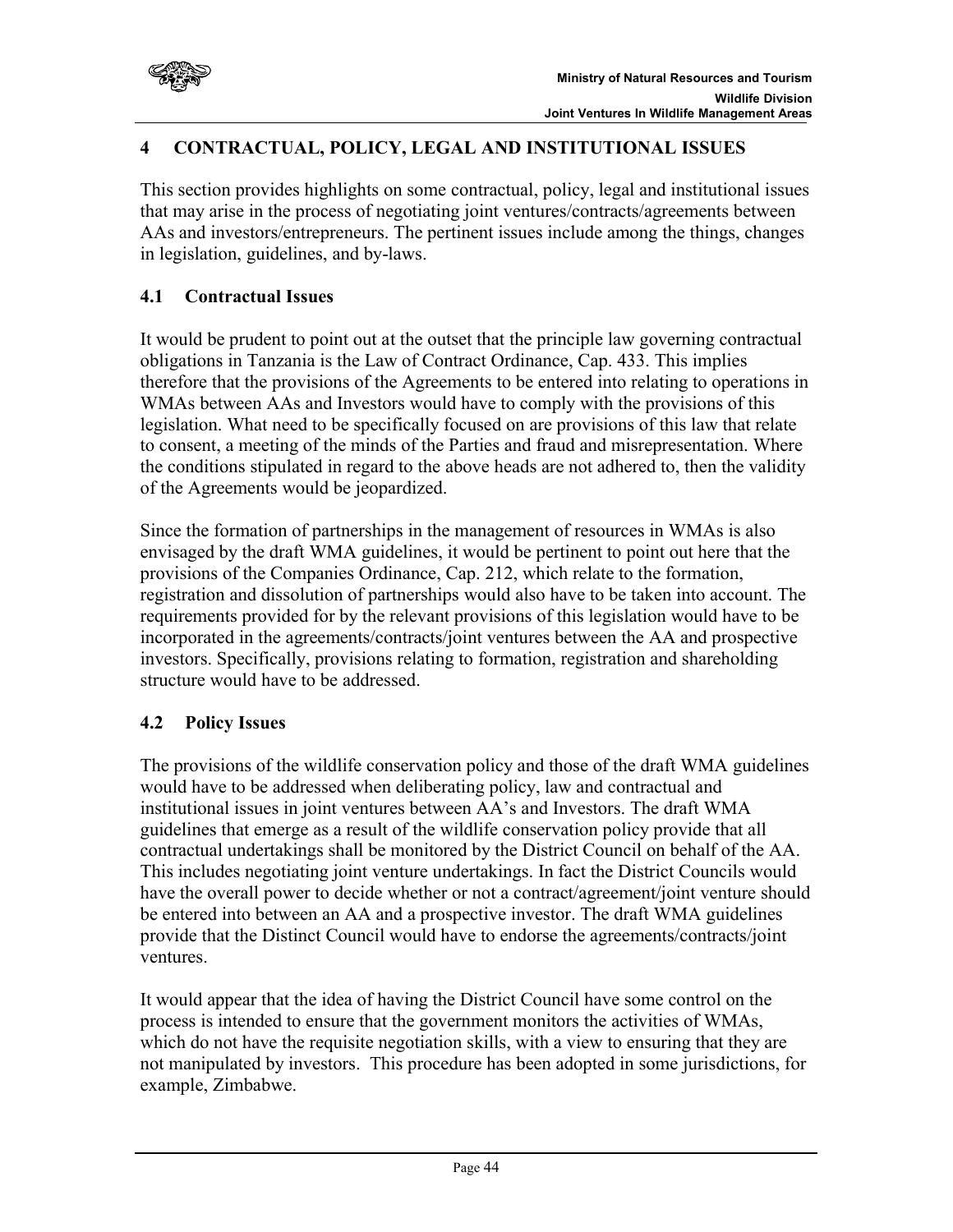

However, the fallacy of having District Councils endorse agreements/joint ventures/contracts is that it erodes the concept of freedom of contract of the AA. It also abrades transparency and consequently leaves a lot of leeway for investors to manipulate the contractual process. The arrangement further violates the primary objective upon which the wildlife policy is founded *i.e.* to transfer overall management and utilization of wildlife resources to local community members and the private sector. The role of government will be to oversee the more general aspects of control and provision of basic services and maintaining law and order. Empowering the District Council (essentially a government institution) with supervisory powers of overseeing the contractual process, without a mechanism to check this power, however well intended the objective, is likely to defeat the fundamental purpose of the wildlife policy.

The implication of entrusting the District Council with the ultimate decision-making powers in the negotiating and concluding of contracts/agreement/joint ventures between AAs and investors could have the following effects:

- Diffuse the accountability and stability of the AA
- Result in difficulties in determining the parameters, obligations and liabilities of the parties in relation to the contract/agreement/joint venture
- Encourage corruption, bureaucracy and red tape and;
- Discourage investment in WMAs

Changes in the by-laws made by AAs could also have implications for the joint ventures/contracts/agreements that are entered into between AA and investors. One could rightly argue this fear could be taken care of by having a provision/clause in the agreements/contract/joint venture to take avert this situation. However, under the Local Governments (District Authorities) Act of 1992, the District Council could make by-laws to be applied by villages and ultimately by the AAs. If the District Council is not aware of the existence of contractual arrangements between AAs and investors, it may make bylaws that would have negative implications on such arrangements. It would also be difficult for an investor to hold the District Council liable, as it would be performing a statutory function and would be privy to the contract/agreement.

Although a case may be made for the necessity of involving the District Council in the negotiating processes this should not go to the extent of making it the main actor and consequently overshadowing the principal party to the agreement/contract/joint venture. Rather than having the District Councils as the main players, it would be more prudent to involve them as observers in the exercise, together with local NGO's and other interested groups whose technical expertise could be tapped on by both parties, especially the AA.

Meaningful investment in WMAs would require that the bargaining plane to be clear of any policy, institutional and legal ambiguities. The disparities between the wildlife policy and the Wildlife Conservation Act, 1974 would need to be addressed. Whereas the policy calls for a tranquil investment atmosphere that is free from excessive government control, the wildlife legislation does not seem to reflect this development. The process that is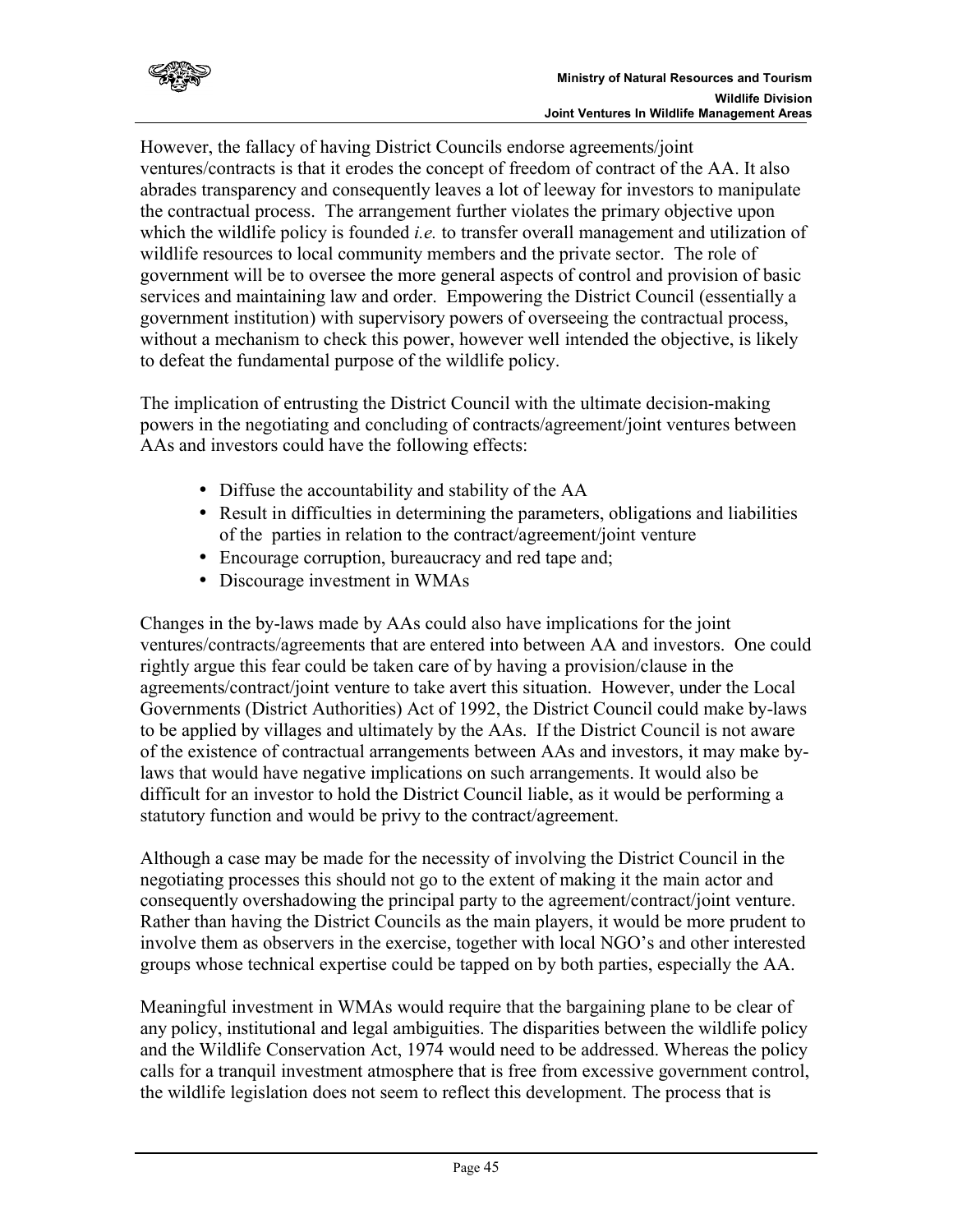

underway to revise the Wildlife Conservation Act should endeavor to address and redefine, among other things, the relationship, role and place of government institutions (*e.g.* the District Council) in the running of the affairs of AAs, and conflicting legal and institutional frameworks (as pointed out in previous studies).

## **4.3 Institutional Issues**

The main institutions that are envisaged by the draft WMAs guidelines as having a significant role in the agreements/contracts/joint ventures entered into between the WMAs and prospective investors are the following:

- The Wildlife Division
- The Village Assembly
- The Village Council
- The WMA
- The District Council
- Authorised Association (AA)

In their respective varied forms, the above institutions are likely to encounter conflicting mandates as a result of the under the present framework of the draft WMA guidelines. For AAs would in most cases be formed in villages under the provisions of the law governing wildlife conservation. On the other hand, the Village Council and Assembly are grassroots institutions recognized by the Local Government (District) Authorities Act. The composition of the WMAs may include members of the Village Assembly, but it does not necessarily follow that all members of a Village Assembly would be members of an AA. Unless the draft WMA guidelines are harmonized with the provisions of the Local Government (District) Authorities Act, institutional conflicts between AAs and Village Assemblies/Village Councils are bound to occur.

The WMA guidelines also envisage the a Memorandum of Understanding executed between the Wildlife Division and an AA. The content of the MOU that is to be executed by these two institutions is, however, not stipulated. This scenario is likely to act as a disincentive to a prudent investor committing his/her resources in undertaking a joint venture/agreement/contract with the AA.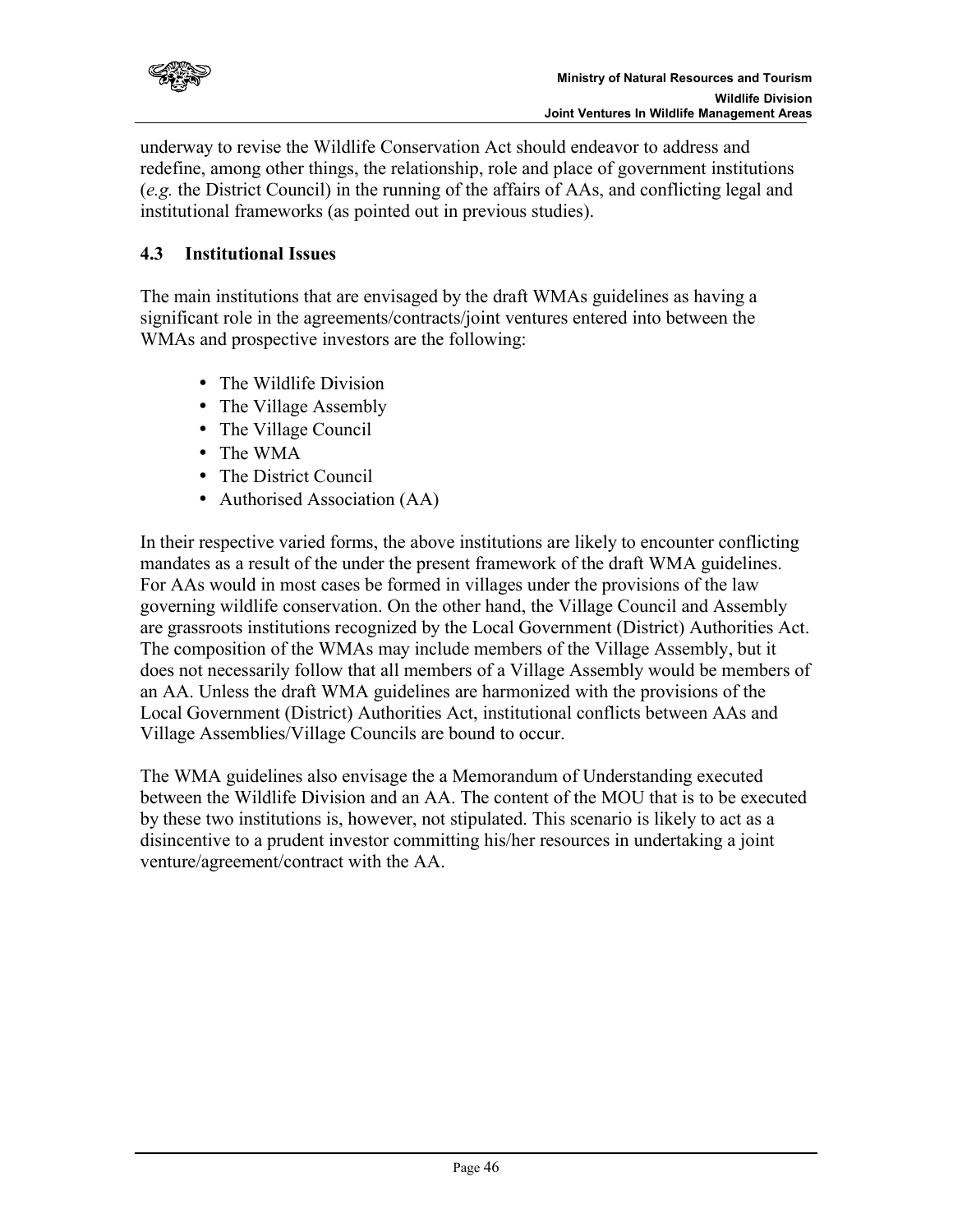

# **5 ACCESS TO PROFESSIONAL SERVICES**

The Terms of Reference call for suggestions to deal with the following issues:

- How local communities can access services to provide them with expert advice on contractual issues?
- Indicate what kind of organization(s) could provide these services effectively and efficiently.
- The criteria for selecting a given NGO/private sector organisation to provide such services.
- In the event that private sector organizations are not available in country, suggest ways that such organisations could be attracted, with or without the kinds of enticements that would have to be provided by government, donors or both.

This section attempts to deal with these points.

### **5.1 Currently Available Organisations**

Several "joint venture" agreements have been negotiated in Tanzania in recent years. The Wildlife Division has negotiated agreements with hunting companies while TANAPA have brokered agreements with private sector tourism organisations. In some instances entrepreneurs, who have engaged local legal expertise to draw up the final agreements, have initiated the negotiations with communities.

International donor organisations have also facilitated agreements between communities and potential investors. For example the Selous Conservation Programme funded by GTZ has recently facilitated an agreement for a lodge site adjacent to the Selous Game Reserve, and the MBOMIPA Project in Iringa has assisted the local community to negotiate hunting rights with the local resident hunting association. NGOs, such as the AWF, have also played a significant role in facilitating negotiations between local communities and the private sector.

These opportunities have arisen as a result of the changing environment in the wildlife sector of Tanzania. This trend is likely to accelerate once the WMA Guidelines have been formally approved.

#### **5.2 Organisations Capable of Providing these Services**

In the first instance, organisations such the Wildlife Division and TANAPA, who have many years experience in dealing with private sector tourism companies, are in a position to assist local communities with the fundamental issues associated with contractual agreements. However, there is a potential area of conflict in this arrangement since both these organisations will in future be competing with local communities for investment from the tourist industry. Similarly, organisations such as the Tanzania Hunters Association, are not in a position to act as brokers because of their vested interests.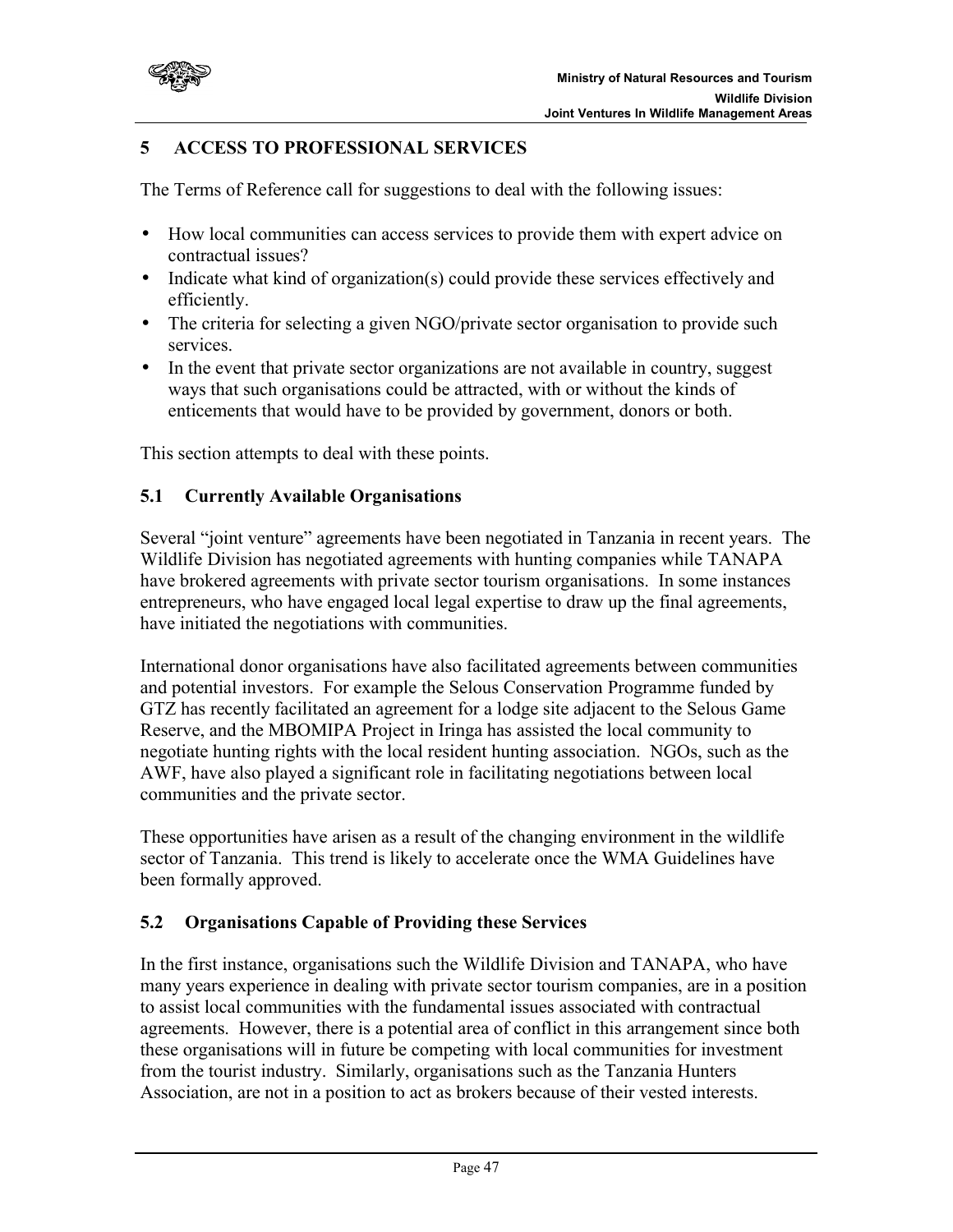

To overcome this problem elsewhere in the region, communities have organised themselves into some form of association (for example, the CAMPFIRE Association in Zimbabwe) whose responsibility it is to promote community-based natural resource management (CBNRM) programmes. Associations such as this are thus in a position to contract specialists to assist with negotiations on behalf of their members. However, until such organisations emerge in Tanzania, communities will have to rely on NGOs and the donor community to provide these services in the short term.

In addition, given the growth of CBNRM initiatives in the region, there is an extensive pool of expertise in NGOs such as the World Wide Fund for Nature in Zimbabwe who are able to mobilise specialists either from within their own organisation or identify independent specialists in the field. Furthermore, the CBNRM initiative has its own web site where requests for assistance can be posted.

Time did not allow the team to investigate the capacity of the private sector organisations within Tanzania to provide such services. However based on the evidence available and the fact that joint venture agreements have been successfully concluded in the past, it is clear that this expertise does exist. What is needed is exposure to the options available so that both parties can gain experience in negotiating the most financially rewarding arrangement.

# **5.3 Criteria for Selecting Service Providers**

Service providers can be drawn from the NGO/donor community, private individuals or professional financial firms. The criteria for selecting service providers should include organisations (or individual persons):

- They should have no vested interest in the venture. As mentioned above, the WD and TANAPA are capable of providing services, but these organisations will be in direct competition with local communities in future. Their role in negotiating joint venture agreements must therefore be carefully scrutinised.
- They should not be connected financially or professionally with either party.
- They should have experience and expertise in providing advisory services and/or acting as a broker between two negotiating parties.
- They should have a thorough understanding of the business environment in which the tourism industry operates. In particular, they should understand the economic drivers of the hunting and photographic industry so that they can negotiate the most effective and efficient agreement for both parties.
- They should have experience in the philosophy and objectives of the CBNRM initiatives in Tanzania and the region as a whole.
- They should have the ability to incorporate local socio-economic concerns and politics in the negotiations.
- They should have an understanding of "joint venture agreements", particularly the legal implications of such agreements.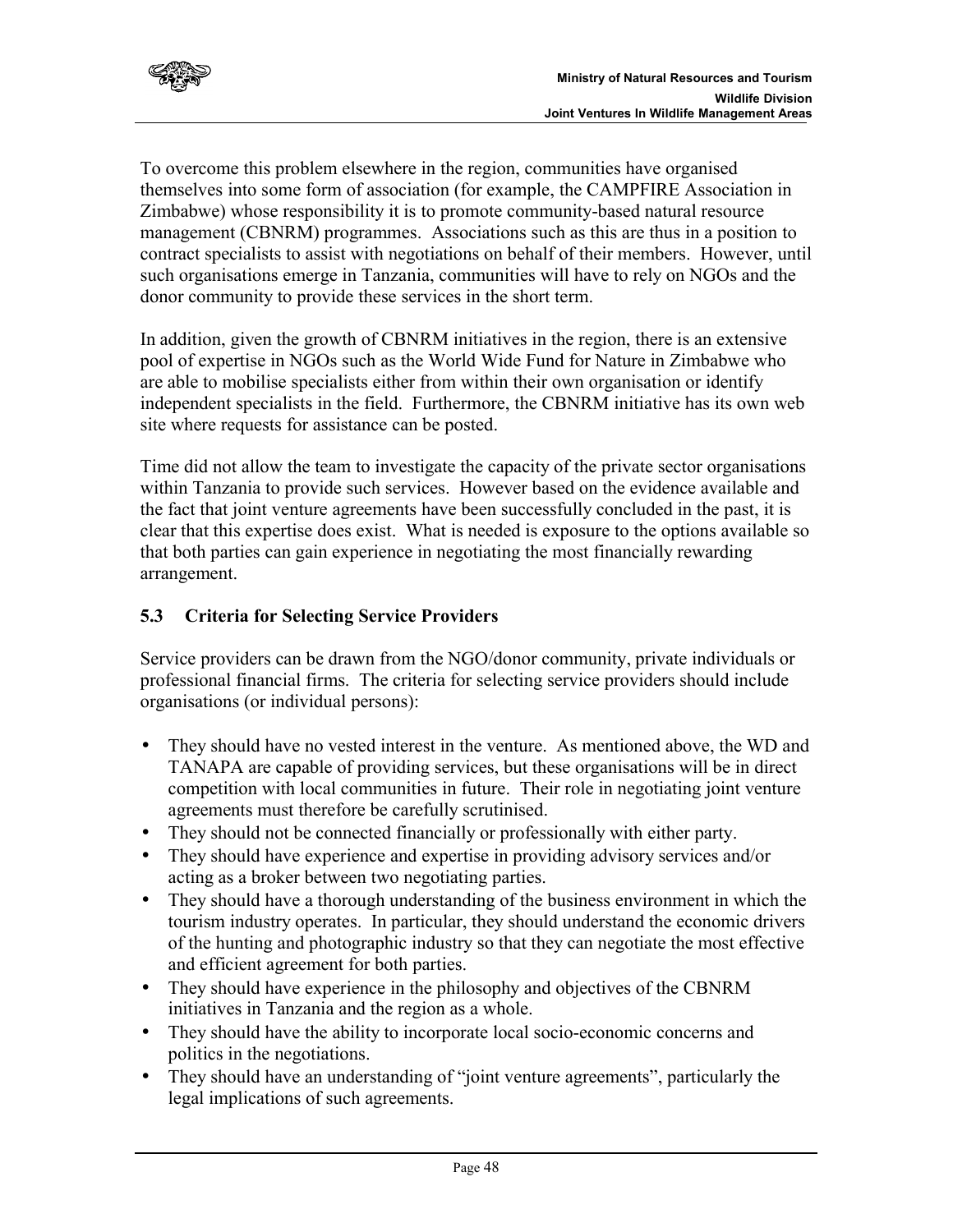

## **5.3.1 Mechanisms to Attract Qualified Service Providers**

Service providers will be attracted to any situation where there is a business case. In this situation, there is a great deal of interest amongst communities to embark on joint venture initiatives, and both the private sector and the communities are eagerly awaiting the formal WMA Guidelines.

Given the high level of enthusiasm, it is envisaged that there will be a great demand for the services of professional advisors in the short term as the various AAs become established around the country. Managing this situation will be extremely difficult given the current capacity in Tanzania.

This suggests that there is an opportunity for the donor community to become involved at establishing this capacity within the NGO community in Tanzania. Organisations such as AWF, WWF or the Lawyers Environmental Action Team (LEAT) are suitable conduits to providing these services. In addition, there is the opportunity to organise and develop capacity within the various village council's but this will require a long-term input from both government, donor and NGO community.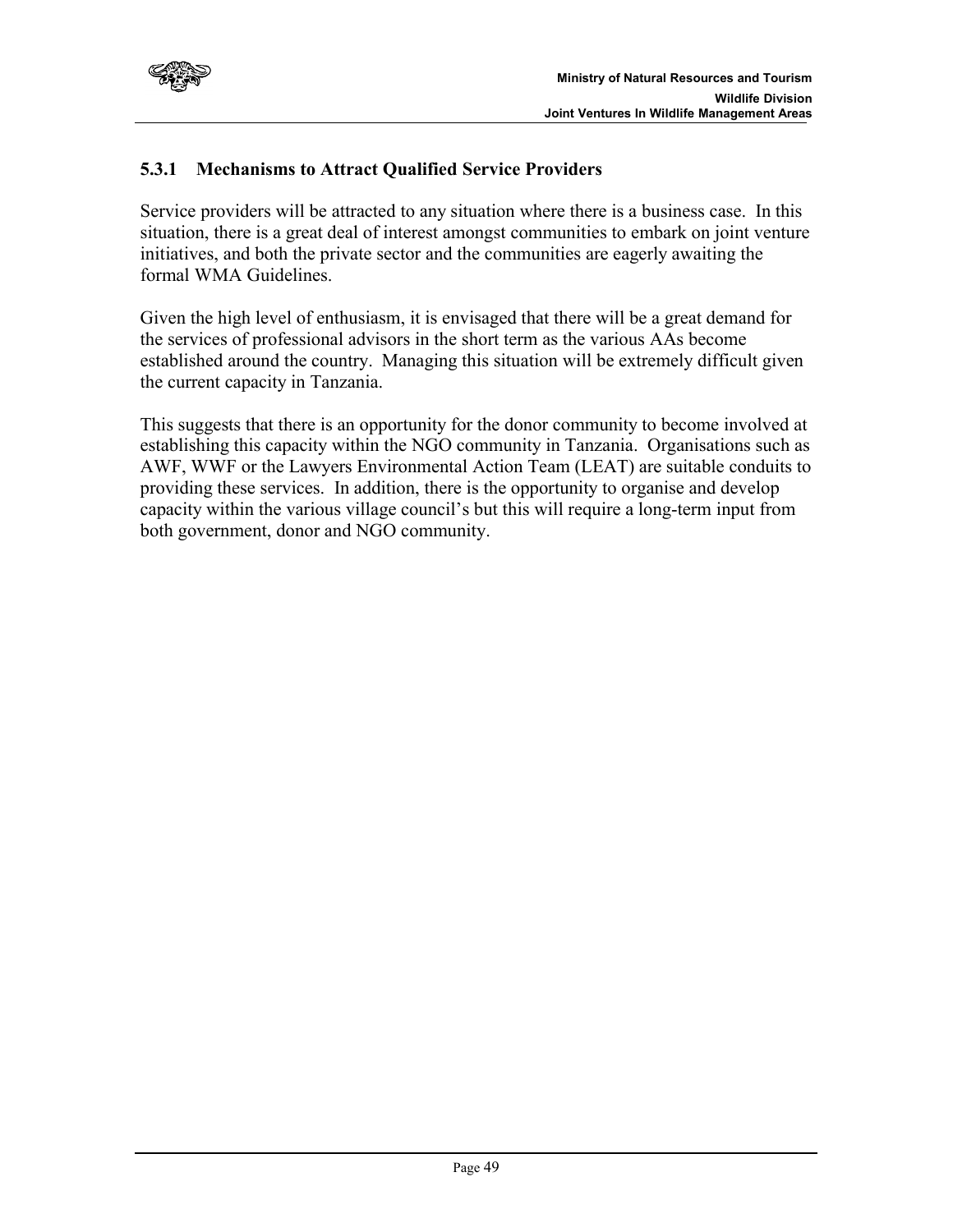

## **6 DRAFT GUIDELINES AND "JOINT VENTURE" CONTRACTS**

Whilst there are examples of "joint venture" contracts in Tanzania, very few of these have been negotiated using any formal structures or approaches. With the advent of WMAs, it is envisaged that there will be a rush to develop "joint venture" arrangements throughout the country. However, it is anticipated that the greater majority of these agreements will be concluded with the safari hunting fraternity rather than with the photographic tourism ventures.

Many of the potential WMAs have been operating as Controlled Hunting Areas under the auspices of the WD for several years. These areas are therefore well known and thus the future AAs will not have to market these areas to the hunting industry. However, in the past, the WD set the concession and license fees for the hunting block, and a committee selected the hunting operations. As a result, the market value for these blocks was never established through any competitive tender system.

## *It is therefore strongly recommended that the future allocation of the hunting blocks in the WMAs be undertaken through a qualified tender system that calls for separate technical and financial proposals.*

However, in adopting this approach, care must be taken to protect the local communities from unwarranted lobbying by different hunting operations which can lead to a great deal of confusion. Direct contact with communities must be avoided at all costs since it is quite feasible that a community can enter into an agreement that appears to be lucrative but on closer examination is grossly undervalued.

This section provides draft guidelines and contracts on how communities can enter into joint venture with potential investors in the hunting and photographic industry respectively. Examples of "Joint Venture Management Agreements" are provided in the appendix.

## **6.1 Overall Tendering Procedure**

The recommended tendering procedure is as follows:

## **a Identification of WMAs for Tendering**

With the assistance of the WD and TANAPA, potential WMAs suitable for tendering as hunting and photographic concessions from within the existing Controlled Hunting Areas (CHAs) and Open Areas are identified. This identification should take into consideration the existence of potential AAs, village land use plans, and the tourism potential of the area (this could include existing tourism operations and/or applications to invest in such ventures).

#### **b Formation of Authorised Associations**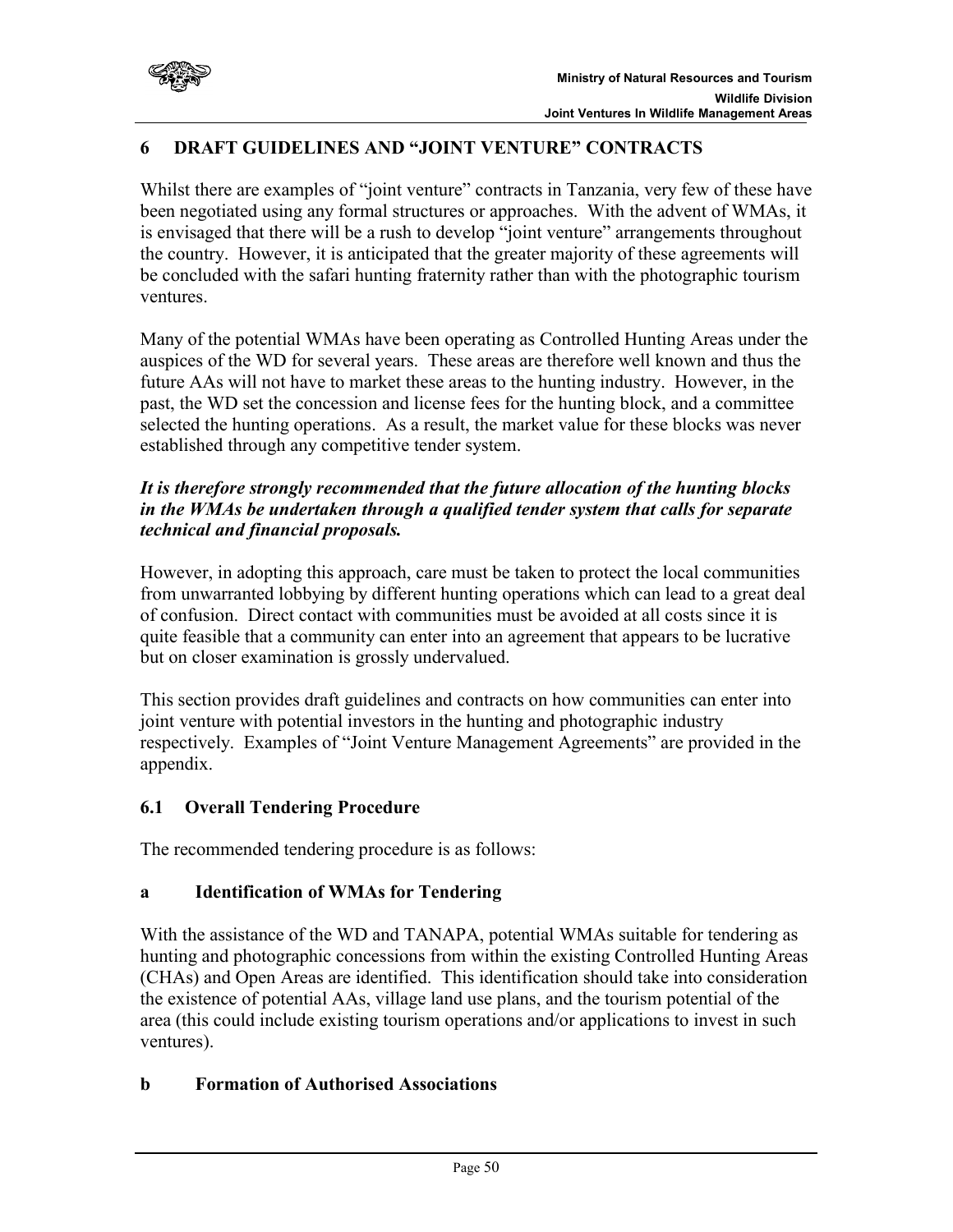

Under the Village Land Act and the WCA, Authorised Associations are to be constituted and Natural Resource Committees established. The AAs should then set objectives of how they intend to develop the natural resources in their village areas. This could involve developing a combination of commercial safari hunting, resident hunting and/or photographic safaris.

## **c Formation of Tender Evaluation Committee**

Having identified the potential WMA, the AA should form a Tender Evaluation Committee numbering no more than six individuals whose eventual job it will be to evaluate bids received. This Committee should consist of, *inter alia*, the Village Council, District Council, AA, Community Representative, WD and/or TANAPA. Other potential members of such a committee could include representatives from Local Government and impartial members from the private sector and the tourism industry. Together they should all be able to assess the bids received, but have the mandate to engage professional assistance if they deem that this is necessary.

The responsibility of this committee will be to:

- Determining the duration of the agreement and any special requirements (community development, labour, social services *etc.*)
- Drafting of tender advertisement
- Advertising of tender
- Preparing background information for bidding document
- Sale of Bidding Document to defray advertising and printing costs (say US\$100/copy)
- Setting the terms and conditions of the tender document (*e.g.* separate technical and financial proposal)
- Tender assessment process
- Opening of bids
- Evaluation of bids
- Recommendations to AA and Village Council

## **d Formulation and Submission of Proposals**

Interested bidders are to be given up to three months from date of advertisement to formulate and submit their proposals to the AA.

*It is extremely important at this stage that communities be protected from unsolicited lobbying by potential bidders. Technical and Financial Proposals should be submitted separately in sealed envelopes with both envelopes placed inside one larger sealed envelope. The terms and conditions for submitting proposals should make it clear that proposals will be disqualified if:*

• *The community is canvassed in any way after the tender has been announced*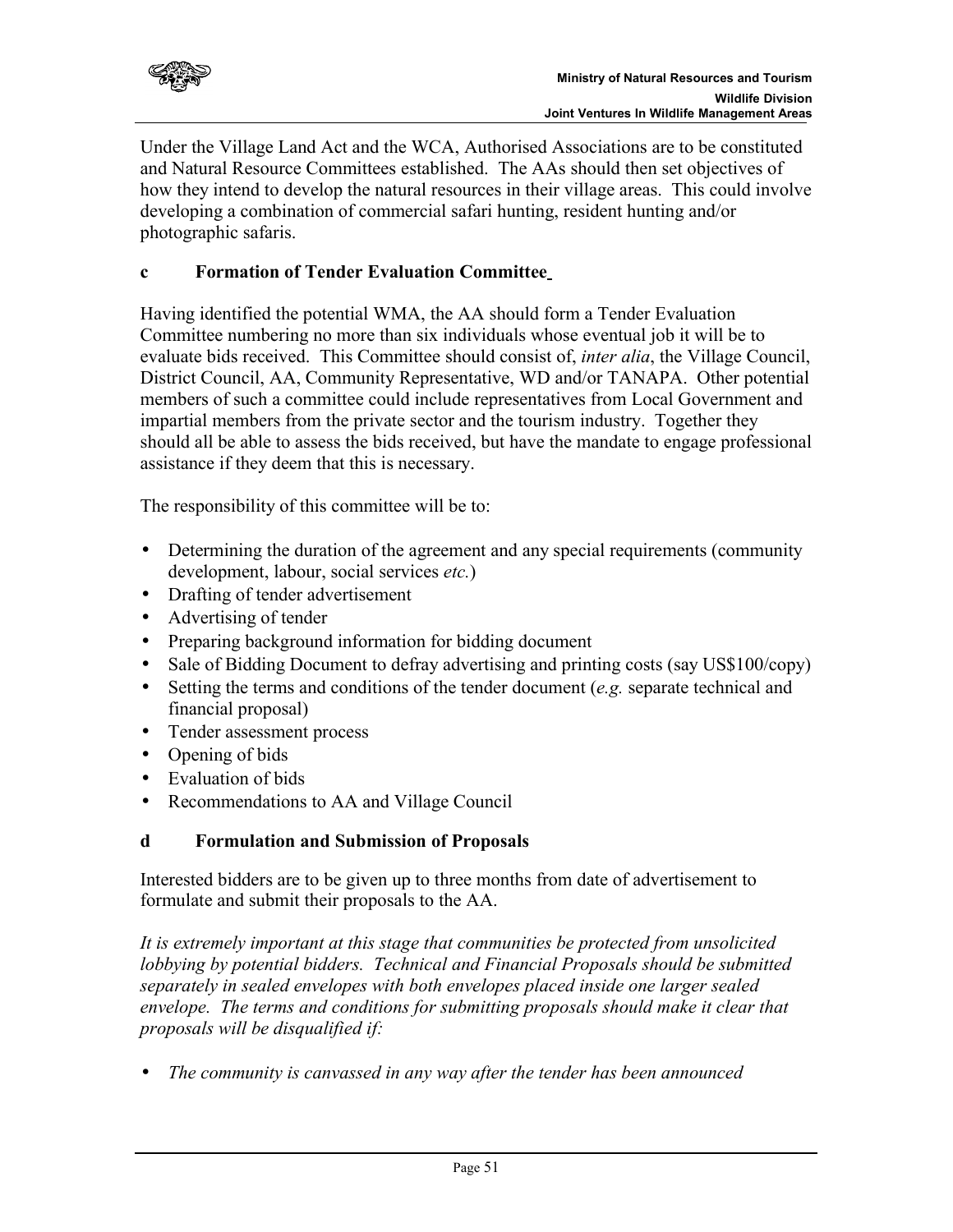

- *The company details and name(s) of any shareholder or director are revealed in the technical proposal*
- *Potential bidders cannot prove that they have purchased original Bidding Documents*
- *Proposals are submitted by fax, telex or e-mail*

### **e Negotiations With Prospective Concessionaires**

Following the announcement of the winners, the AA enters into formal negotiations with the prospective concessionaires. These negotiations should not be hurried. This is to ensure that both parties are confident that they fully appreciate the implications of the agreement before a formal offer is made, culminating in the signing of the agreement.

## **6.2 Specific Recommendations Regarding the Tender Process**

In order for the tender process to run smoothly, the following specific recommendations should be considered.

### **6.2.1 Provision of an Information Sheet for the Concession Area**

There is a need to provide relevant information on existing WMAs and potential new areas where local communities wish to attract investment from safari operators. This is particularly important if the communities wish to attract investors from outside Tanzania, and where a substantial investment is envisaged in a safari lodge or some other long-term project. This can best be done through the production of an **Information Sheet** for each of the concessions on offer.

The Information Sheet can be printed for distribution, but it can also be posted on a web site (such as the South African initiative for the Kruger National Park). Being PC-based, these sheets can be easily reproduced and undated as required. The Information Sheet would provide a range of information on the specific WMA or concession site and would include:

- The size and location of the site
- Brief description of the WMA and its development
- WMA management objectives as defined by the AA
- Social development expectations of community
- Any specific rights and conditions attached to the concession
- Attractive features (scenery, flora and fauna) and unique selling points
- Local climate
- Health considerations (malaria, tsetse fly *etc.*)
- Existing developments (if any)
- Support infrastructure (if any)
- Type of operation envisaged (hunting, photographic *etc.*)
- Potential tourist activities (sport hunting, game viewing, walking/hiking safaris *etc.*)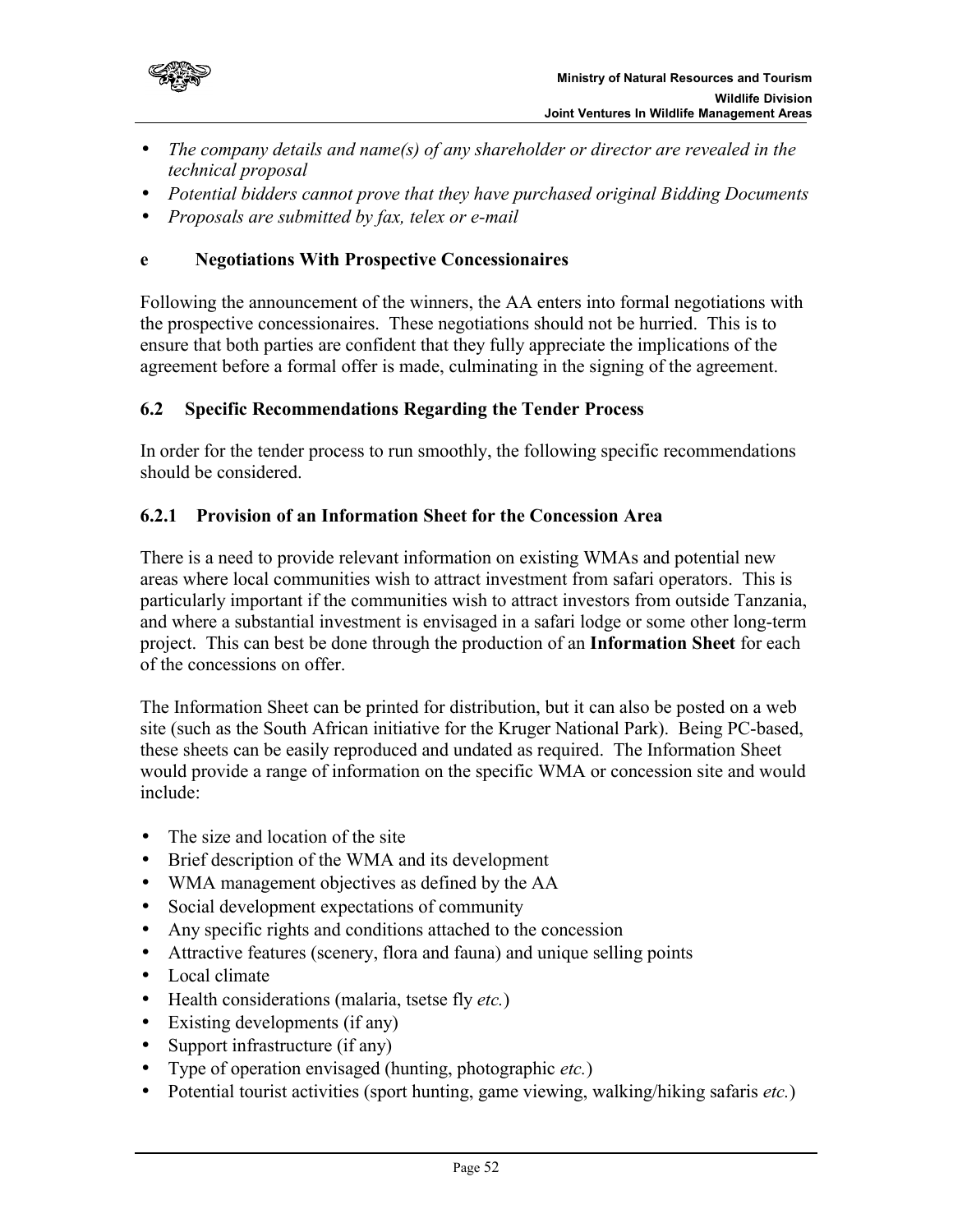

- Indicate minimum hunting quotas available (in the case of a hunting concession area)
- Indication of minimum fee structure (fixed, variable, trophy fees *etc.*)
- Duration of concession being offered
- Tender procedures (*e.g.* separate technical and financial proposals)
- Available incentives
- Contact details

## **6.2.2 Bidding Document**

The following example of a **Bidding Document** has been drawn from experiences in Botswana and Zambia<sup>10</sup> where both hunting and photographic concessions have been tendered using this format. The structure and content has been adapted from these examples to illustrate what the Bidding Document would contain.

No doubt this will require editing to suit the Tanzanian circumstances, *however it is strongly recommended that a "standard" Bidding Document be developed for use by AAs throughout the country. This will greatly facilitate the assessment of tenders by the review committees and introduce consistency in the tender process.*

The general structure of the Bidding Document is given below.

- Title page
- Table of Contents
- Part I Invitation to Tender notice
- Part II General instructions for bidders
- Part III Special instructions for bidders
- Language to be used
- Contracting agency
- Conformance to Laws and Regulations of Government of Tanzania
- Documents required from Bidder
- Disclosure of interest
- Enquiries
- Structure and content of proposal
- Selection process to be followed
- Evaluation criteria and scoring system to be used
- Duration of concession on offer
- Expected commencement date of concession
- Requirement for performance reviews
- Part IV Annexes
- Specimen Tourism Concession Agreement
- Financial tender form

<sup>&</sup>lt;sup>10</sup> The authors have drawn on an example developed by Philip Johnson for the Zambian Wildlife Authority (ZAWA)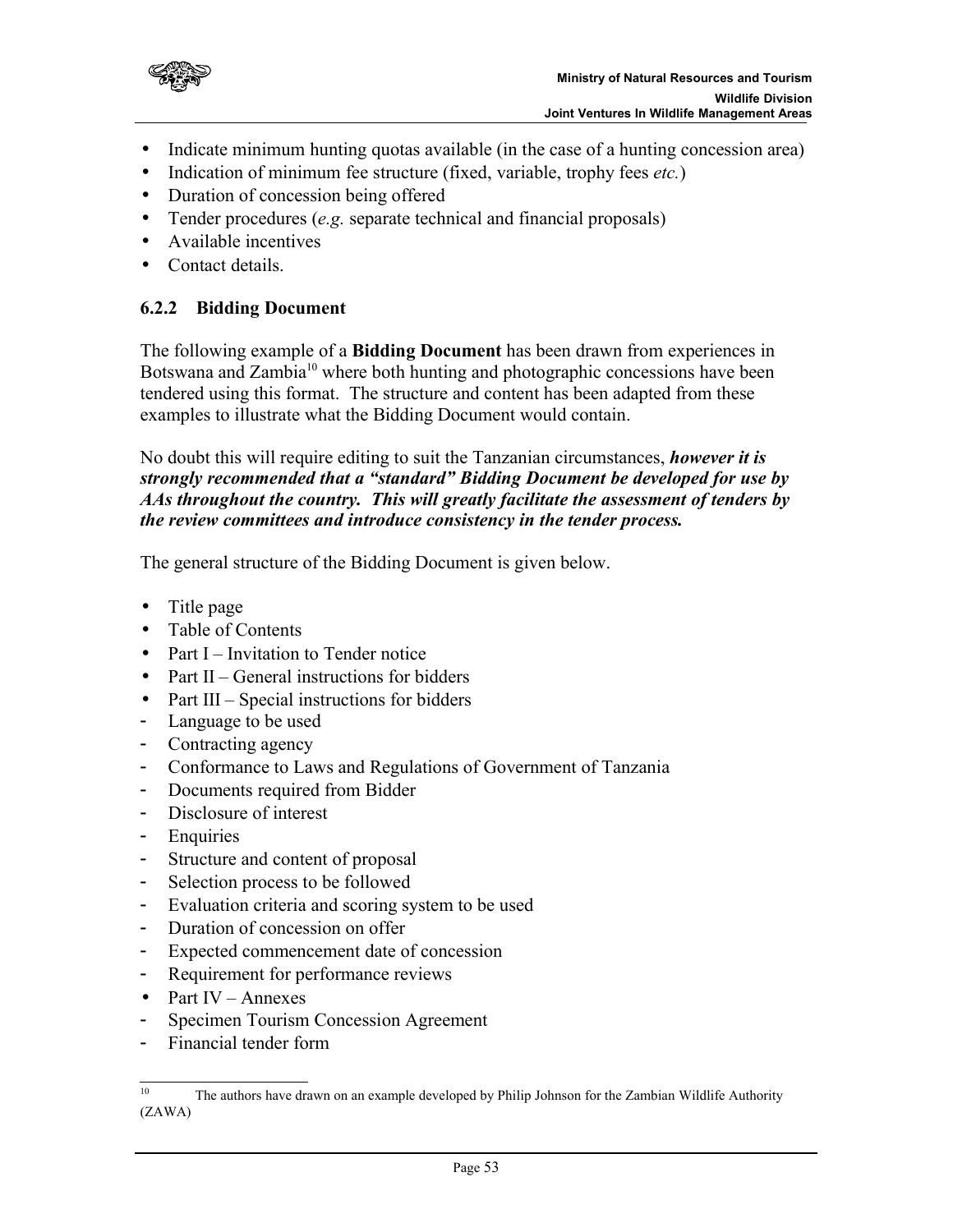

- Hunting quota and minimum trophy fees
- Sketch map of location of site/sites (for photographic concessions)
- Brief description/s of site/sites being tendered (for photographic concessions)

It is not possible to go into any great detail with regards every section, however, it is necessary to comment on certain sections some of them in detail. These include the following:

## **Part I – Invitation to Tender Notice**

The Invitation to Tender notice should be a word-for-word reproduction of what appears in the advertisement that is placed in the printed media. This is to ensure that a smooth and unambiguous linkage between the advertisement and the Bidding Document those potential bidders receive.

In general, Part I includes:

- ♦ a brief description of the WMA being tendered,
- ♦ where bidding documents can be obtained,
- ♦ to whom and where bids must be submitted and by when,
- ♦ when and where the bids will be opened and,
- ♦ a disclaimer from the AA responsible should the entire tendering process be cancelled.

## **Part II – General Instructions for Bidders**

This section states that all bids must conform to the instructions in the Bidding Document, gives the person (Chairman of the AA) and address to whom the bids must be addressed, where they should be deposited, the closing time and dates for receipt of bids, the manner in which the envelopes are submitted and the date, time and place when the bids would be opened. The AA can also include a brief description of the purpose of the tender (*e.g.* the AA intends to enter into a joint venture arrangement with a safari company to operate hunting safaris, or it intends to lease a site to a photographic operator *etc.*).

The rights and conditions of the AA and potential bidder should also be clarified here. For example, is the tender open to foreign-based companies, whether the agreement will be renewed, and rights of the safari operator (*e.g.* company will have exclusive rights to conduct hunting and/or photographic safaris).

The conditions of the tender could include specific reference to the community retaining their traditional rights to the whole area for the purpose of collecting firewood, building material, grazing cattle, retention of meat, retaining a portion of the quota for their own subsistence use *etc.*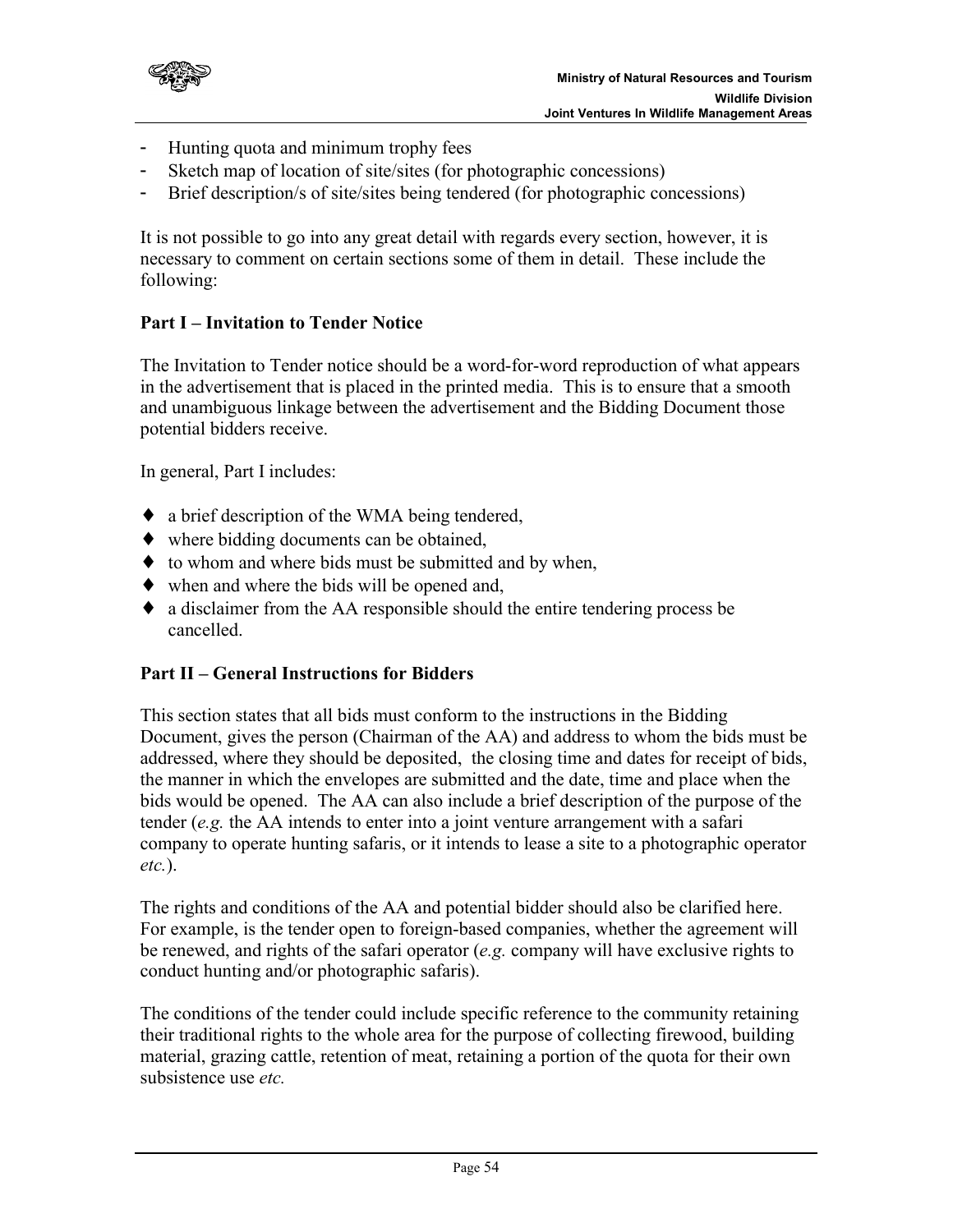

# **Part III – Special Instructions for Bidders**

There are a number of important comments that need to be made here.

- ♦ The Language to be used in the bids must be English.
- ♦ The Contracting Agency would be the AA responsible for the WMA
- ♦ Enquiries should be directed to the Chairmen of the AA (or Natural Resources Committee) with both the enquiries themselves and the replies being copied to all bidders.
- ♦ The Proposals that are eventually submitted by the bidders to the AA will undoubtedly differ in style, content and detail. However, the Bidding Document must set out to guide bidders as regards the structure of their proposals and the headings under which the proposal is written and presented. This will be of practical importance when it comes to evaluating the proposals.
- ♦ The Technical Proposal must NOT contain any reference to the tenderer, its directors, shareholders or its employees nor any reference to the financial offer. Failure to adhere to this stipulation will result in disqualification.
- ♦ The tenderer is required to provide clear concise statements regarding the social, ecological, economic and management objectives of the joint venture.

The tendering procedure will require the bids to be submitted in two separate parts, namely, the Technical Proposal and the Financial Proposal. In light of this, the suggested structure for each proposal is given below.

## **Suggested structure of Technical Proposal:**

- *General description of intended operation*
- *Site and building plans*
- $\div$  Sketch map of area
- $\div$  Site plan and layout of camp (for photographic camps/lodges)
- $\triangle$  Drawings of buildings (for photographic camps/lodges)
- Physical and technical plan
- Development Plan

## *Economic Environment*

- $\triangle$  Brief outline of national, regional and local setting of project
- Company demonstrate clear understanding of government policies and business environment
- Company demonstrates clear understanding of social and development needs of the community

## *Natural Resource Management*

- Proposals demonstrate knowledge and understanding of current wildlife status
- $\hat{\cdot}$  The intentions of the tenderer towards managing the wildlife populations during the joint venture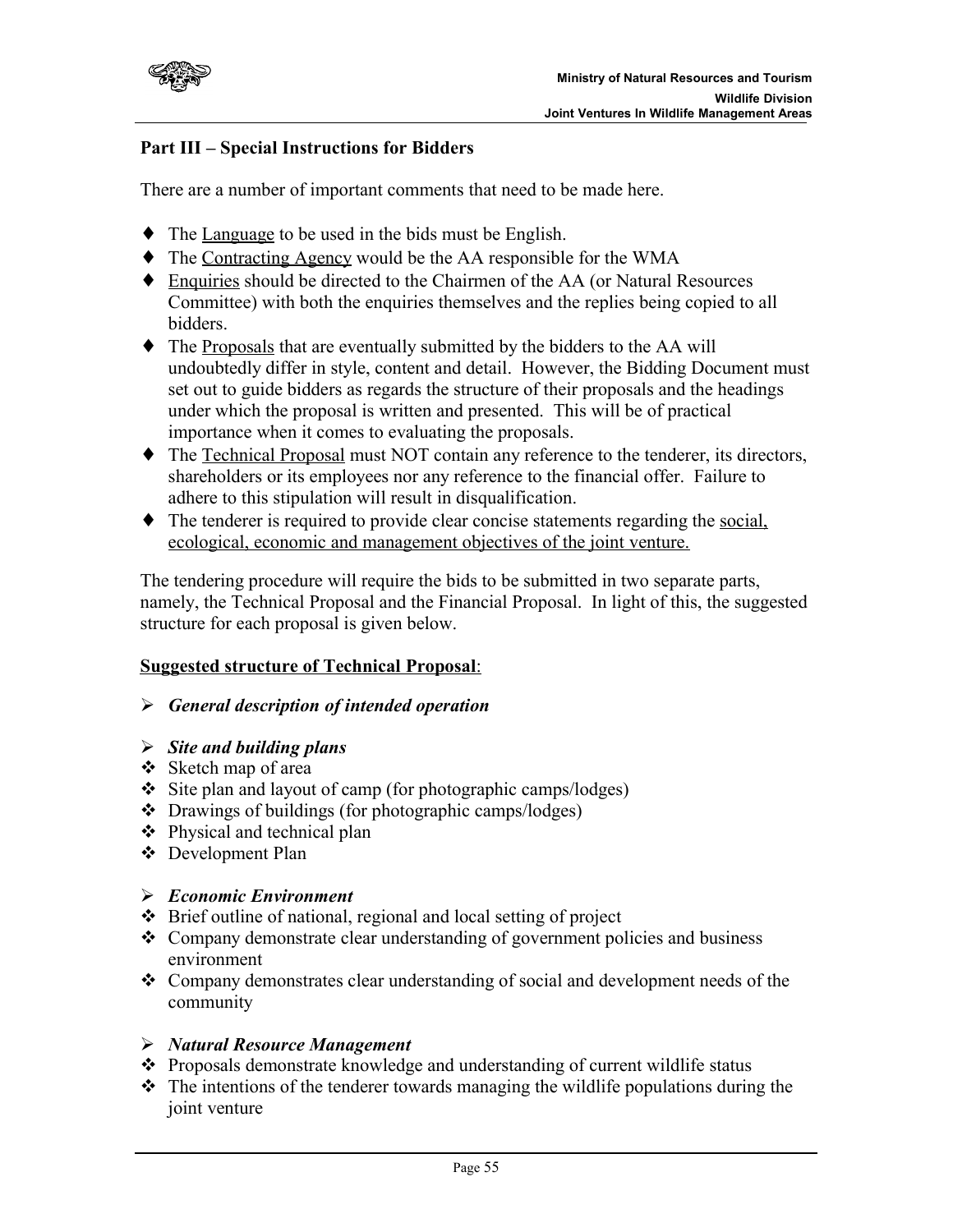

- How wildlife will be protected from illegal use
- $\cdot$  Proposed methods to monitor wildlife population trends and impact of safari hunting
- Demonstrate who the rights of local communities to harvest natural resources will be accommodated under the project to avoid conflict with any commercial activities.

### *Environmental management*

- Development schedule
- $\triangle$  Management of construction activities and materials
- Waste management
- Energy management
- Vegetation management
- Vehicle management
- Environmental awareness and interpretation programme

## *Staffing*

- Organisational structure
- $\triangle$  Description of staffing posts
- $\triangle$  Intended staff training programme
- Staff accommodation and other staff welfare matters
- $\triangle$  Stipulate the number of local employment opportunities
- $\triangle$  Indicate number of temporary and seasonal positions

### *Marketing and promotion*

- $\triangleleft$  Marketing and promotion strategy
- $\triangleleft$  Marketing capabilities

#### *Community support and civic responsibilities*

- Policy on community involvement
- $\div$  Social responsibility programme
- ❖ Proposed contribution towards community development
- $\triangle$  Proposed civic responsibilities
- Proposed contribution towards economic and educational development

## *Financial Analysis*

This section must not be confused with the Financial Offer for the land, hunting quota fee or any other fixed and/or variable costs that the tenderer intends to offer. These are to be given the Financial Offer.

What is required here is a Cash Flow Analysis of the proposed infrastructure development, including costing at market prices of the physical and technical plan. Sources of finance should be included. Staff requirements should be listed and costed.

The derivation of details on projected income should be clearly explained, with details of anticipated tourist numbers and tourist occupancy levels, marketing strategies for hunting operations *etc.*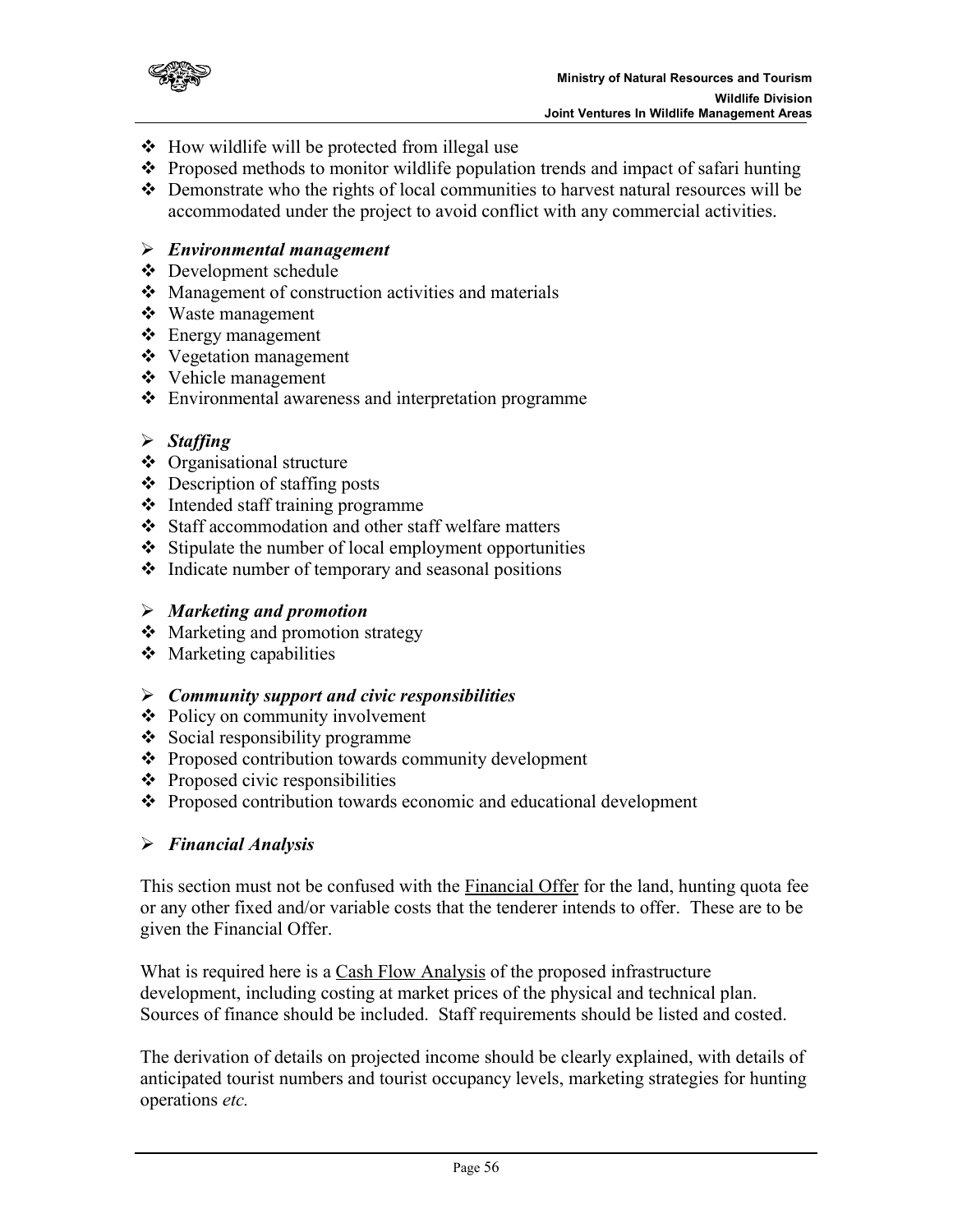

### **Suggested structure of Financial Proposal:**

- *Company profile*
- Past experience of company
- Past experience of principal staff
- $\triangle$  Past performance of company with similar developments

## *Financial plans and projections*

- $\div$  Financial base
- Projected capital investment
- ❖ Projected sales
- Sales and revenue forecast
- Profit and loss forecast
- ❖ Proposed opening balance sheet

## *Payments to AA*

With regard to a Hunting Concession, the AA can set a reserve price for the WMA using the existing "Block Fee" of US\$7 500. Similarly it can set reserve prices for each species offered on quota using the current WD price list as a guide. Potential bidders can then indicate<sup>11</sup>:

- Block Fee, including proposed annual increments which will be payable to the AA annually
- Game Fee for each animal shot or wounded, including proposed annual increments which will be payable to the AA annually
- Observer Fee, charged on a daily basis for any observer staying in the hunting camp but not hunting
- Conservation Fee charged on a daily basis for all hunters
- Payment schedule

With regard to a Photographic Concession, the can set reserve prices for the concession site, but should structure payments on a fixed and variable cost system. The fixed cost can be based on the number of beds in the camp (*e.g.* 16-bed camp) while the variable costs are based on a bed-nite levy.

This is system is described in greater detail in the appendix.

## **6.2.3 Tender Assessment Process**

The Tender Assessment Process would involve the evaluation of the Technical Proposals first. These would be scored with the top three (or four, depending on the number of bids received) going onto to the second part of the selection process, namely, the evaluation of

<sup>&</sup>lt;sup>11</sup> Note: This approach follows the current system employed by the WD. Thought should be given to streamlining this procedure into a concession fee and a trophy fee similar to the method used in Zimbabwe.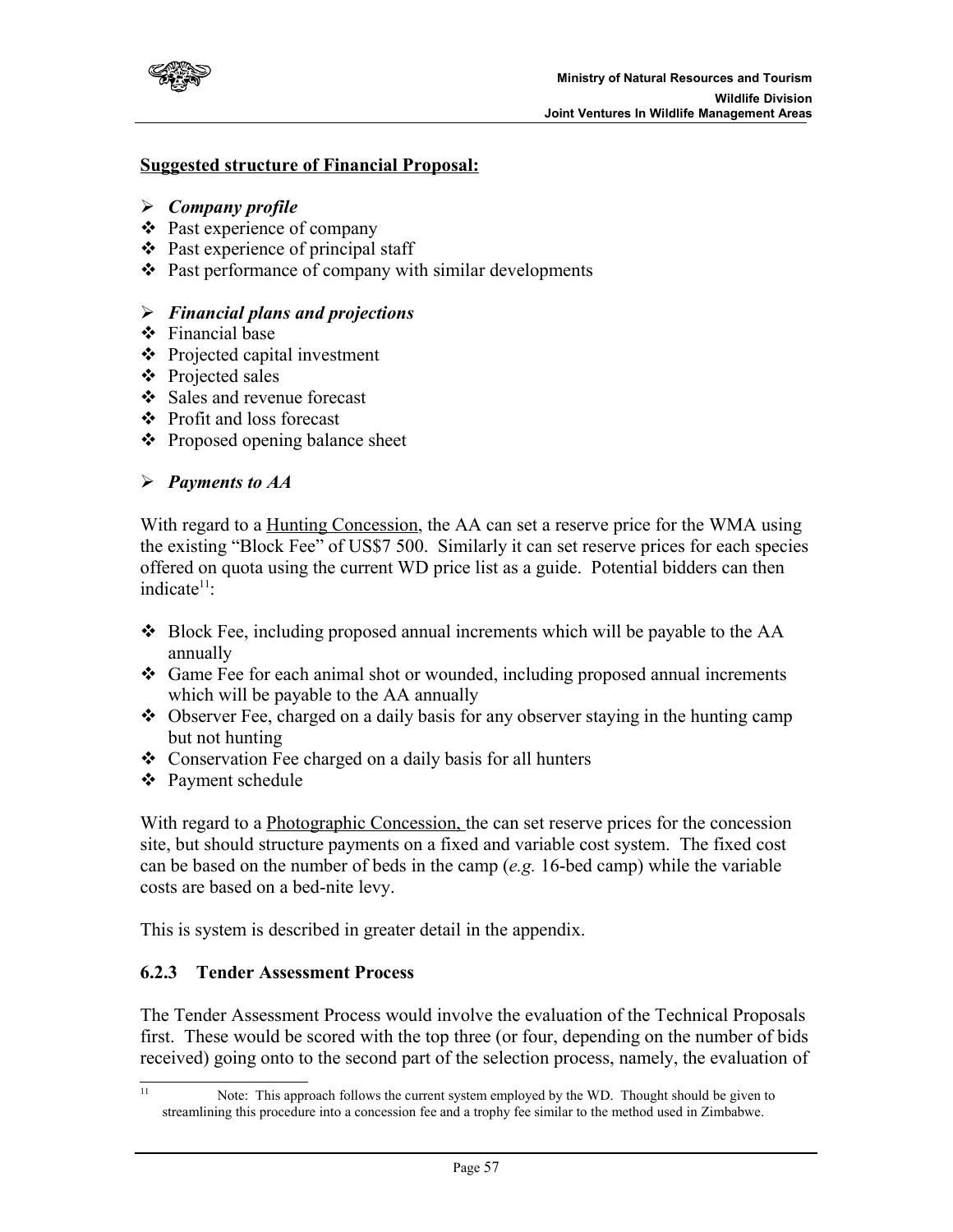

the Financial Proposal. The highest scoring Financial Proposal would then presumably be selected as the winning tender.

The two-envelop system is recommended here since it conforms to methods that are regularly used in Tanzania. This system is also useful when dealing with a large number of applicants. However, consideration should be given to using a *three-envelop* system in which the company details are only disclosed after the financial proposals have been opened. In this way, the evaluation committee is protected from being influenced by the "big players" in the industry $12$ .

## **Evaluation and Scoring**

The evaluation and scoring of the proposals would be conducted by the Tender Evaluation Committee appointed by the AA, and would be based largely on the lines of the headings outlined above. To provide an as objective as possible evaluation of the proposals, a scoring system should be used. In reality, the 'objective' scoring will be based largely on individual 'subjective' assessments and 'gut feel' of the evaluators in the Tender Evaluation Committee. With practice and more experience, however, the Committee should find the evaluation and scoring of proposals easier with time.

| <b>Evaluation Criteria</b>     | <b>Score</b> |                          |
|--------------------------------|--------------|--------------------------|
|                                | Out of 100   | <b>Minimum Score</b>     |
| <b>Technical Proposal</b>      |              | <b>Deemed Responsive</b> |
| Project Concept                | 20           | 10                       |
| Natural Resource Management    | 20           | 10                       |
| <b>Staff Planning</b>          | 30           | 15                       |
| <b>Community Support</b>       | 30           | 20                       |
|                                | Out of 100   | <b>Minimum Score</b>     |
| <b>Financial Proposal</b>      |              | <b>Deemed Responsive</b> |
| Financial Plan and Projections | 40           | 25                       |
| Payments to AA                 | 60           | 40                       |

The following scoring system is suggested:

Individual members of the Tender Evaluation Committee would assess each proposal independently. Scores for each category would then be added together and an average taken. The average score, which presumably reflects the overall assessment of the Committee, is what is used to deem the responsiveness to the tender of each proposal. It is likely that some Committee members will score consistently higher or lower than the average, some of them considerably so. This will most probably reflect unfamiliarity or lack of experience with the category being evaluated. It will be up to the Committee to decide what to do about outlying or anomalous scoring. In time, it will be found that Committee members will become more adept at evaluating and scoring and consistency

 $12$  This system has been used very effectively in Botswana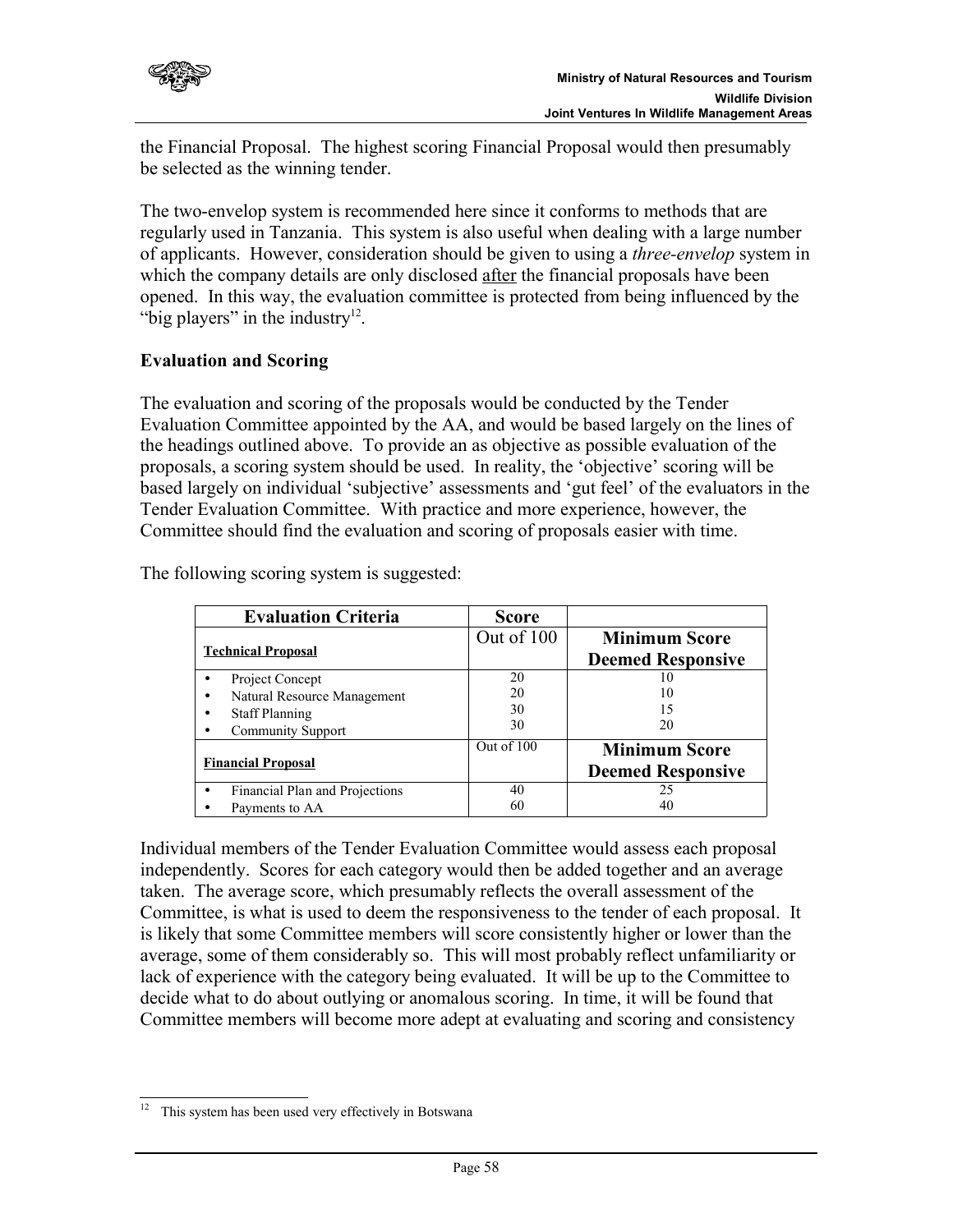

in scoring will start to become much more apparent. It is important, however, to retain as much as possible the same individuals in Committee<sup>13</sup>.

Should none of the proposals reach the required minimum scores, the Tender Evaluation Committee will need to make a decision whether to accept the 'best' bid or to launch an entirely new tender.

<sup>&</sup>lt;sup>13</sup> Given the inexperience of the future AAs in this process, it is strongly suggested that that some for of Technical Assistance be provided here is facilitate this process.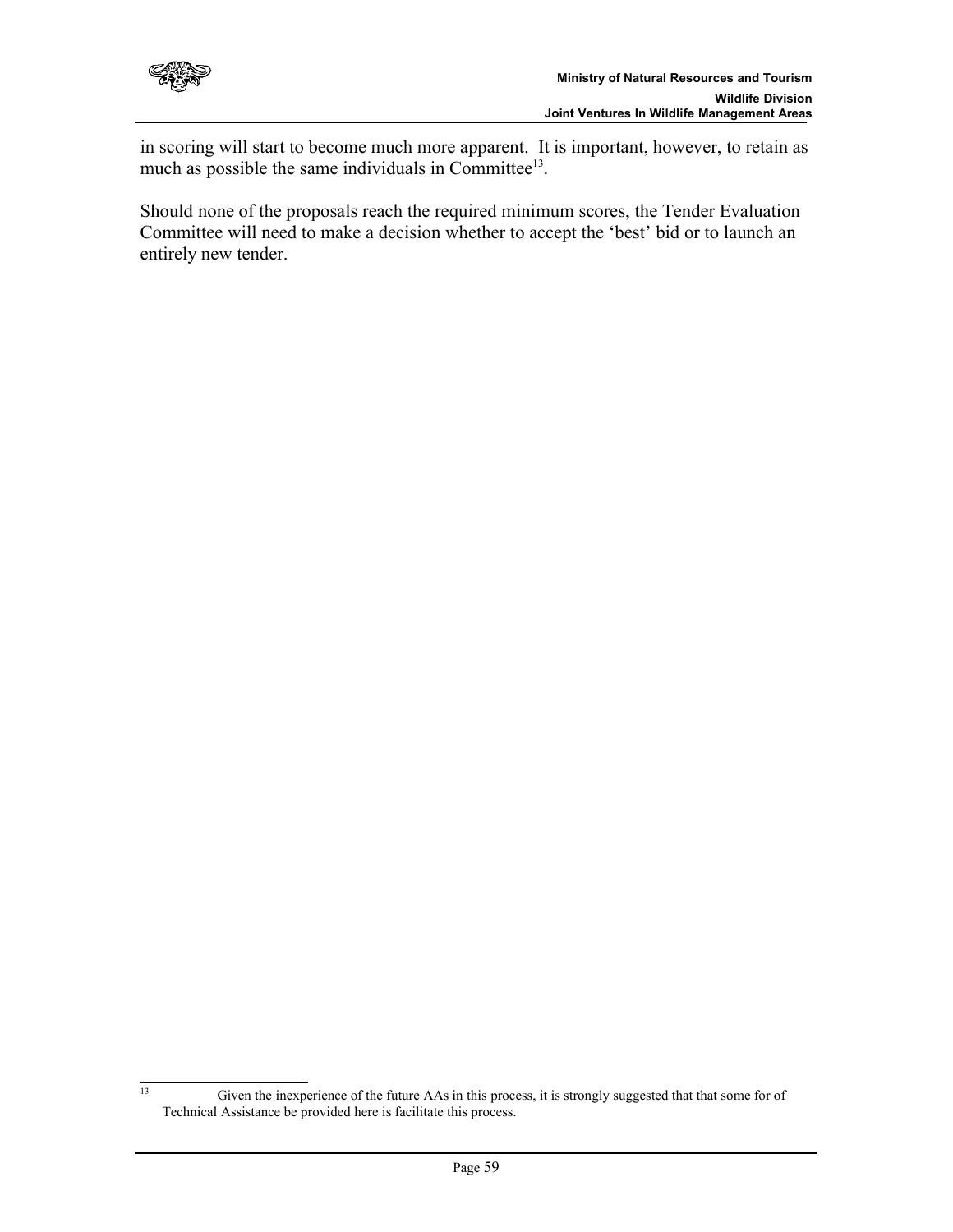

# **6.3 Draft "Joint Venture" Contracts**

The trend in most African countries where CBNRM initiatives are being promoted is for the community to engage the services of private sector entrepreneurs to develop tourism facilities or opportunities. This strategy is employed mostly because the community does not have access to the necessary funds or expertise to develop, maintain and run tourism operations. It must be made clear that this is not a process of "privatisation" since the community still retains ownership and ultimate authority of the concession area. Rather it should be considered as a strategy that is best suited to exploit and run the tourism opportunity to the mutual benefit of both parties.

## **6.3.1 Need for Standardised "Joint Venture" Agreements**

Experience from within the region has shown that without some form of formal agreement, difficulties such as commencement dates, levels of fees, under-selling, payment schedules, lack of annual incremental increases, apparent loss of control over the concessionaire, site delineation, *etc.*, were all shown to be common problems. At the same time, these agreements must not be structured in a way that local communities may find difficult to understand, but at the same time be "legally strong" enough to promote the development of tourism operations without discouraging the developers.

Furthermore, it is important that a standardised format for the agreement be adopted in as far as this is possible. This will avoid confusion from within the industry and will assist the implementers to enforce these agreements. The term 'standard' implies that it can be applied across the board with little modification and with equal success to both hunting and photographic concessions. It is recognised that no two tourism operations or concessions are the same and that each will require different agreements, even if only marginally so. However, where an AA is in the position to offer more than one agreement, it is important that the same format, terms and conditions, obligations *etc*. are applied equally to all agreements. If this is not done, there is the real possibility of conflicts arising between the AA and the various operators. Furthermore the AA may find it difficult to keep track of the various permutations and combinations of the different agreements. Having a consistent structure and content will also helps considerably when it comes to negotiating with potential concessionaires and managing those concessions when they are signed and secured.

## **6.3.2 General Structure of a "Joint Venture" Agreement**

The general structure of the "Joint Venture Agreement" proposed here is designed to incorporate both safari hunting and photographic tourism activities that will permit a wide range of recreational activities to be undertaken within the limits set by the AA. We provide three examples of agreements in the appendix.

In essence the agreement incorporates five key sections:

a The purpose of the agreement.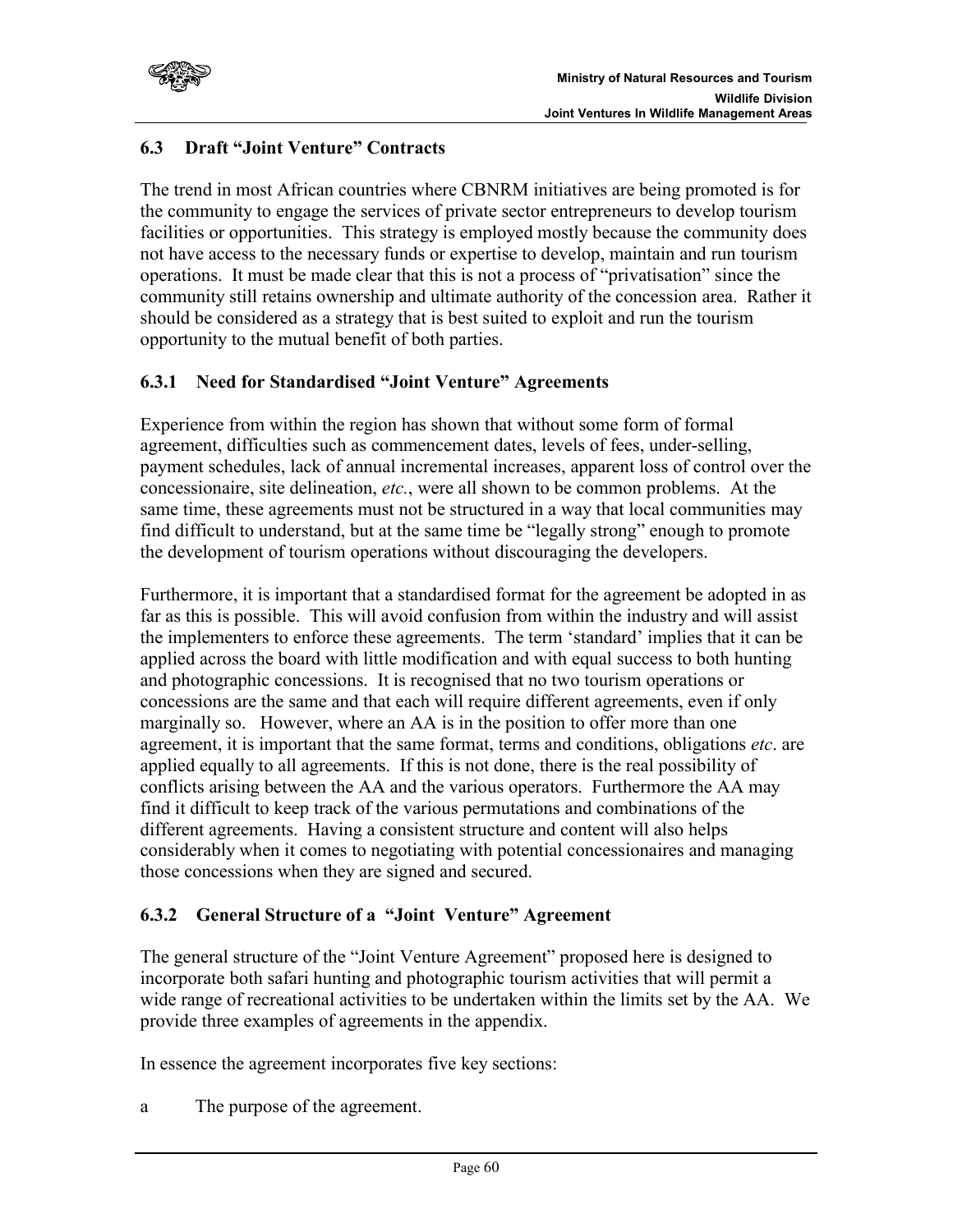

- b The responsibilities of both parties.
- c The financial arrangements.
- d Conditions under which the agreement may be terminated.
- e General terms and conditions that protects the interests of both parties and the biophysical features of the WMA.

These agreements deliberately avoid terms and conditions that deal with day-to-day operational activities of the concessionaire. These issues are better managed and controlled through a separate agreement (or "permit" system) than can be renewed annually rather than through a lease agreement. This is because the conditions under which both parties will operate during the tenure of the agreement may change from one year to the next. By excluding these from the lease agreement, both parties will have the flexibility of being in a position to change the conditions under which the project functions without the legal complications associated with amending lease agreements.

The key issues addressed in the agreement are:

- The purpose of the agreement is clearly defined.
- The responsibilities of both parties to the agreement are clearly laid out.
- The agreement absolves the AA from all financial risk.
- The AA will be fully integrated into the day-to-day operation of the project through Joint Management Meetings (see below).
- The payment schedule to the AA is clearly laid out.
- The "spirit" of the agreement ensures that the AA is always in control of the concession but at the same time protects the interests of both parties.
- There are clear remedies to correct any breach of the agreement.
- The terms and conditions under which the agreement can be terminated are clearly defined.

In general, all the main sections contain standard or frequently used contract clauses. The great majority of these will be common to all tourism concessions that are entered into. However, it is very likely that a number of clauses will be amended to suit specific cases. For example, the following specific clauses may be incorporated into the agreement depending on the terms and conditions of the original tender proposal.

- Whether the agreement is signed in the name of a company or an individual
- Whether the lessee will be permitted to sublet or sell the lease agreement
- Incorporation of the development programme time schedule
- Community rights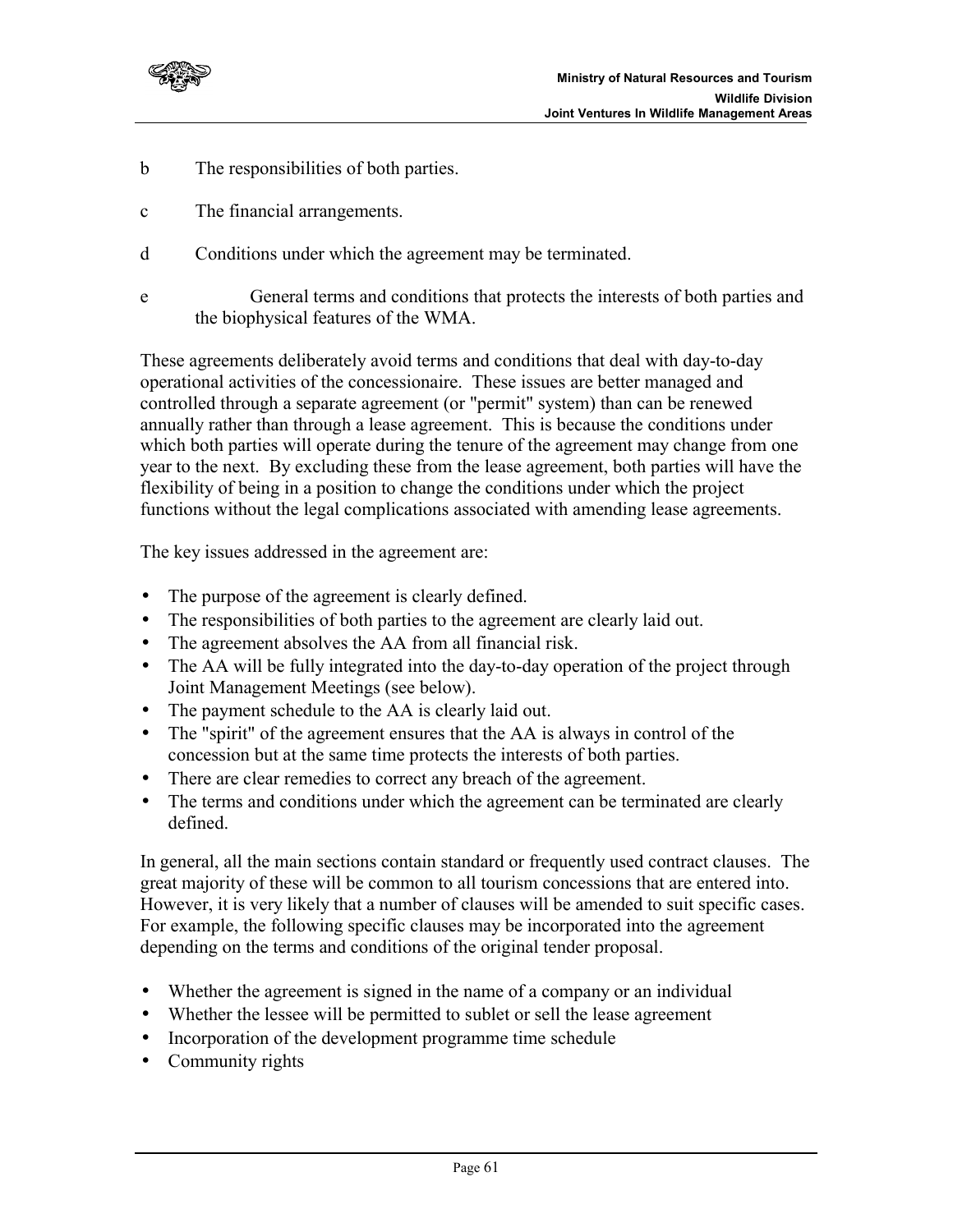

No attempt will be made here to describe or discuss any of the clauses, as all of them are self-explanatory. However, the reader is strongly urged to become familiar with the example given in the appendices. There is a need, however, to highlight some general aspects of the agreements.

These include the following:

### **Lessor's and lessee's signatory body**

There is a legal requirement to include the position of the chief signatory to the agreement. This will commit the AA to honouring the agreement even though the chief signatory may no longer hold the official position. However, It is important that the name of the lessee representing the Safari Company be included in the agreement. This prevents the agreement changing hands in the event that the Safari Company is sold or sublet.

### **Grant of tourism concession**

The Grant of Tourism Concession effectively details what it is that the AA, as Lessor, would be granting to the Concessionaire. In most instances, this is simply the identification of the tourism product or operation in question, with exceptions made to land, minerals, wildlife*, etc.,* occurring in, on and around the WMA.

## **Payment Schedule**

The most important clause deals with the details of the payment schedule, type and amount of fees to be paid to the Lessor by the Concessionaire, when these fees are to be paid and the amount of capital investment involved.

## **Rights and obligations of the Concessionaire and Lessee**

The rights and obligations of the Concessionaire and the Lessee form the bulk of the main text of the agreement. These can either be simple or very detailed depending on the concerns of the lessee and the concessionaire. It is beyond the scope of this report to go into specific rights and obligations of each party in any detail, and the reader is again referred to the appendix for working examples of the various clauses that can be used in the agreement. The clauses will clearly indicate the issues that are being addressed.

Generally, one should strive to strike a balance between the rights and obligations of the Concessionaire and the rights and obligations of the Lessor. The more flexible the agreement, the easier it will be to administer and manage. It is for this reason that it is recommended that many of the day-to-day obligations be dealt with through a permit system rather than through the lease agreement. In this regard, the role of an independent facilitator (or broker) is important.

## **Remedies and termination of the Agreement**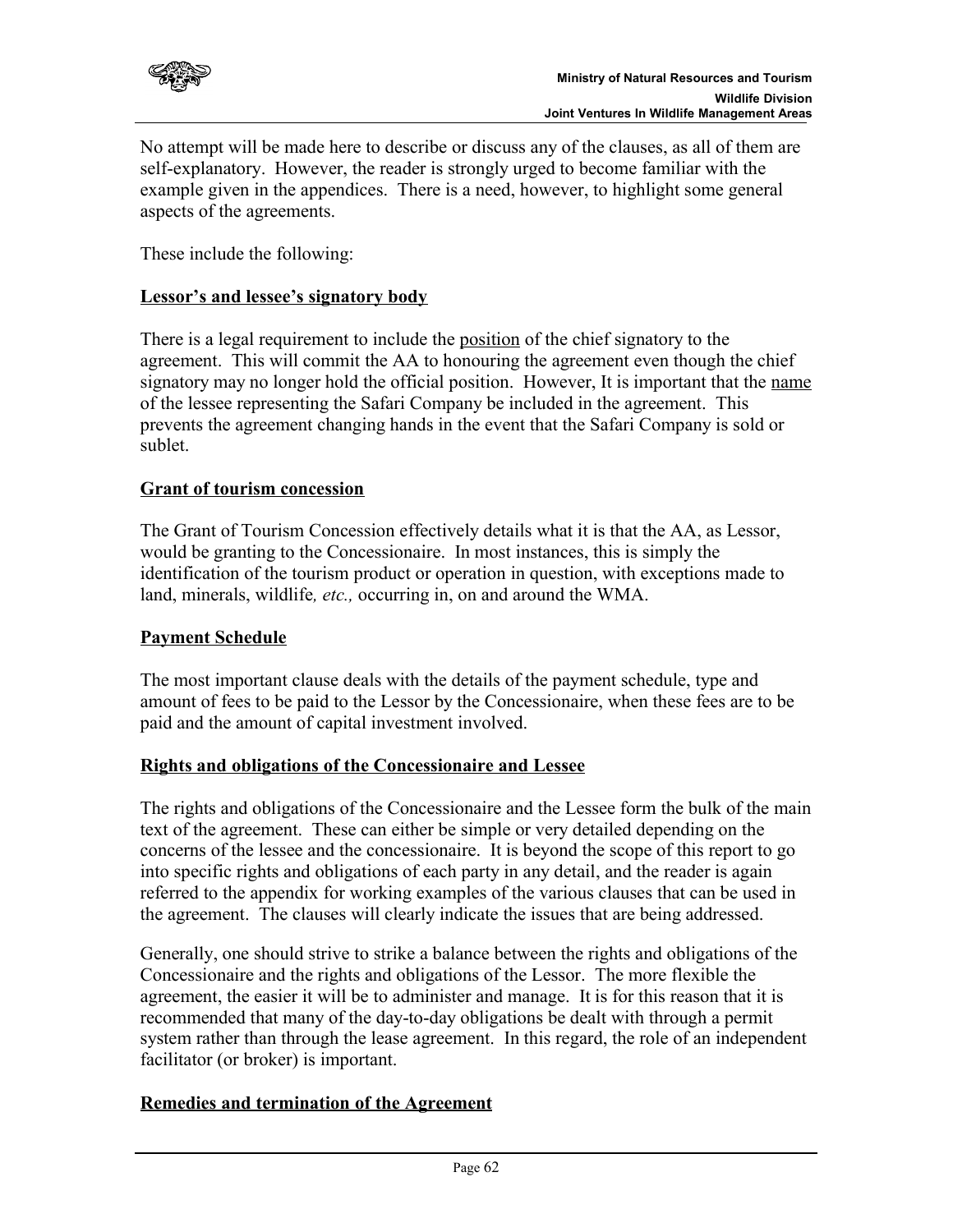

The agreement should contain clear and concise remedies that can be taken by both parties to rectify any breaches of the agreement. Similarly both parties must be protected from unwarranted cancellations of the agreement, especially where large investments are involved. This can be dealt with through strong compensation clauses that are financially punitive in the event that one or other party cancels the agreement without reasonable cause.

### **Role of the Joint Management Committee**

Under a Joint Venture Agreement it is extremely important that both parties are kept fully informed about all aspects of the project during its operation. To achieve this, "Joint Management Committees" are established that consists of key representatives of the AA, the community and the tour operator. This committee will usually meet formally at least twice a year (preferably three times) at a date that is mutually agreed by both parties.

The main purpose of this Joint Management Committee is to keep both parties to the joint venture well informed of its progress. Any issues that may arise can be discussed in a frank and open manner and resolved before they become untenable and lead to a possible breakdown in communication.

These meetings thus provide an opportunity for the AA/tour operator to raise any issues of concern regarding the safari operations or suggest ways in which the relationship between the tour operator, the AA and the local communities can be improved.

Similarly this forum can be used to discuss mutual issues relating to the smooth operation of the agreement, and keep the AA fully informed about the progress of the project. This would include issues such as marketing success, tourism occupancy levels and indicative potential income levels and payment schedules. It also provides an opportunity to discuss any new opportunities with the AA that may arise and how the joint venture could take advantage of these.

In short, the Joint Management Committee is the forum for dialogue in which both parties can discuss the progress of the project, and monitor its success.

### **Functions of the Joint Management Committee**

The functions of the Committee may be summarised as follows:

• It is a forum for consultation and decision -making on all matters affecting the implementation of the agreement *e.g.* road construction, road maintenance, security issues, construction of additional fixtures, fire and management and use of natural resources, anti-poaching, provision of social services, discussion of hunting quotas *etc.*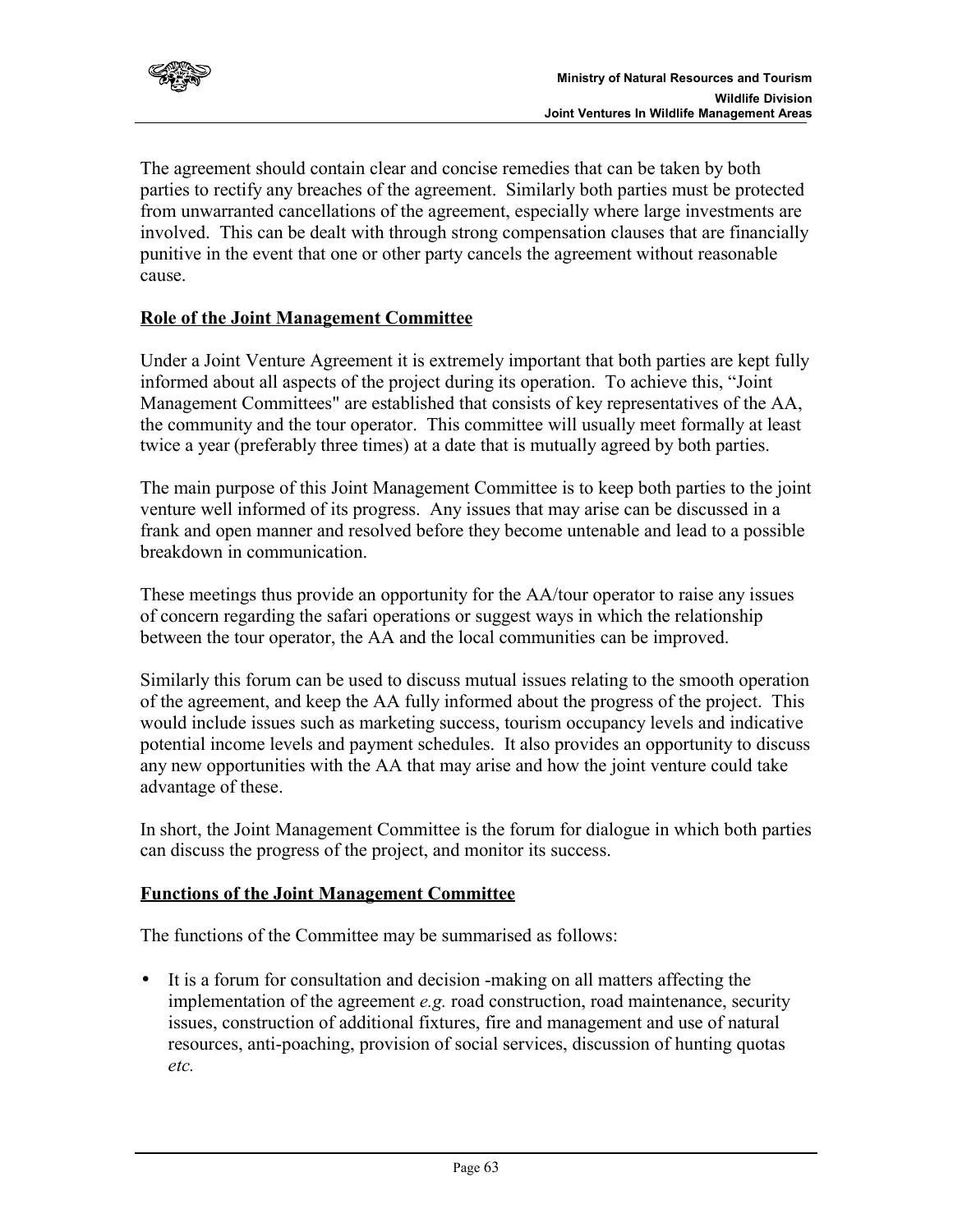

- The committee will be responsible for monitoring the books of accounts and annual financial statements of the tour operator that relate to the Joint Venture Agreement, and ensure that all payments are made on time.
- The committee will serve as a forum for settling disputes as may arise between the parties. Where this is not possible, the dispute can be referred to an arbitrator agreed upon by both parties.
- The committee will be responsible for ensuring that all parties act lawfully so that the operations of the tour operator can be effectively and efficiently implemented.

The composition of the Committee can vary but should not exceed 5 to 8 key people who are drawn from both the community and the operator. By mutual agreement, the AA can determine who can stand on this committee and for how long a period. Rules can also be established to disqualify people from sitting on the committee (*e.g.* criminal convictions, death, mental disability *etc.*).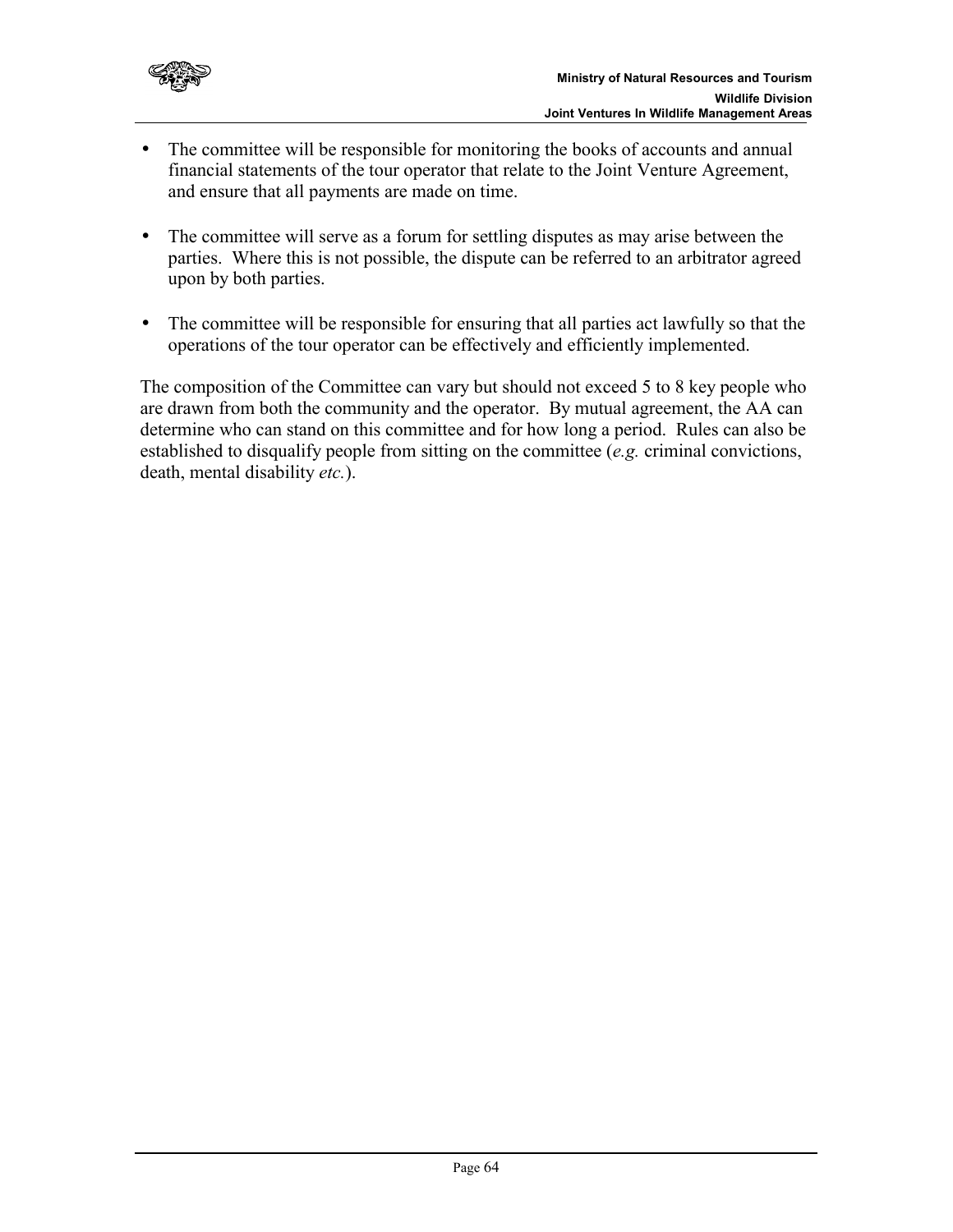

#### **7 DRAFT AGREEMENT FOR WMAs IN TANZANIA – THE WAY FORWARD**

Taking all of the above issues and concerns into account, the following *provisional draft agreement* that can form the basis of negotiation between potential AAs and prospective investors is presented.

It must be stressed here that this draft agreement requires further input from all stakeholders before it can be regarded as a sound working document. This will require that all stakeholders are given the opportunity to discuss the document and suggest mechanisms for its improvement. We suggest that the most appropriate forum to achieve this is a workshop that consists local community leaders, government institutions, NGOs and the private sector.

#### **MEMORANDUM OF UNDERSTANDING**

**THIS MEMORANDUM OF UNDERSTANDING** is made and entered into on this … …………day of

………………200….. between (*Name of AA*) (hereinafter referred to as the AA) of P.O. Box ……….. of the one Part and …………………(*Name of Person*) representing (*Name of Company or Firm intending to invest in the WMA*) (hereinafter referred to as the Investor) of P.O. Box ………………. of the other Part:

**WHEREAS** the AA, acting for and on behalf of the local community members in its jurisdiction and in accordance with its Constitution, has the power to grant a concession over (*Name of the WMA/Tourist site*) located in (*Name of District/Region/Village Area*).

**AND WHEREAS** the AA and the Investor have agreed to enter into an agreement to conduct (*hunting safaris, game viewing safaris and photographic safaris – delete inapplicable*) (hereinafter referred to as "the Agreement").

#### **NOW THIS DOCUMENT WITNESSES AS HEREUNDER:**

That the AA and the Investor (the Parties) have entered into and concluded this Agreement under the terms and conditions stipulated hereunder:

### **1 PURPOSE OF THE AGREEMENT**

The purposes for which this Agreement has been entered into are:

- To bring together the skills, knowledge, financial resources and assets of local community members and the investor with a view to develop and take advantage of the wildlife resources and related economic activities in the WMA.
- To provide technical, financial and managerial skills necessary for the success of the Venture.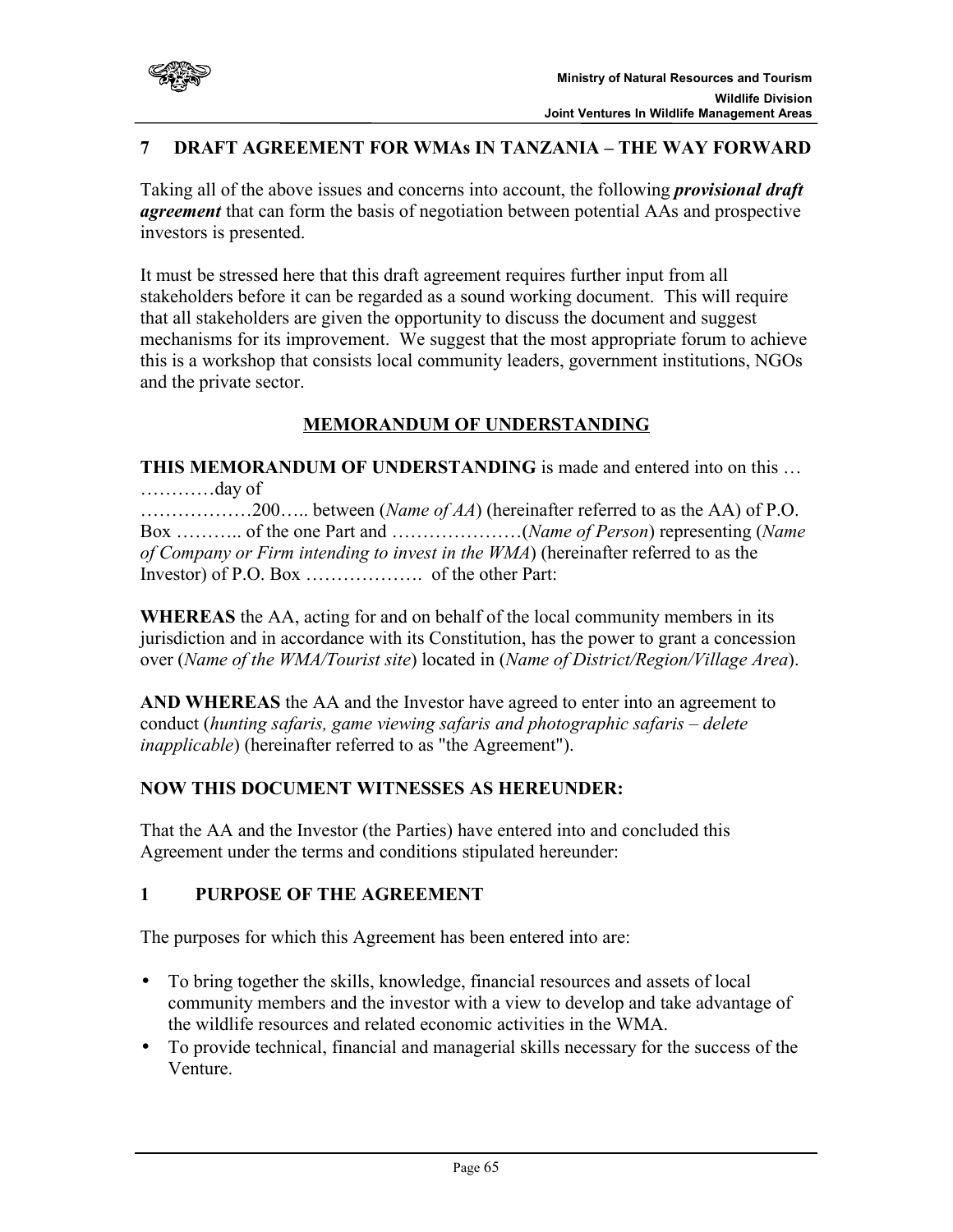

• To ensure that local community members receive a fair share of the benefits from the use of the assets under their control and that the interests of the investor(s) are secured.

## **2 OBLIGATIONS OF THE PARTIES**

#### **The AA hereby agrees that:**

- It shall endeavor to keep and maintain all that area comprising the WMA free from any human settlement, whether temporary or otherwise, for the entire duration of the agreement.
- It shall provide the Investor and/or his/her agents access to the WMA at all times.
- It shall not grant any user rights to any third Party to operate a business similar to that inn which the Investor is involved.
- It shall draw the Investor's attention and involve him/her in all matters that the AA may believe to be detrimental to the continued existence of the investment or the Investors activities in the WMA.
- It shall not enter into any other agreement or merge with any other organ or body without prior notice and consent of the Investor.
- It shall not develop by-laws that would override or affect the provisions of this Agreement.

### **The Investor hereby agrees:**

- To provide all the finances necessary for the success of the business investment.
- To provide all equipment and assets necessary to make the investment a success.
- That all immovable fixtures of a permanent nature, whose removal may cause damage to the environment. Shall devolve to the AA upon lapse of the agreement.
- To construct and maintain all necessary building infrastructure.
- To respect the cultures and traditions of local community members.
- To absolve the AA from any financial risk or liabilities associated with this Agreement.
- To train and employ local community members in the day to day activities of the venture. In particular, the Investor shall employ at least 60% of his/her staff from local community members.
- To plan, implement and develop projects that are for the benefit of the community.
- Supply basic social infrastructure and necessities as agreed to with the AA.
- To permit livestock grazing in the WMA as agreed to with the AA.
- Permit the local community access for the performance of cultural rites and rituals provided that these activities are not detrimental to the existing facilities and activities of the venture.
- To ensure that all waste is disposed of in a manner that will not affect the environment and/or health of the local community and/or their livestock.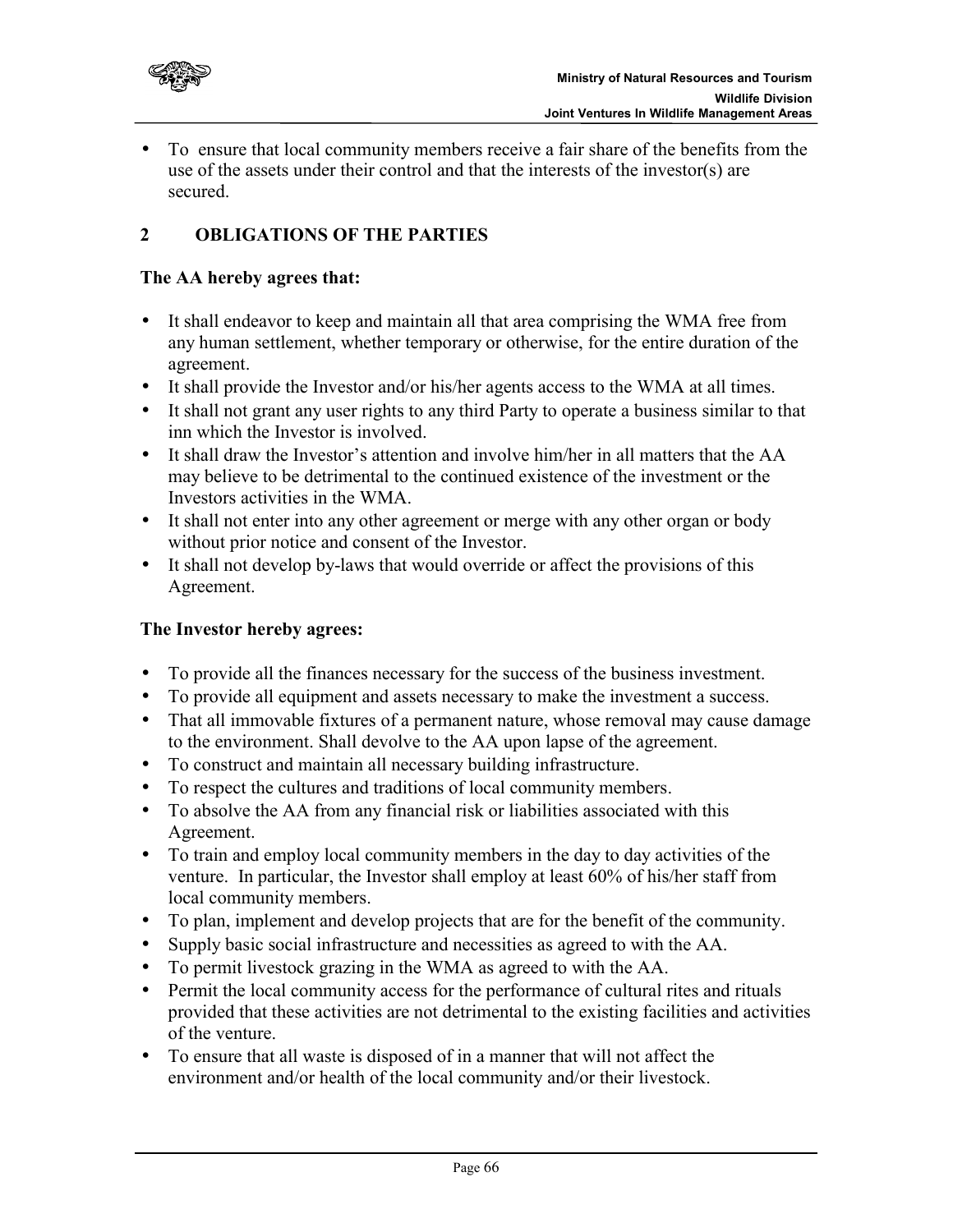

- Not to interfere or tamper with, or apply political, financial or economic mechanisms, or in any other manner whatsoever, with a view to influence the administration and the day-to-day activities of the AA in his/her favour.
- Not to use the land provided for the venture for any purpose save for that which has been approved in terms of this Agreement without prior written consent of the AA.
- Not to sublease, sublet or transfer, in any manner whatsoever, the Agreement, or any part thereof, without the written consent of the AA obtained in a general meeting of the AA duly convened for the purpose of considering the consent.
- That all property, movable and immovable, used in the facility would be the property of the investor and that the investor shall not borrow, rent or lease any immovable property for the purposes of using such facility without the written consent of the AA.

## **3 MANAGEMENT OF NATURAL RESOURCES**

#### **The Investor undertakes:**

- To take all necessary measures to prevent soil erosion and other damage to the ecosystem within the WMA in accordance with the law.
- Not to remove, sell, damage or otherwise dispose of any sand, gravel, earth, stone or timber in accordance with the law.
- Not to destroy any trees without the written consent of the AA.

### **4 ASSIGNNMENT**

**The Investor hereby** undertakes not to sublease, assign or part with possession of the concession or facility or part thereof, that has been granted for purposes of investment by the AA under this Agreement.

### **5 PERFORMANCE BOND**

**The Investor shall** deposit a Performance Bond of US\$ …………. (*based on a percentage of the overall investment*) to an account jointly owned by the Investor and AA, as security for undertaking the development of the Venture. This amount plus the interest accrued thereon shall be liable to forfeiture by the AA where the Investor either absconds or abandons the project/investment or to enforce a judgement against the Investor where the Investor is in default of payment.

The Performance Bond and interest accrued thereon shall otherwise revert back to the investor upon the lapse of the Agreement.

# **6 FEES FOR THE RIGHT TO OPERATE**

**That the fees** for the right to operate safaris shall be calculated at the rate of:

## *INSERT AGREED FEE STRUCTURE*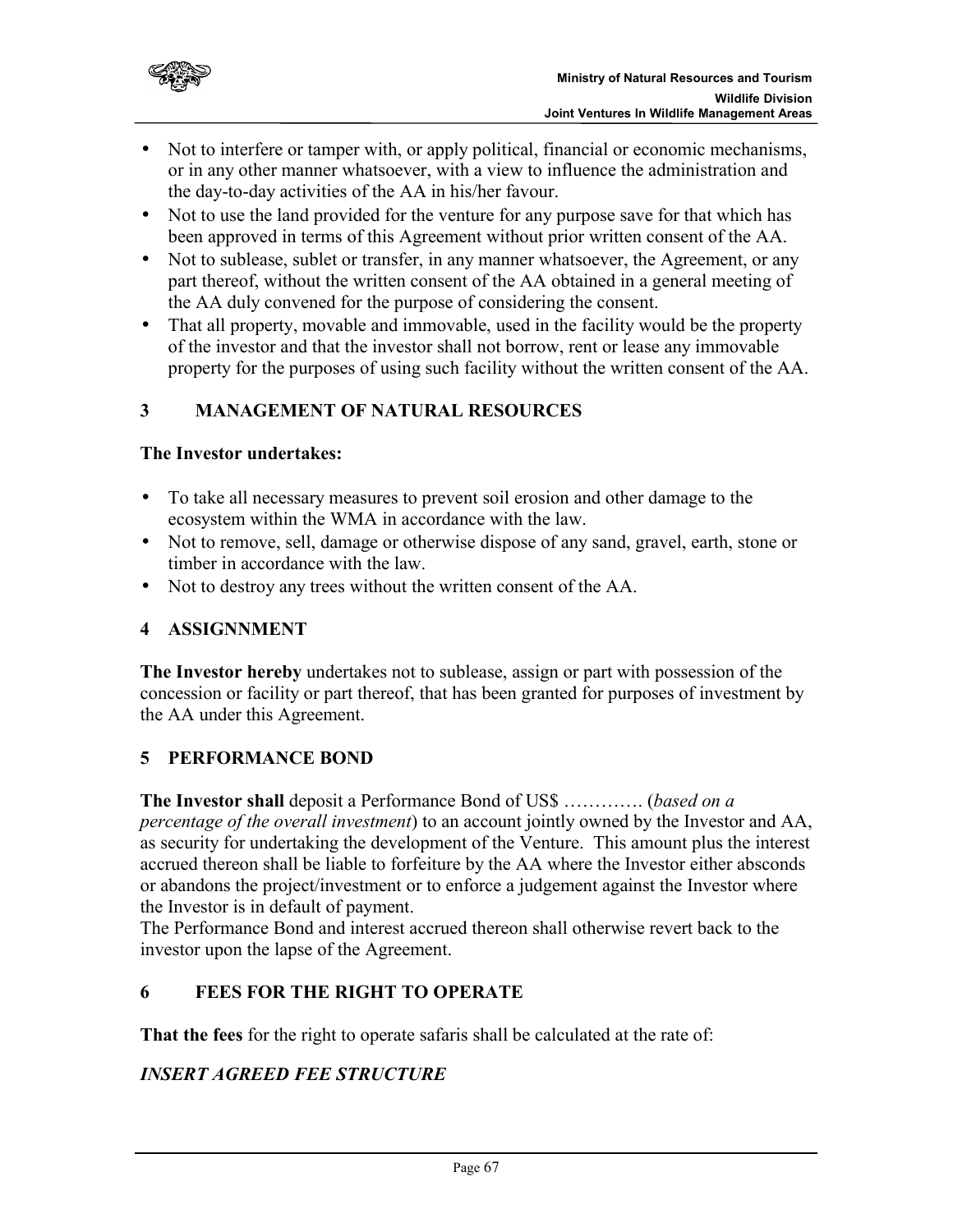

# **7 INDEMNITY**

**The Investor shall** indemnify the AA for all sums, which the AA shall become legally liable in respect of any claims resulting from injury or death of any person occasioned by accidents caused by the use of the WMA.

## **8 REMEDIES, INTERPRETATION AND APPLICABLE LAW**

**Any breach of this Agreement** shall entitle the aggrieved Party to seek remedies in accordance with established laws, rules, regulations and principles governing the contracts pertaining in the United Republic of Tanzania. Any matters or questions arising in relation to the interpretation of the words or any word or phrase appearing herein relating to this Agreement shall be interpreted in accordance with any definition or use thereof in accordance with the relevant applicable laws of the United republic of Tanzania.

### **9 DISPUTE SETTLEMENT**

**Any dispute or misunderstanding** that may arise from or that which is connected or incidental to the execution of this Agreement shall be settled amicably at regular meetings called by both Parties. The Parties further agree that any dispute or misunderstanding shall be referred to an Arbitrator in accordance with the relevant law. Before any matter is channeled to an Arbitrator, the Parties shall have exhausted all alternative avenues of settling the dispute.

### **10 ACCESS TO RECORDS**

**The Investor shall** maintain and keep records and books of accounts and make these available upon request for inspection by the AA. The Investor shall submit such books and records to the satisfaction of the AA. Non compliance with this requirement shall be considered a breach of the Agreement and shall entitle the AA to revoke this Agreement forthwith.

## **11 OPERATION AND DURATION**

**Unless otherwise stated** herein, or in any other law in force and to which this Agreement applies, this Agreement shall be deemed to have commenced on the date of signing by the appropriate and relevant persons for and on behalf of both Parties duly authorised to do so. The Agreement shall be operative for a period of ………..years commencing on …… ……day of ………….200…..

### **12 AMENDMENT**

**The Parties may** by mutual consent amend this Agreement or any part thereof should they deem that this is necessary in order to conform to changes in legislation, by-laws,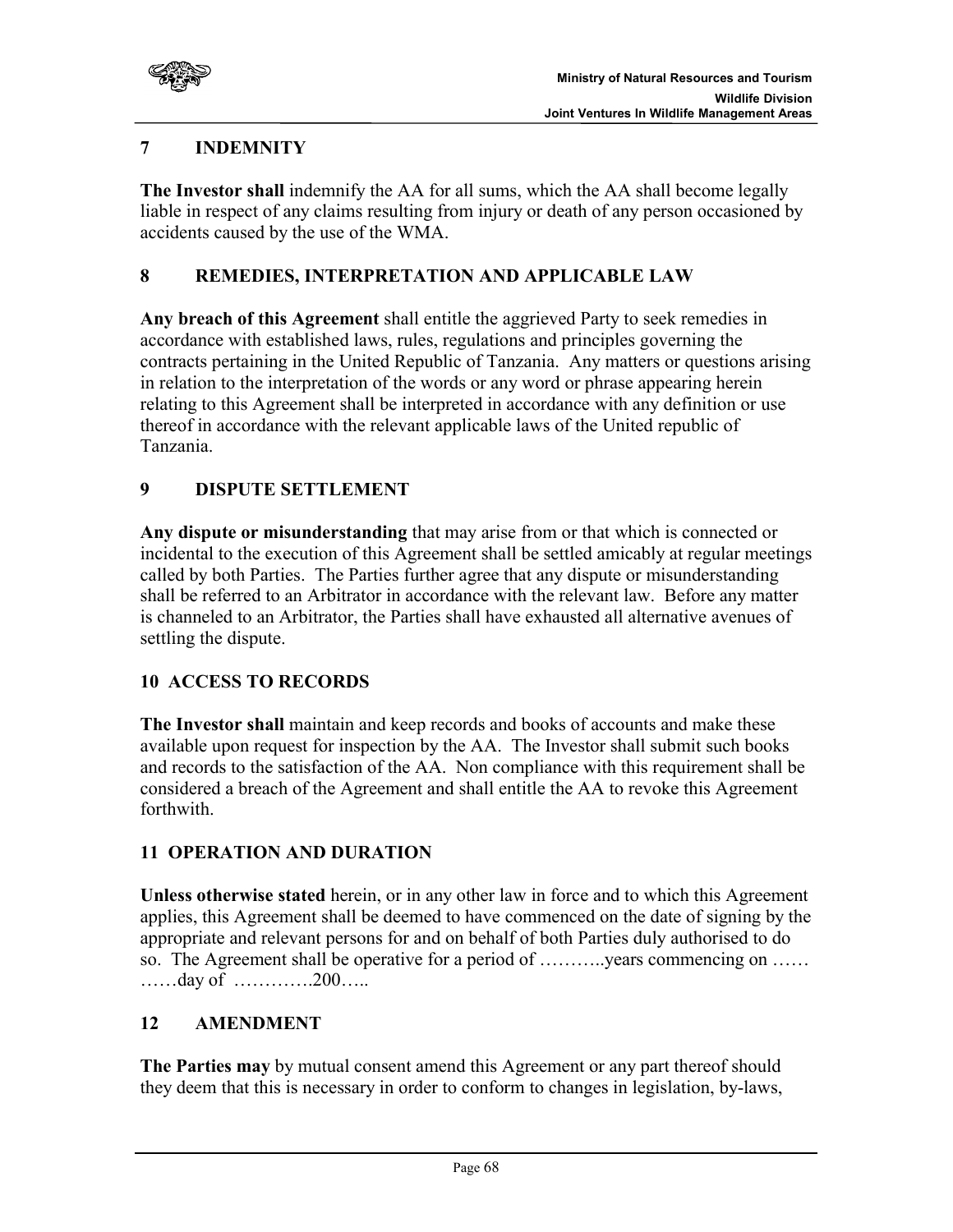

regulations and/or policies, or they deem that such changes shall enhance the performance of the Agreement.

# **13 RENEWAL**

**The Parties to this Agreement** may, upon mutual understanding, renew this Agreement for a further period(s) and upon terms and conditions as they may have decided. In the event that either Party deems it fit to renew the Agreement, either Party shall give twelve calendar (12) months notice of such intention.

### **14 TERMINATION OF AGREEMENT**

**Either Party to this Agreement** shall have the right, upon giving a minimum of one (1) year's written notice to that effect, to terminate this Agreement provided, however, that such notice shall only expire upon the 31st December in any one year during the currency of this Agreement. In the event of such a termination the operator shall not be entitled to any compensation for the improvements.

### **15 COMPENSATION**

**The Parties hereby agree** that upon expiry of this Agreement and in the absence of any renewal:

- The AA may require the Investor to remove any improvement that has been affected by the Investor and restore the land to a condition acceptable to the AA within three calendar (3) months. In exercising this option, the AA shall however, give six months (6) notice to the Investor. In the event the Investor fails to remove such improvements, the AA may remove the said improvements with a view to restoring the land and recover the costs incurred in the exercise from the Performance Bond deposit.
- That all or any part of the said improvements that the Investor does not demand shall not be removed, shall revert to the AA and no compensation shall be due or payable in any way whatsoever to the Investor in respect of the said improvements.

## **16 NOTICE**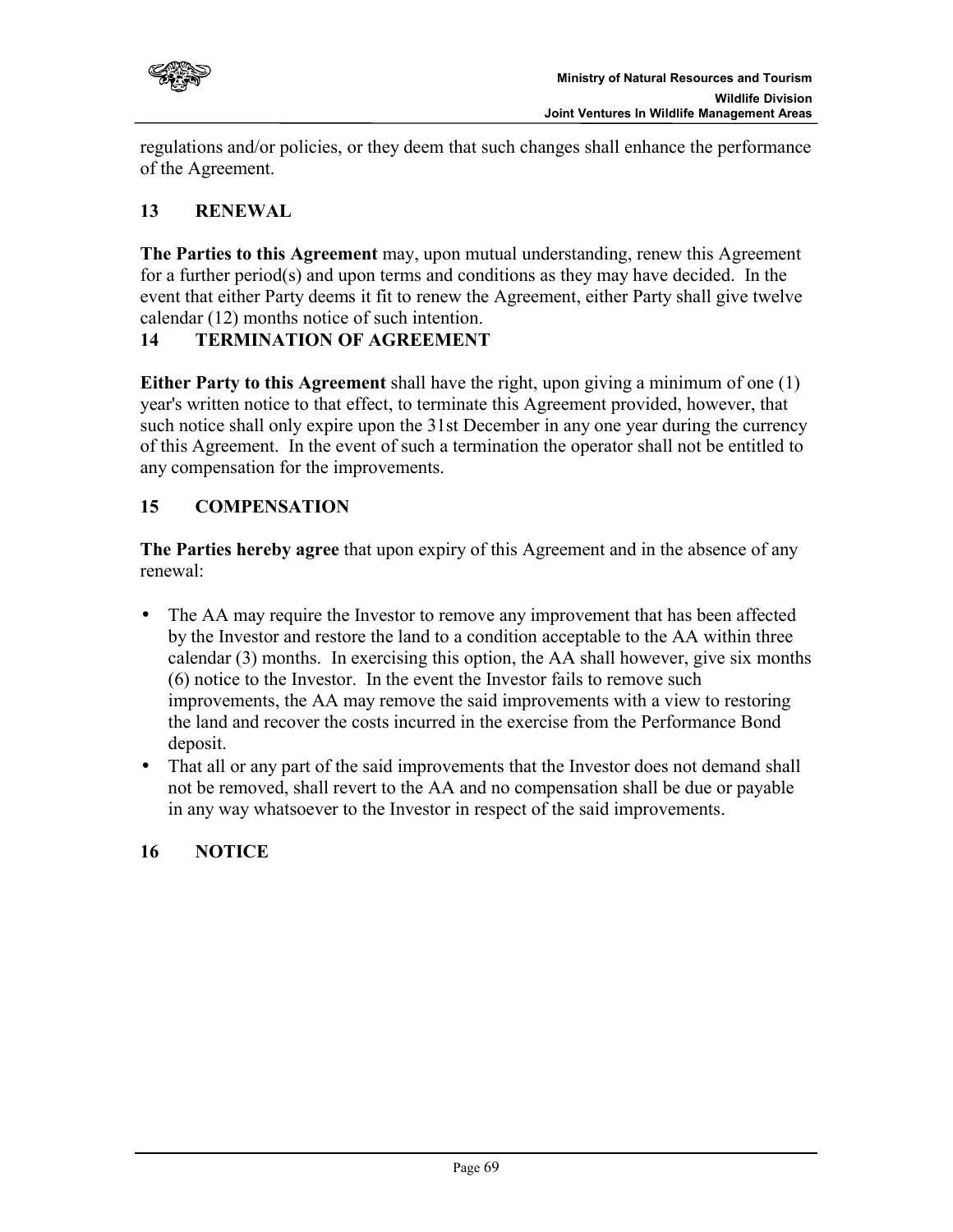

**Any notice** or correspondence addressed or served upon either Party shall be deemed to have been sufficiently given, served or addressed as the case may be, if sent by registered mail addressed to:

The Investor if sent to:

### *FILL IN THE FULL NAME AND ADDRESS OF THE INVESTOR*

The AA if sent to:

*FILL IN THE FULL NAME AND ADDRESS OF THE INVESTOR*

Or such other mailing or physical address ass either Party may from time to time specify in writing.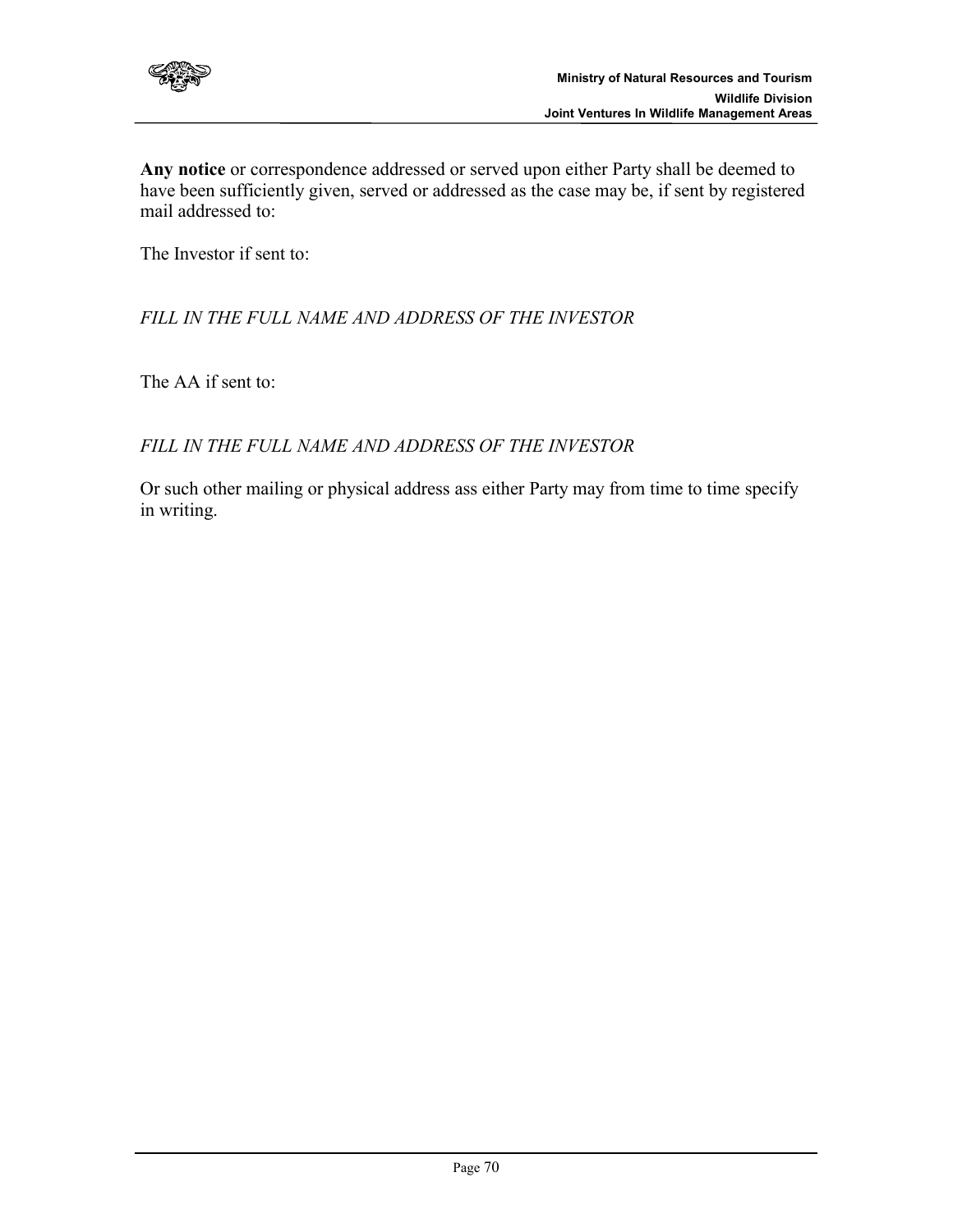

# **17 SIGNED, SEALED AND DELIVERED**

| (Name of AA) by $\dots \dots \dots \dots \dots \dots \dots \dots \dots \dots \dots$<br>(Name of Authorised Officer of the AA) at | AA<br><b>SEAL</b> |
|----------------------------------------------------------------------------------------------------------------------------------|-------------------|
| (Name of place/town)                                                                                                             |                   |
|                                                                                                                                  |                   |

### **18 SIGNED, SEALED AND DELIVERED**

| (Name of Authorised Officer of the Investor) at | <b>INVESTOR</b><br><b>SEAL</b> |
|-------------------------------------------------|--------------------------------|
| (Name of place/town)                            |                                |